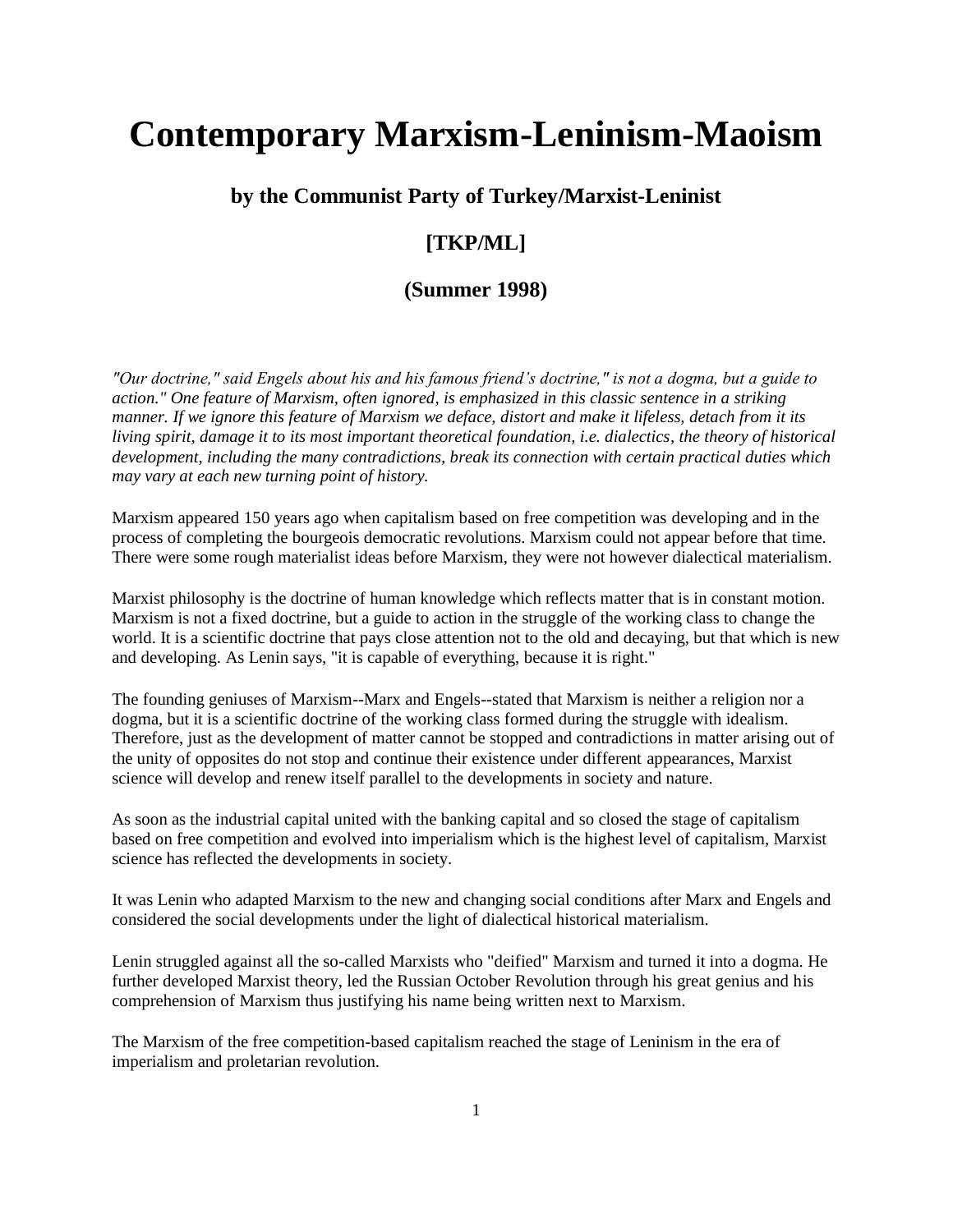In the era of imperialism and proletarian revolution, the fact that socialist revolutions occurred and the bourgeoisie took over the power again, destroyed the proletarian dictatorships and restored bourgeois dictatorships in the former socialist countries brought about a new period and stage in terms of Marxism.

Lenin and Stalin did not experience the return from socialism to capitalism. They could not therefore put forward analytical ideas on this matter. It was Mao who experienced retrogressions from socialism and put forward analytical ideas about them from the standpoint of Marxism-Leninism, which we will consider later.

It is very important today to understand the contributions of Mao to Marxism-Leninism and to see the modern despicable crusade of the imperialist bourgeois ideologues as well as the opportunists and revisionists, ideological agents of the bourgeoisie within the working class movement, against Marxism-Leninism-Maoism.

Particularly those revisionists, Trotskyists and opportunists, who calling themselves "communist", declaring that they accept the doctrines of Marx and Lenin, attempt to revise the Marxist-Leninist ideas of Mao, to disarm the international proletariat against the bourgeoisie, to undercut the International Communist Movement (ICM) and to facilitate the fierce exploitation of the imperialist bourgeoisie.

First, modern Khruschevite revisionists attacked Mao. The reason was the fact that Mao was the biggest obstacle to modern revisionism. The second was revisionist Enver Hoxa holding the rusty gun of Khruschevite modern revisionism.

Just as Marxism developed in spite of all attempts at revisionism and enabled the proletariat to seize power from the bourgeoisie in the past, Marxism-Leninism-Maoism (MLM) is still alive in spite of retrogressions and the so-called "death of communism".

Marxism-Leninism-Maoism is still "capable of everything" and shall continue to be "capable of everything" in the words of Lenin. The reason is that Marxism-Leninism-Maoism, the science of the working class, is right and has integrity.

If Mao's ideas and their contribution to Marxism-Leninism is not recognized, Marxism-Leninism shall be incomplete and Marxism-Leninism shall be a dogma instead of a guide to action. This understanding is contrary to the dialectical historical materialist philosophy and makes it an idealist philosophy, not a threat to the bourgeoisie, on the contrary, a philosophy that can be adopted by the bourgeoisie. Are not these the purposes of the revisionists and opportunists?

Today, some communists, as they do not comprehend the importance and meaning of Mao's contributions, defend it, if I may say so, timidly. Even though they regard Mao as Marxist-Leninist, they take a step backward on the matter of Maoism and so facilitate the attacks by anti-Marxist-Leninist-Maoist movements.

In fact, this is not to comprehend Marxism-Leninism and to ignore the contemporary meaning of the contributions of Mao to Marxism-Leninism as well as the developing aspect of Marxism.

There are still some other interpretations which are so far from Marxism that assert that the ideas of Mao are valid only for "the revolutions in semi-colonies". Some other ideas assert that our era is that of imperialism and proletarian revolutions and so unless this era changes, no other "ism" can be added to Marxism-Leninism.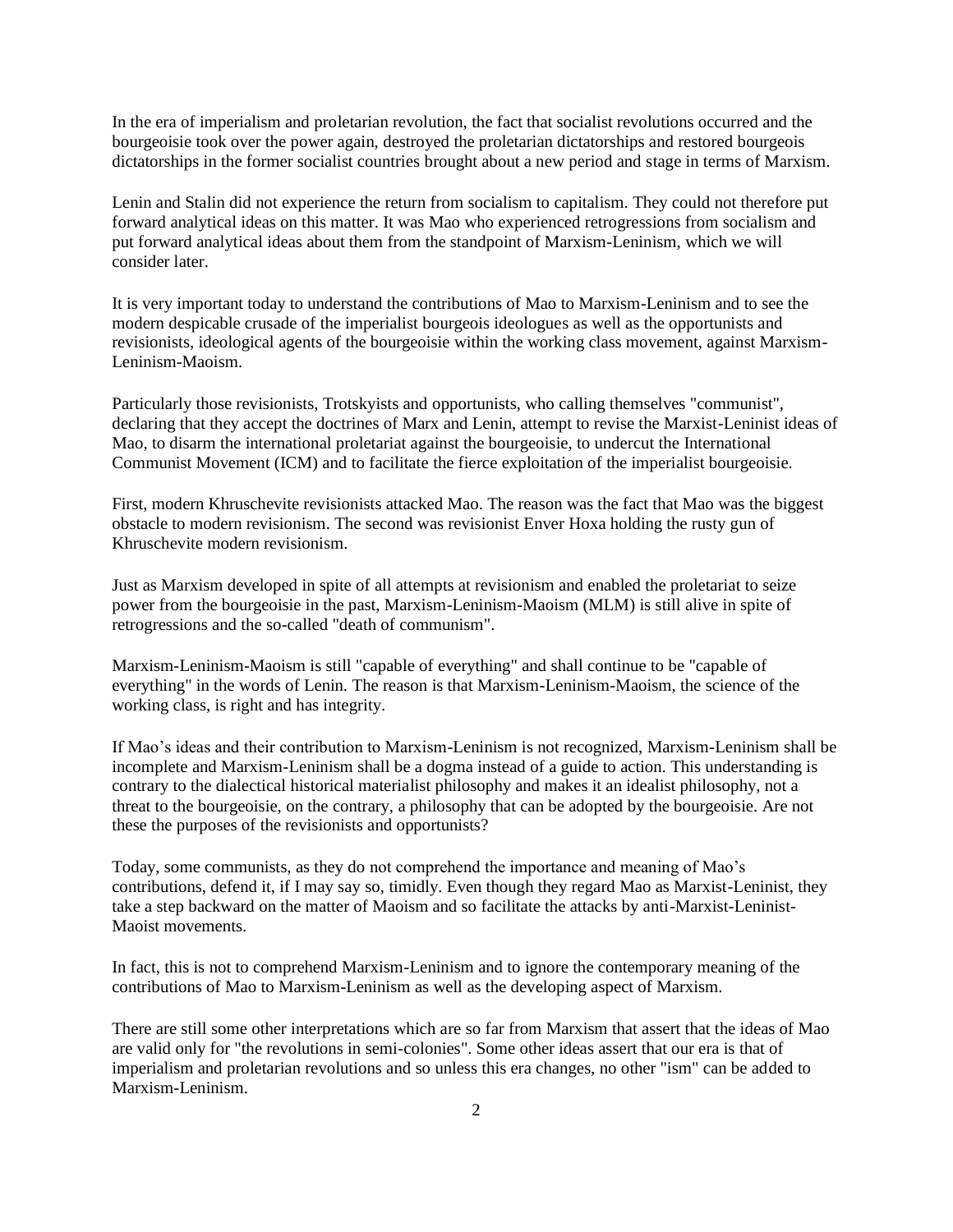These interpretations deny the development of matter, detach Marxism from its kernel, ignore social developments or fail to comprehend developments in depth, reduce the class warfare into one dimension and lag behind social developments. They think as if Maoism was not the continuation of Marxism-Leninism.

The era of imperialism and proletarian revolutions shall take a long time. In this period, the warfare between the proletariat and the bourgeoisie shall continue ceaselessly, and the proletariat will have to defeat the bourgeoisie many times over.

The proletariat cannot defeat the bourgeoisie so easily, but many social changes and transformations caused by severe class struggles between the proletariat and the bourgeoisie shall eventually lead to the rule of socialism all over the world. As long as imperialism is dominant, the name of this era shall not change, for the fact characterizing the era is the existence of imperialism and proletarian revolutions.

However, the development of Marxist science cannot be limited to the changes of era. The contrary means that Marxist science will not change, which will make Marxism some thing other than Marxism and reduce it to a bourgeois view. To consider this period with only a short part of history means not to comprehend the whole period.

Of course, asserting that only the ideas of Mao is Marxist-Leninist will be insufficient and incomplete and ignore the fact that his new ideas develop Marxism-Leninism. The most correct approach is to consider his contributions to Marxism-Leninism as Maoism. The level of the science of Marxism-Leninism entails this.

The expression "Mao Zedong Thought" does not capture Mao's contributions to Marxism-Leninism accurately and consider Mao as a separate thing from the scientific entirety of Marxism-Leninism.

Mao's ideas are not separate from Marxism-Leninism, but a development point completing it. To define Mao's contributions to Marxism-Leninism with the expression "Mao Zedong Thought" is insufficient and incomplete.

Marxism began to be called Marxism-Leninism because Lenin developed Marxism and made new contributions to its treasury of knowledge after Marx and Engels, the creators of Marxism.

Leninism became the name of the new development in Marxism. The reason is that to insist on calling Marxism-Leninism as Marxism in spite of the existence of Lenin's contributions would fail to express the development of the proletarian science.

Mao's ideas, contrary to the opportunist and revisionist ideas, are not merely peculiar to China. Using China's experience in socialist revolution as basis, Mao worked out ideas of universal significance and application.

Contemporary opportunists would then assert that these ideas were Lenin's ideas, for the purpose of opportunism in revising Marxism and denying its scientific aspect. The fact that Mao's contributions originated from the revolution of a semi-colony, China, does not deny its universality.

Like the fact that Lenin's ideas cannot be limited to the special conditions of Russia, Mao's ideas cannot be limited to the realities of semi-colonies. Mao applied Marxism-Leninism to the special conditions of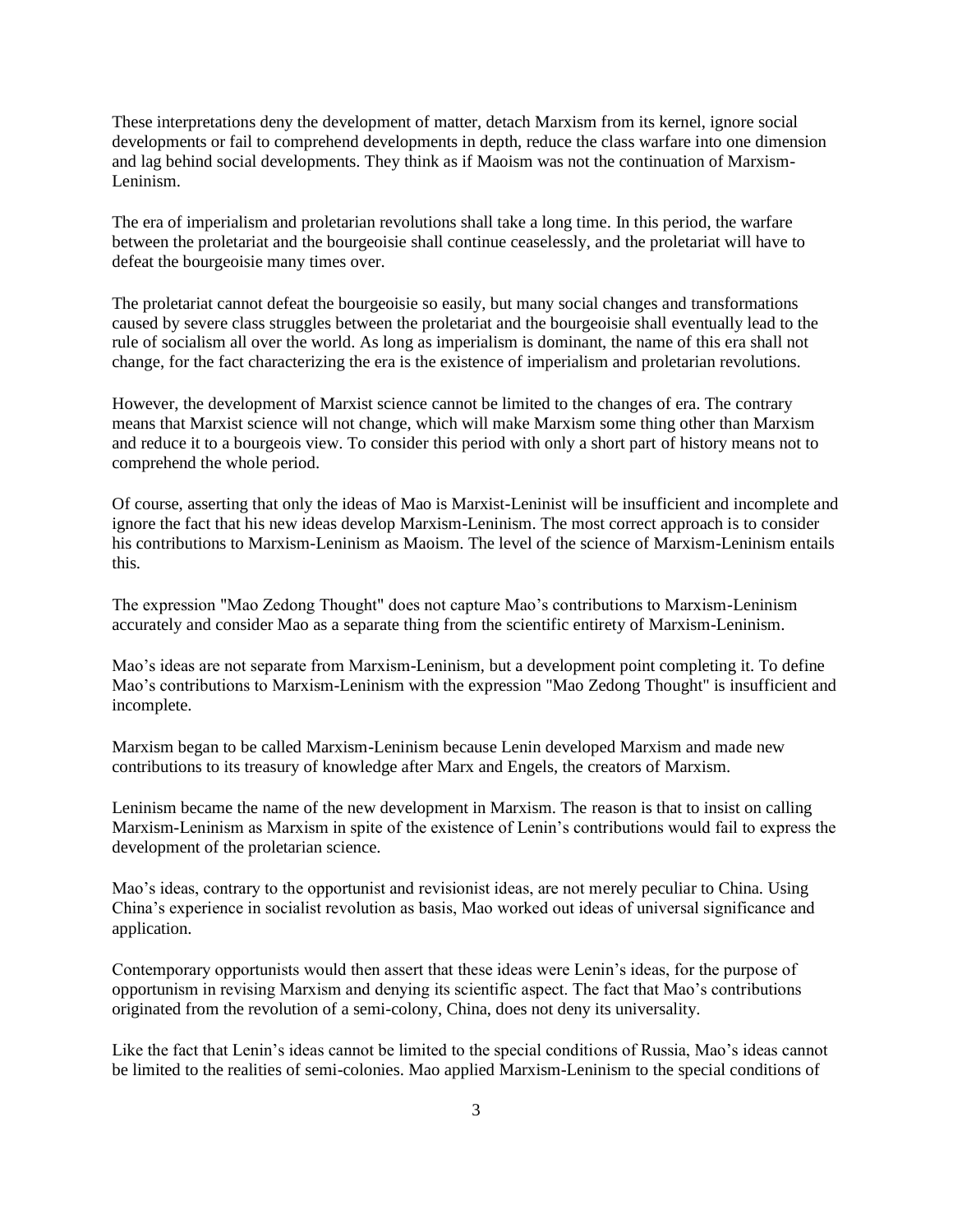China perfectly and achieved success in the Chinese revolution. Indeed, if there was no Chinese revolution, Maoism would not exist.

The Chinese revolution under the guidance of Mao's Marxist-Leninist ideas did not remain limited to the new Democratic Revolution. It passed on to build socialism and created the theory of continuing revolution under the dictatorship of the proletariat. The earth-shaking Great Proletarian Cultural Revolution (GPCR) is one of the best examples thereof.

The endless theoretical lessons extracted by Mao from the concrete conditions of China for the world's proletariat illumined the path of the proletariat of many countries and helped in creating revolutions in the weakest links of imperialism.

Mao conducted a struggle against the modern revisionists in the USSR similar to that conducted by Lenin against the opportunists of the  $2<sup>nd</sup>$  International. He defended the principles of Marxism-Leninism strongly and developed the theoretical knowledge of Marxism-Leninism inside this fierce struggle.

He put forward the idea that continuing the revolution under proletarian dictatorship is necessary to develop socialism further, that the winner of this struggle between capitalism and socialism is still uncertain and that therefore the proletariat should not let go of this dictatorship. Upon the launching of the GPCR, a new type of Marxist-Leninist communist parties appeared in the stage of history to stand against those communist parties putting on the dirty shirts of modern revisionism.

While Leninism is the Marxism of the era of imperialism and proletarian revolutions, Maoism is justifiedly the development of proletarian revolutions and ceaseless continuation of revolutions under proletarian dictatorship against the bourgeoisie. After weighing Mao's contributions with respect to today's level of Marxism, the most correct approach is to express it as Marxism-Leninism-Maoism.

Those who consider Mao as Marxist-Leninist but fail to consider his contributions as "Maoism", prepare the ideological path to help anti-Maoist, in fact anti-Marxist-Leninist, movements. Even though they intend to ensure the "unity" of the National Liberation Movement (NLM) through such "concessions", these "concessions" do not help the unity of NLM, but abandon NLM for opportunism.

Communists cannot have unity with opportunists. Communists unite only with communists. There is enmity behind the opportunists' words for "Marxism-Leninism". The most important thing is to see this point.

Social sciences have never been independent in class societies. Marxism-Leninism is not independent either; it is the science of the proletariat. All of the remaining sciences are, under any appearance, at the service of the bourgeoisie or at least subservient thereto.

Marxist-Leninists should state the matter clearly. Like the fact that nature and social events do not accept any gap, sciences do not accept any gap. The gap shall be filled by one of the classes, i.e. the bourgeoisie or the proletariat. Those trying to defend Mao timidly must recognize that the science of Marxism-Leninism will not allow any gap and develop in the struggle against all erroneous understanding.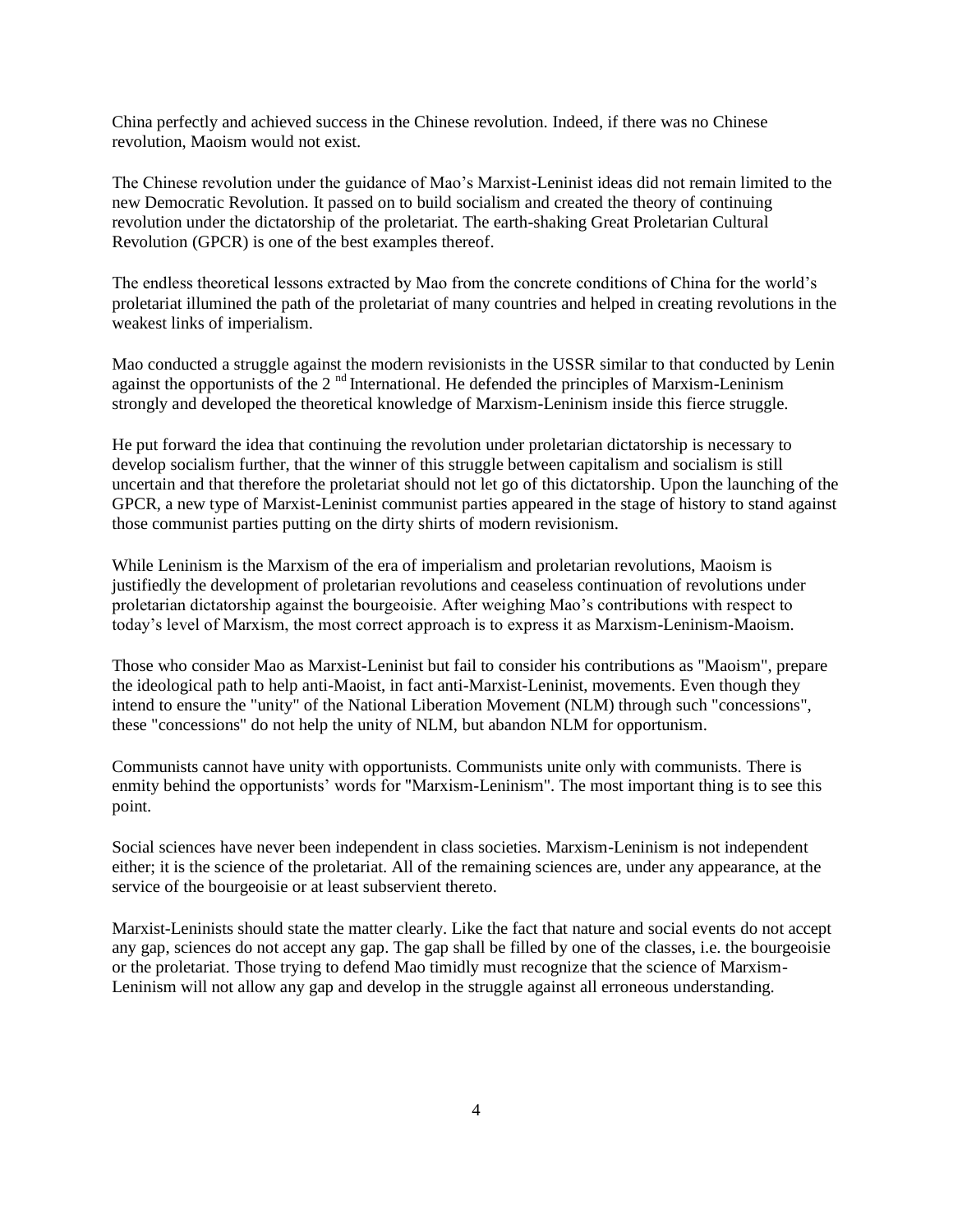## **NEW DEMOCRATIC REVOLUTION DOCTRINE OF MAO IS THE COMPLETE REVOLUTIONARY THEORY OF THE PROLETARIAT IN SEMICOLONIES AND COLONIES**

The old bourgeois revolutions fulfilled their duty to eliminate feudalism and establish capitalism. Particularly, the European bourgeoisie, leading the peasants and weak proletariat, completed the bourgeois democratic revolutions against the feudal lords from 1789 French Revolution to the middle of the  $19<sup>th</sup>$  century.

Elimination of feudalism and throwing it to the dustbin of the medieval darkness were progressive duties in terms of the historical motion.

However, when the bourgeoisie encountered the strong proletarian and peasant uprisings in 1848, it united with the feudal superstructure against the peasants and the proletariat and attempted to change the feudal superstructure through revolution from above. The bourgeoisie was still progressive at this stage.

Due to the fact that feudalism dominated in Asia more severely and that the bourgeoisie was weak, the revolutions in Asia could not follow the same path as the bourgeois democratic revolutions in Europe. While the bourgeois democratic revolutions occurred in Europe, Asia remained in medieval darkness. Upon the appearance of imperialism in Europe, the bourgeois democratic revolutions became the duty of proletariat.

Particularly in the last quarter of the  $19<sup>th</sup>$  century, the fact that the bourgeoisie became more reactionary, as a result of its nature, that the working class appeared in the stage of history as a major class, that the capital enlarged more and more and exceeded beyond national borders, eliminated the previous progressive feature of the bourgeoisie and made it the most reactionary class fighting against social progress.

After the 1917 October Revolution, a new period, the period of proletarian revolutions, began.

When capitalism reached the stage of imperialism and developed a universal system of exploitation, the old style medieval slavery was succeeded by the modern style slavery. The bourgeoisie united with the feudal powers it had fought previously, destroyed and succeeded them before the appearance of imperialism and other reactionary powers and then used such powers against the proletariat and peoples in colonies and semi-colonies. It thus became the most reactionary power obstructing social development.

All these factors imposed on the proletariat and peoples of the countries under the exploitation and oppression of imperialist financial capital the duty to achieve social development, to emancipate themselves from the exploitation of imperialism and to clear the obstacles to social development. This is an inevitable result of the role played by imperialism throughout the world.

Mao, who described the role played by imperialism in China on the basis of Leninist analysis of imperialism stated the following about the effects of imperialism on China:

*"The imperialist states operate many heavy and light industrial enterprises in China to have benefit of the raw materials and cheap labour cost of China and so they oppress the national industry of China and prevent the development of the productive forces here."* (2)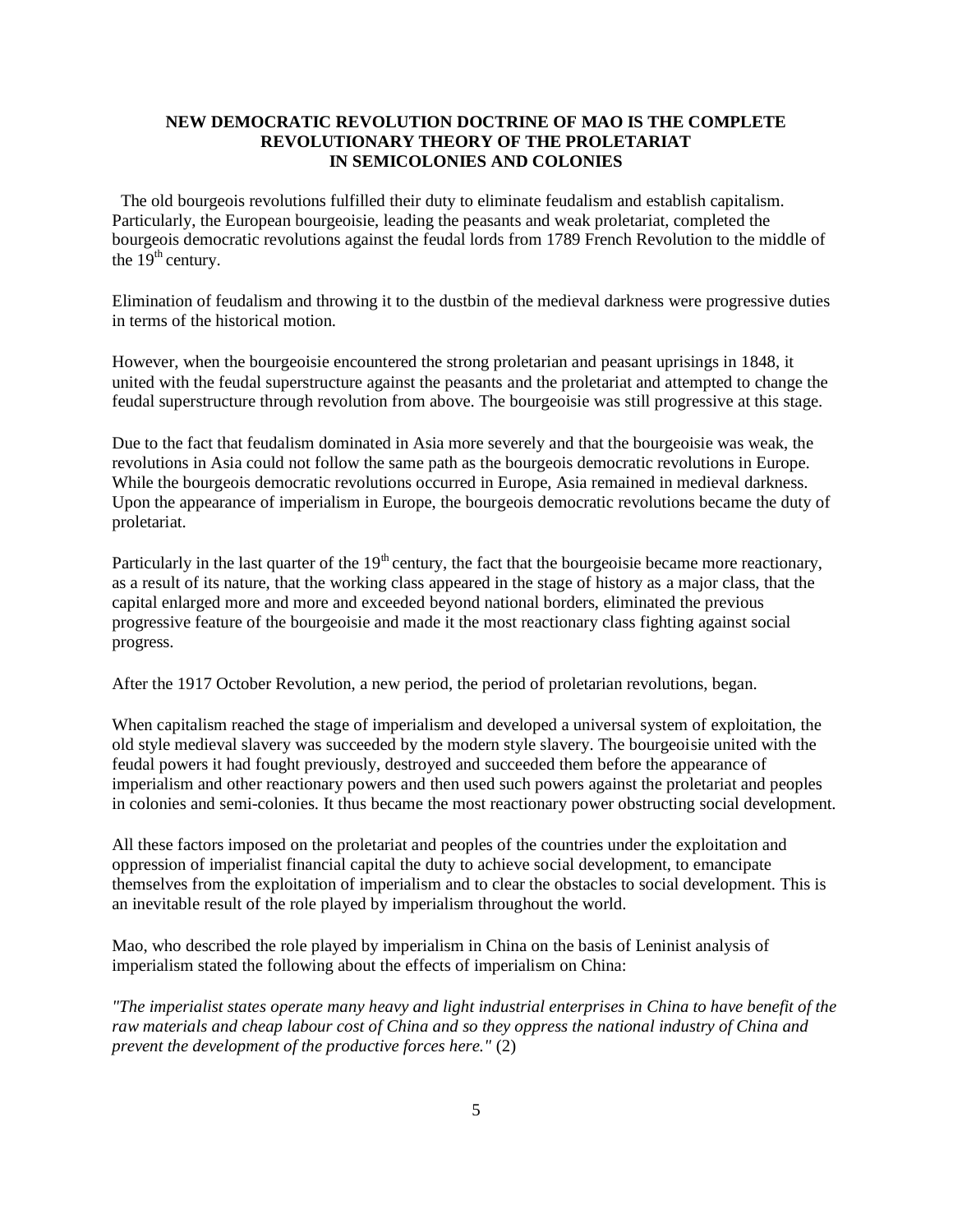Having described the destructive effects of imperialism on social development and particularly the development of the productive forces of China scientifically, Mao emphasized that imperialism created a dependent collaborationist capitalism in China to prevent the development of China and collaborated with feudal powers to get social support.

He pointed out that the bourgeoisie in China, let alone leading the revolution, became a counter power against revolution and the servant and collaborationist of imperialism. He stated the targets of the Chinese proletariat and people as follows:

*"Given the nature of China today is colonial, semi-colonial and semi-feudal, who are the main targets or enemies of the Chinese revolution at this stage? These are imperialism and feudalism, the bourgeoisie of the imperialist countries and the landlords in our country. The reason is that these are those oppressing our people and preventing the Chinese society from progressing today." (3)* 

Having stated the main targets of the Chinese revolution, Mao underlined that the duty of the Chinese revolution is dual, the first of which is the national revolution to destroy imperialism and the second is the democratic revolution to eliminate feudalism. He continued to state his ideas, still valid for semi-colonial and semi-feudal countries today, as follows *:* 

*"two duties are dependent on each other. Unless the imperialist oppression is destroyed, the oppression of landlords cannot be eliminated, for its basis is imperialism. Accordingly, unless peasants are supported in their struggle with feudal landlords, no strong revolutionary brigades can be constituted.* 

*The reason is that feudal landlords are the basic social basis of imperialist oppression. Peasants are the basic power of the Chinese revolution. Therefore, these two basic duties, i.e. national revolution and democratic revolution are both different and the same." (4)* 

Mao explained the difference between the old style bourgeois democratic revolutions and New Democratic Revolutions as follows:

*"New democratic revolution is very different from the democratic revolutions experienced in Europe and America. They do not result in the dictatorship of the bourgeoisie, but in the dictatorship of the allied front of the revolutionary classes under the leadership of the proletariat." (5)* 

Mao underlined the fact that the New democratic revolution would not be limited to the democratic revolution, but the proletariat would continue it until classless society is achieved as a necessary feature of the era of imperialism and proletarian revolutions. He described the target of the proletariat of the semi-colonial countries as follows:

*"Of course, the final path of development of the Chinese revolution is not capitalism, but socialism and communism." (6)* 

Having stated that the Chinese democratic revolution is part of the world revolution, Mao continued as follows:

*"For the current period, New Democracy and socialism are two parts of an organic entirety under the guidance of the same communist ideology." (7)*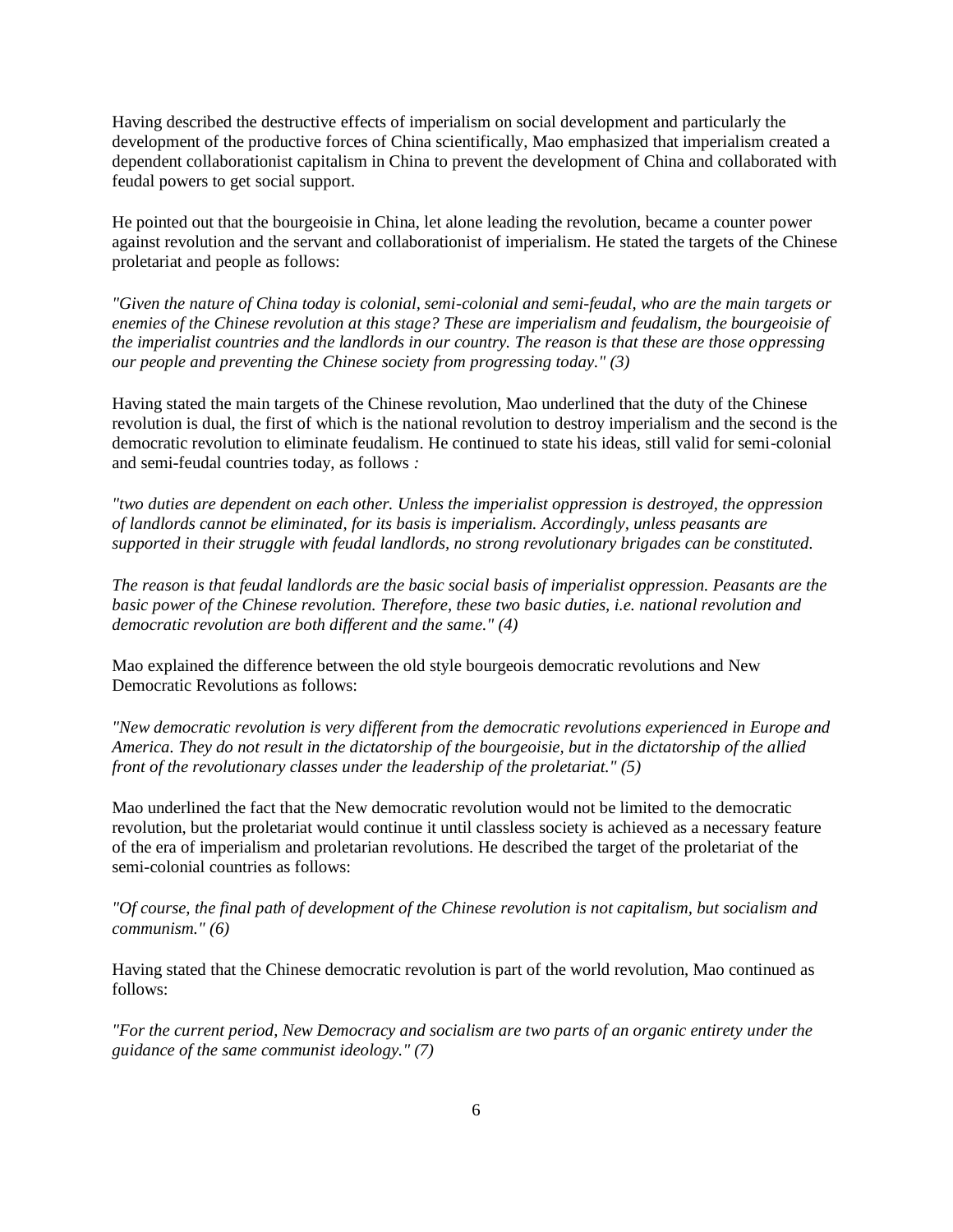Describing the nature of the democratic revolution led by the proletariat, Mao pointed out that its nature could not be considered the same as the nature of the other bourgeois democratic revolutions in that the former is a part of the socialist revolution and socialist economy. By doing so, Mao developed the thesis of new democratic revolution and described the targets of the revolutions led by the proletariat in the semi-colonies.

Mao dealt with the policies to be conducted against the bourgeoisie in the democratic revolution in this article "Introducing The Communist". The reason is that the national bourgeoisie which may act in favour of the revolution in semi-colonies is a class oppressed and dominated by imperialism.

Mao emphasized that the right and "left" error in dealing with the national bourgeoisie, i.e *. "all unity, no struggle"* or *"all struggle, no unity"* respectively would weaken the proletarian democratic revolution. He stated that the correct policy is *"both struggle and unity".* 

He condemned the Trotskyist ideas which consider the national bourgeoisie in China as the same as that in the imperialist countries as follows:

*"In this respect the Chinese bourgeoisie differs from the bourgeoisie of old tsarist Russia. Since tsarist Russia was a military-feudal imperialism which carried on aggression against other countries, the Russian bourgeoisie was entirely lacking in revolutionary quality. There the task of the proletariat was to oppose the bourgeoisie, not to unite with it.* 

*But China's national bourgeoisie has a revolutionary quality at certain periods and to a certain degree, because China is a colonial and semi-colonial country which is a victim of aggression. Here, the task of the proletariat is to form a united front with the national bourgeoisie against imperialism and the bureaucrat and warlord governments without overlooking its revolutionary quality.* 

*At the same time, however, being a bourgeois class in a colonial and semi-colonial country and so being extremely flabby economically and politically, the Chinese national bourgeoisie also has another quality, namely, a proneness to conciliation with the enemies of the revolution.* 

*Even when it takes part in the revolution, it is unwilling to break with imperialism completely and, moreover, it is closely associated with the exploitation of the rural areas through land rent; thus it is neither willing nor able to overthrow imperialism, much less the feudal forces, in a thorough way. So neither of the two basic problems or tasks of China's bourgeois democratic revolution can be solved or accomplished by the national bourgeoisie." (8)* 

Mao applied Marxism-Leninism to the special conditions of China very creatively and achieved victory in the revolution in semi-colonial and semi-feudal China. Mao learnt from the 1917 October Revolution.

However, there were important differences between China and Russia. Mao contended even in 1926 that the conditions of China were very different from Russia, and therefore no upheaval like that in Russia could be conducted in China. Even though Lenin and Stalin had described clearly the differences prevailing in the countries such as China, they could not naturally analyze the path of revolution in detail.

Particularly, the 3rd International considered the revolution in the colonial and semi-colonial countries and put forward generally correct approaches. However, wrong tendencies began to appear inside the Chinese Communist Party as early as 1926. While those led by Con Dusi, representative of the rightist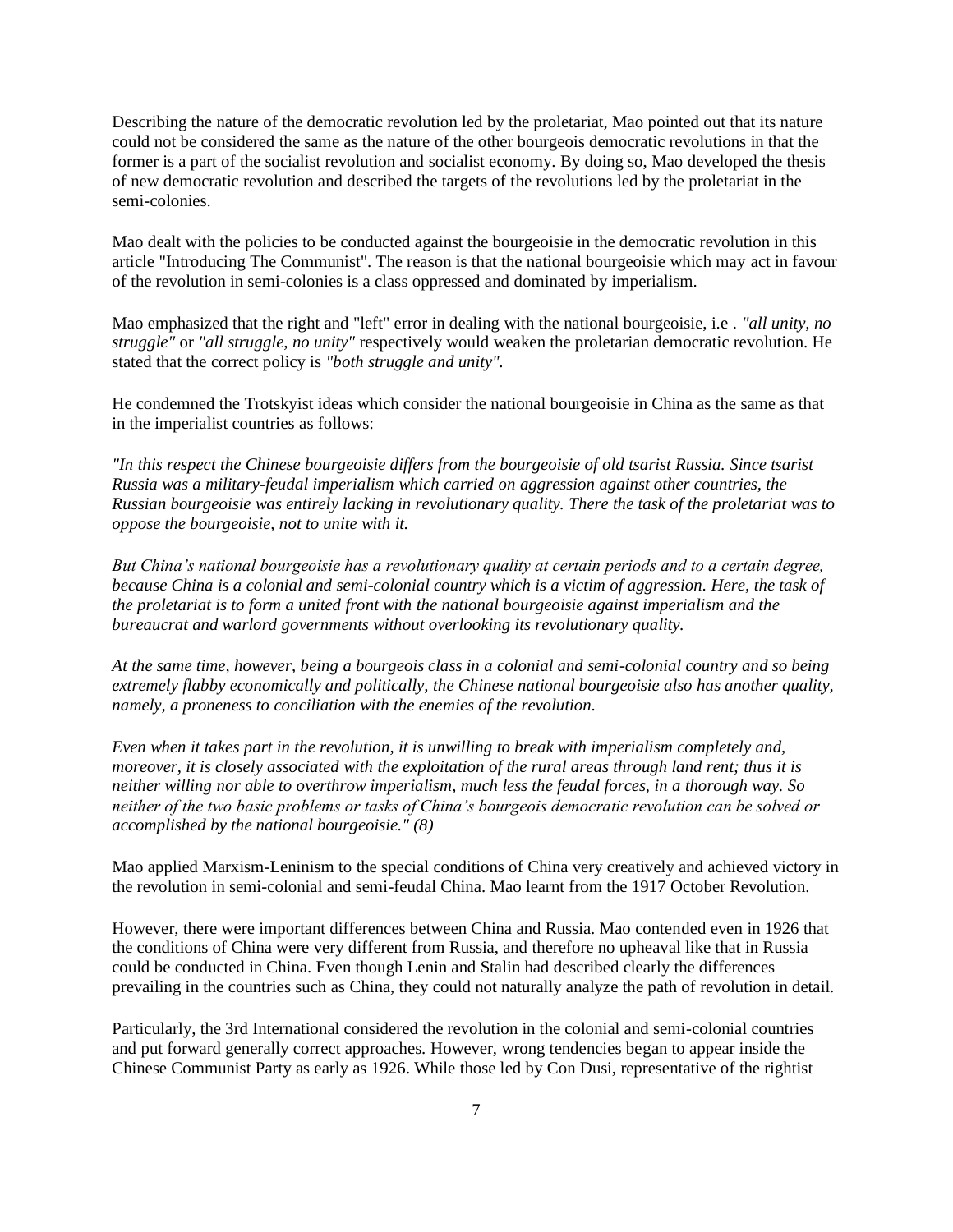deviation in the Chinese Communist Party, defended collaboration with Guomindang, the leftist deviation defended total upheaval.

Mao struggled against both deviations. He wrote "Analysis of Classes in Chinese Society" (1926) to condemn such wrong tendencies. However, such leftist and rightist deviations were dominant in the Chinese Communist Party until 1933 and caused setbacks to the Chinese revolution for a long time.

The reason was that the rightist and leftist deviations in the Chinese Communist Party did not comprehend the special conditions of China, they thought that the same path of the Russian revolution could be conducted in China. Above all, these dogmatic-minded people did not understand that the nature and path of the revolution in the country depended on imperialism.

Mao discussed these differences in this article "Problems of Strategy in China's Revolutionary War" (1936) as follows:

*"People who do not admit, do not know, or do not want to know that China's revolutionary war has its own characteristics have equated the war waged by the Red Army against the Guomindang's forces with the war in general or with the civil war in the Soviet Union. The experience of civil war in the Soviet Union directed by Lenin and Stalin has a world-wide significance.* 

*All communist parties, including the Chinese Communist Party, regard this experience and its theoretical summing-up by Lenin and Stalin as their guide. But this does not mean that we should it mechanically to our own conditions." (9)* 

Lenin described the duties of the proletariat in the countries that have yet to complete their bourgeois democratic revolution. According to him, the duty of the proletariat would be to complete the bourgeois democratic revolution and to pass on to build socialism ceaselessly.

The reason is that the bourgeoisie has become reactionary and the duty of completing the bourgeois democratic revolution has been imposed on the proletariat in the era of imperialism and proletarian revolutions.

The Chinese Communist Party that began struggle immediately after the October Revolution had to experience a long and difficult period. In that period, the Chinese Communist Party was not led by the Marxist-Leninist line of Mao all the time, and it lurched in spite of Mao's determined opposition.

Mao contended that the Chinese revolution could not be successful with the uprisings of the working class in cities, and the revolution would develop from the countryside to the cities with the proletariat as vanguard in China which had a large population of peasants. The reason is that China was not a capitalist country like Russia, but a colonial and semi-colonial, semi-feudal country.

Mao, having understood Marxism-Leninism correctly, described the reality of China. He, for the first time, contended that if the proletariat, in this kind of countries, struggle, in alliance with the peasants, against imperialism, and the local supports of imperialism, i.e. the collaborationist bourgeoisie and landlords, by following the strategy of People's War, the manner of struggle put forward by the theory of New Democratic Revolution for the proletariat of this kind of countries, it will be successful.

He did not limit the theory of People's War to China, but universalized it for colonial and semi-colonial countries.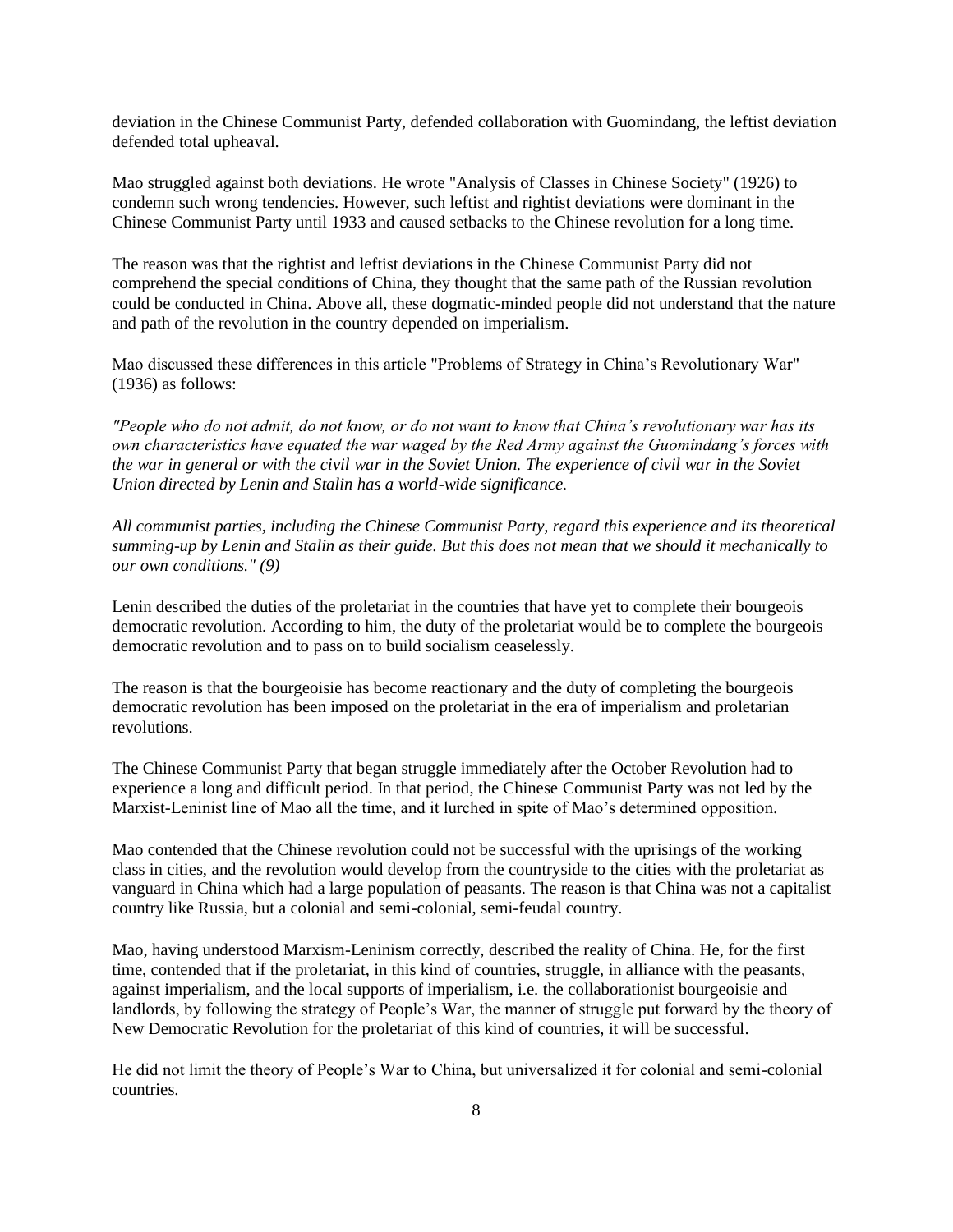Mao's theory of New Democratic Revolution and New Democracy including the theory of People's War, the path of revolution in the countries dependent on imperialism is one describing the targets, supporters and driving forces, economy and culture of revolution, which develop Marxism-Leninism in this respect.

The theory of New Democratic Revolution is the theory describing how the contradiction between imperialism and the oppressed peoples shall be solved with the proletariat acting as vanguard in favour of socialism and classless society, communism, in the era of imperialism and proletarian revolutions.

Mao's New Democratic Revolution theory is a great contribution to Marxism-Leninism, which describes the path to be followed by the proletariat to seize power in colonial and semi-colonial countries.

The October Revolution launched the period of proletarian revolutions led by Lenin, and the Chinese Revolutionary war led by Mao showed the proletariat and peoples of colonial and semi-colonial countries the methods of warfare to be used by the proletariat against imperialism and its local puppets. In the next period, history confirmed the theory of New Democratic Revolution put forward by Mao.

The proletariat and peoples of many colonial and semi-colonial countries achieved victory in the revolution, thanks to such great theory of Mao. Vietnam, Laos and Cambodia are some of these. Again the national bourgeoisie of colonised countries made use of this theory in their struggle against the occupying imperialists.

And today, the proletariat in Peru, Philippines, Nepal, India, Turkey and many other countries follow this theory which is based on the special conditions of China and was universalized by Mao.

Mao's theory of People's War is not only a military theory, but also a theory describing ideological, political and military aspects of the struggle of the proletariat against the bourgeoisie, the mass line of the communist party, organising masses in warfare, alliances of proletariat with such classes as may have interest in revolution, particularly the basic alliance of workers and peasants and the united front policy with other classes.

In short, the People's War theory of Mao is an integrated and comprehensive theory for the proletariat to seize power from the bourgeoisie in colonial and semi-colonial countries.

In addition, the "New Democracy" theory of Mao is complementary to the theory of People's War. These two theories cannot be separated from each other. Mao's theory of "New Democracy" corresponds with the spirit of Lenin's article "Two Tactics of Social Democracy in the Democratic Revolution" and is peculiar to the countries dependent on imperialism. Mao developed the spirit of this article further and gave it a practical meaning.

Of course, the fact that the theories put forward by Mao on the special conditions of China having a universal value results from the fact that Mao comprehended dialectical materialism and the law of contradictions well and that he developed Marxist-Leninist theory further in this respect.

Mao was always opposed to dogmatism and imitating, emphasized that Marxism-Leninism was the enemy of dogmatism, defended that Marxism-Leninism was not a dogma, but a guide to action. He did not give any concession from these principles.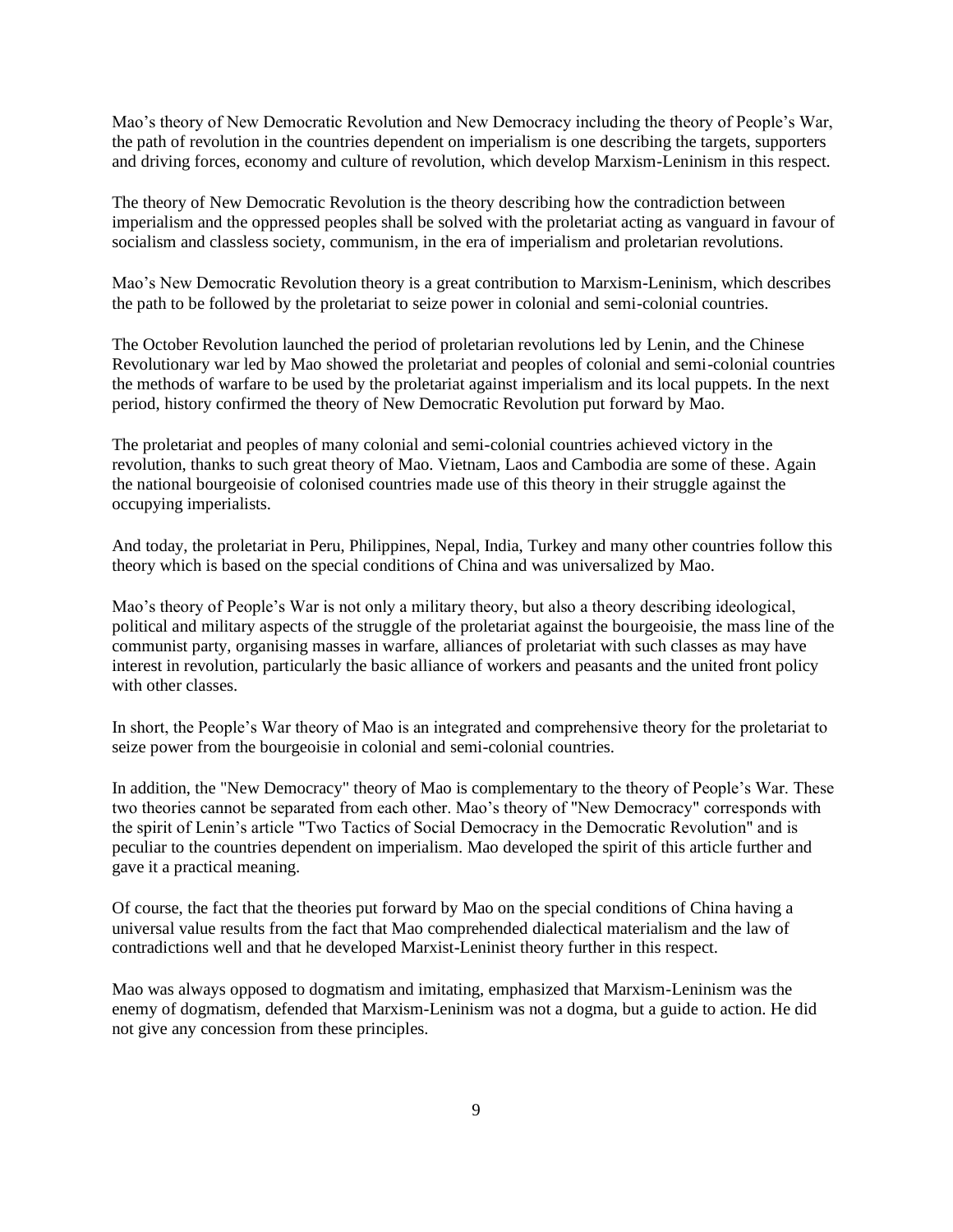He stated that the experience gained in the Chinese revolution should not be imitated because each country has its special conditions and Marxism-Leninism must be applied under such special conditions creatively.

Mao's theories of "New Democratic Revolution", "New Democracy" and "People's War" extracted from the concrete conditions of the Chinese revolution have universal value, which are considerable contributions to Marxist-Leninist science.

#### **CLASSES AND CLASS STRUGGLE IN SOCIALISM**

Today, it is more important than ever to understand Mao's theory of "classes and class struggles in socialism", one of the most important contributions of Mao to Marxist-Leninist science and one of the basic problems of the National Liberation Movement (NLM), because of the socialist countries' regression to capitalism.

Unless Mao's theory of class struggles in socialism is comprehended and accepted, even though the proletariat seizes power from the bourgeoisie, it cannot build socialism toward communism.

Marx, Lenin and Stalin accepted the existence of classes and class struggle in socialism. Trotsky, Bukharin and then Khruschev, the modern revisionists, opposed to the class struggle in socialism, revised the proletarian dictatorship and thus helped the bourgeoisie to seize the power back.

They found the seizure of power by the proletariat sufficient and thus attempted to muddle the essence of class struggle, in other words, the Marxist-Leninist essence of the proletarian dictatorship. They propounded the revisionist thesis that "class struggles have ended in socialism" and so attempted to lay the foundation for the submission of the proletariat to the bourgeoisie.

The bourgeoisie, by means of opportunists, the ideological agents of the bourgeoisie within the working class movement, intensified its attacks against Marxism from the very beginning of the appearance of Marxism. Upon the appearance of Leninism, all opportunist and revisionist fronts attacked Lenin under different forms, but the essence is the same.

The purpose of the bourgeois front was not to defend Marx, but "to prove" that Lenin's ideas were not "Marxist", thereby attacking Leninism in word so as to attack Marxism in deed. The tactics of opportunists and revisionists was the same in the next periods.

The tactic of opportunism to revise Marxism was to show that the great teachers of the proletariat are not the continuation of each other, but as opposites. The purpose is to deny the fact that Marxism is a continuously developing science, to prevent the proletariat from seizing power from the bourgeoisie and to make demagogy despicably asserting that it is impossible to build socialism. We will give examples of this well-known tactic of the bourgeoisie later.

We will see that the scientific theories propounded by the great masters of the international proletariat about the existence of class, class contradictions resulting from this fact and the methods for solving such contradictions are not opposite to each other, but complementing each other in the natural development of a science, dialectical materialism. Marx said the following about socialism: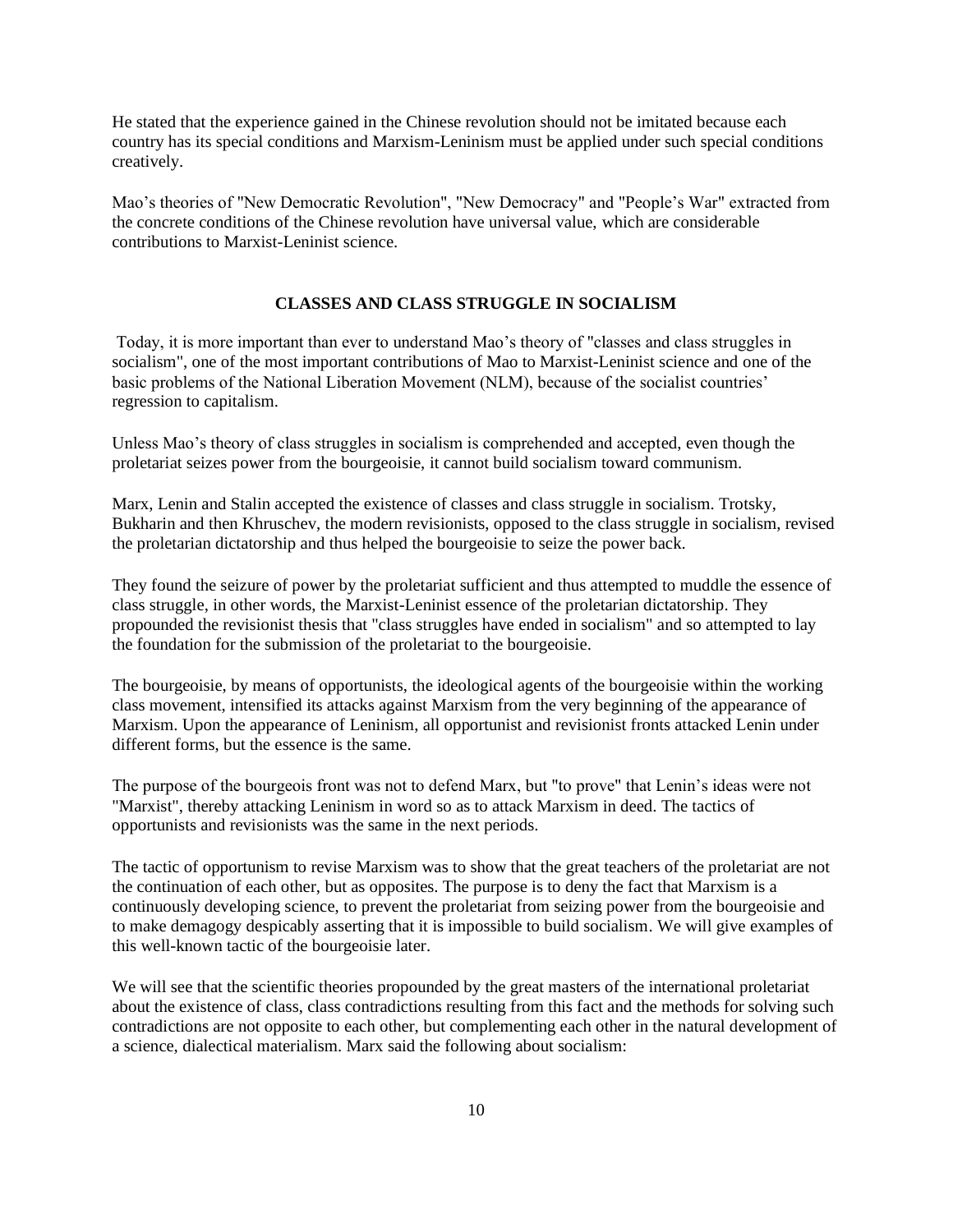*"What we deal with here is a communist society which did not develop from its own foundations, on the contrary, was originated from capitalist society, that is to say, bearing the birth marks inherited from the former society in all respects, i.e. economy, ethics, morals." (10)* 

Lenin, after the October Revolution, emphasized that it was harder to maintain the proletarian dictatorship and build socialism than to seize power from the bourgeoisie, that the main difficulties have only began after seizing power from the bourgeoisie, that the elimination of private ownership will not mean the elimination of the bourgeoisie and bourgeois habits, that the bourgeoisie would be reproduced as long as small-commodity production continued and that as long as classes existed, class struggle would go on.

*"The transition from capitalism to communism covers a whole historical period. Unless this period is completed, the exploiters maintain their hopes for restoration and this hope transforms into attempts of restoration." (11)* 

Lenin, in his article "Salutation to Hungarian Workers", explains class struggle in socialism as follows:

*"Elimination of classes entails a long, difficult and stubborn class struggle; class struggle does not disappear after the collapse of the bourgeois state (as imagined by the ordinary representatives of old socialism and old social democracy), it only changes its form and intensifies even more in many respects." (12)* 

Again Lenin, in his article "Preface to Speaking About Deception of People with the Slogans of Freedom and Equality" states the following:

*"The proletarian dictatorship is not the end of class struggle, but its continuation under a new form. The proletarian dictatorship is the class struggle of the proletariat that has gained victory and seized power from the bourgeoisie that has been defeated, but has not given up resistance and, on the contrary, has intensified its resistance." (13)* 

Marx and Lenin pointed out that class struggle does not disappear in the period of proletarian dictatorship, on the contrary, it continues more severely, the defeated bourgeoisie will not accept its defeat as long as the social conditions creating the bourgeoisie remain.

The fact that Lenin, pointed to the desire of external forces to destroy socialism in the period when he had been attacked by the imperialists and the local bourgeoisie after the October Revolution, bourgeois attacks from outside do not change the essence of the problem, i.e. the proletarian dictatorship is a class dictatorship which is applied against the bourgeoisie.

During the period of proletarian dictatorship, Lenin explains the origins of petty bourgeois ideas and why they are the economic foundations of class struggle in socialism as follows:

*"The dictatorship of the proletariat is the most determined and most ruthless war waged by the new class against a more powerful enemy, the bourgeoisie, whose resistance is increased tenfold by its overthrow (even if only in one country), and whose power lies not only the strength of international capital, in the strength and durability of the international connections of the bourgeoisie, but also in the force of habit, in the strength of small production.* 

*For, unfortunately, small production is still very, very widespread in the world, and small production engenders capitalism and the bourgeoisie continuously, daily, hourly, spontaneously and on a mass scale.*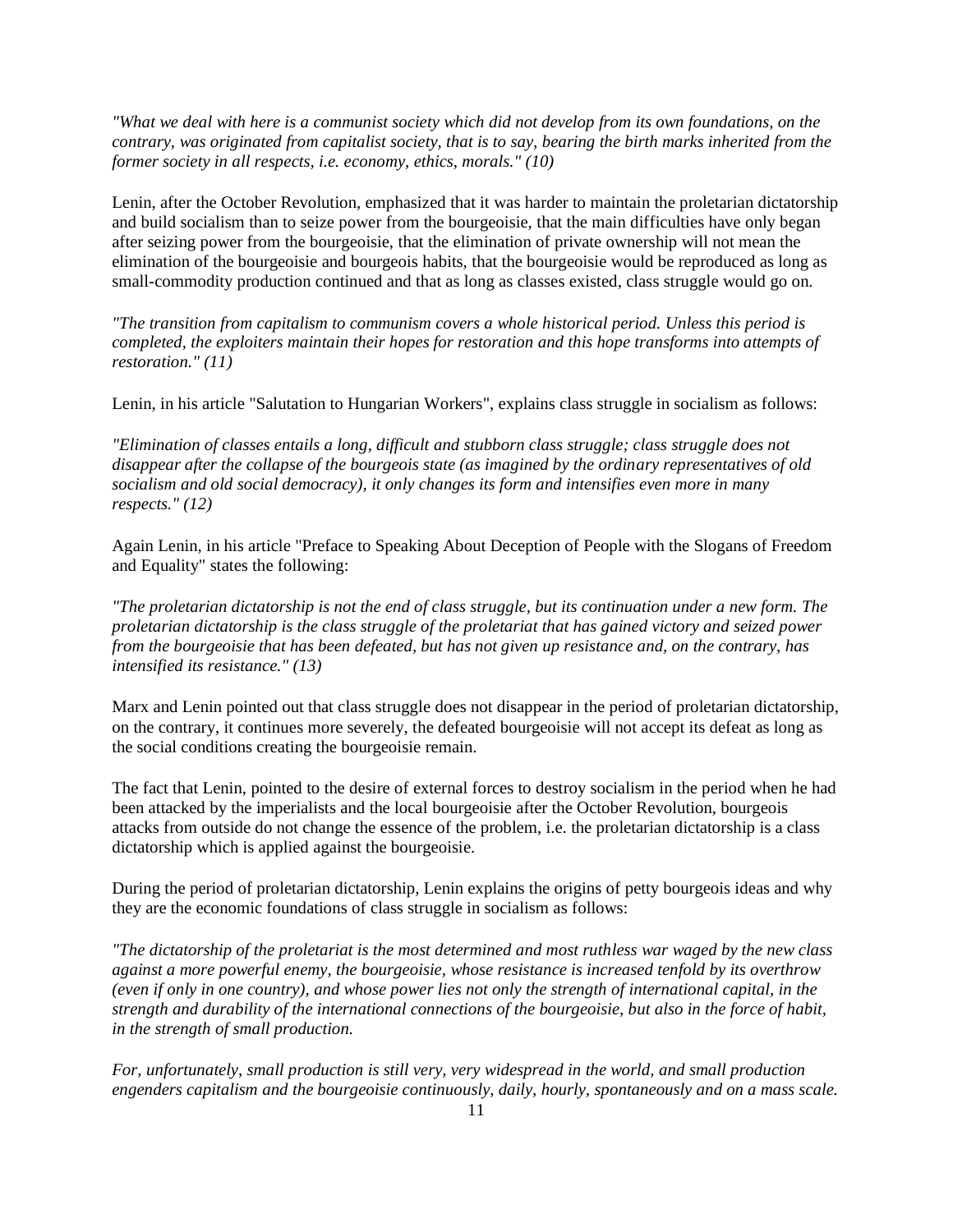*For all these reasons the dictatorship of the proletariat is essential, and victory over the bourgeoisie is impossible without a long, stubborn and desperate war of life and death, a war demanding perseverance, discipline, firmness, indomitableness and unity of will." (14)* 

To deny the existence of class struggle in socialist society is to deny the proletarian dictatorship. Various opportunist and revisionist movements have been submitting the proletarian dictatorship to the bourgeoisie from the very beginning by asserting that upon seizing the property of the bourgeoisie, proletarian dictatorship is no longer necessary.

However, the transition from capitalism to communism takes a very long time. Unless the proletariat eliminate each and every capitalist element in the socialist economy and the socialist values are substituted for the decayed cultural, legal, moral and other values of thousands of years, the contradictions between white and blue collars, administrators and those administered, urban and countryside, the separation between producers under the name of work division, it is not possible to eliminate classes and the state.

All these shall be achieved through the continuation of the proletarian dictatorship under different forms, but more severely, adapting production relations to socialism entirely and implementing the principle "to each according to his needs"; only then can we arrive at a classless society.

*"The bourgeoisie does not originate only from Soviet officers who hardly allow it, but also from peasants and handicraftsmen. This shows that capitalist commodity-based production is alive even in Russia and it can lead to the formation of a bourgeoisie like all capitalist societies." (15)* 

Although internal Party struggle was at a considerable level in the early years of the October Revolution, the struggle against the resistance of the bourgeoisie was later abandoned. Therefore, it was so apt to the current conditions of that time that Lenin mentioned about the resistance of the bourgeoisie growing a hundred-fold. In 1922, Lenin stated the following about the situation inside the Party:

*"The proletarian nature of our Party is never an assurance against small-sized property owners becoming more influential inside our Party. All safeguards must be taken in the light of this reality." (16)* 

And Lenin, stated the following with a great far-sightedness in his letter to Inessa Armand as early as 1917:

*"Activities of all our economic institutions have been damaged by bureaucracy. The communists have become bureaucrats." (17)* 

In fact, the internal Party struggle in the Soviet Union intensified after NEP was ended. Trotsky, Bukharin, Zinoviev, etc. began to oppose the proletarian dictatorship. In fact, the ideas of the opposition led by Trotsky, Bukharin and Zinoviev did not appear for the first time. Their anti-Marxist-Leninist ideas existed before the revolution; they systematized their ideas after the October Revolution even more.

Their Trotskyist-revisionist ideas went so far as to attempt the overthrow of the first state of the proletariat, the U.S.R.R. Unless they abandoned this counterrevolutionary line, they would not go anywhere other than being the fronts of the bourgeoisie. The reason is that there is no third line in the struggle between the proletariat and the bourgeoisie.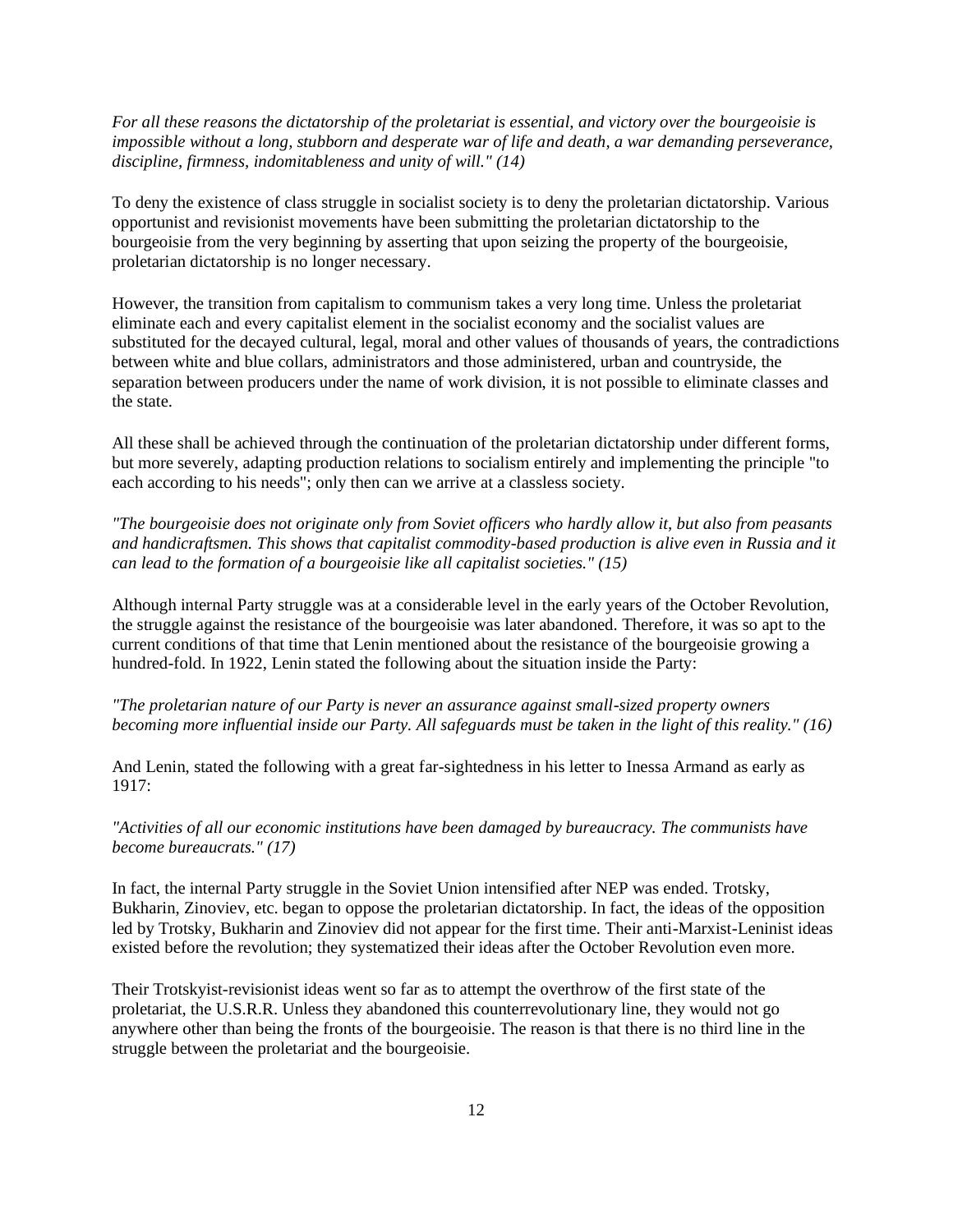Any line other than that of the proletariat, in any liberal color, even under a democratic appearance, is nothing else than the counterrevolutionary line of the bourgeoisie. The class difference between the bourgeoisie and the proletariat is, in Marx's words, simpler and clearer.

Either you will follow the correct proletarian line or you will defend the counterrevolutionary ideology of the bourgeoisie and oppose the proletariat. No compromising border can be possible between two opposite ideologies.

The said revisionist group, who participated in and supported the October Revolution at the beginning, began to oppose it when the proletarian dictatorship was beginning to be implemented against all the bourgeoisie seriously and they attacked Stalin in word, but Marxism-Leninism in deed.

All the history of proletarian revolutions has proven that whenever the freedom of bourgeoisie is taken away by the proletariat and the former is eliminated by the latter as a class, the opportunists and revisionists serving as the ideological agents of the bourgeoisie will oppose the elimination of the bourgeoisie by calling for "the elimination of the proletarian dictatorship".

There are numerous examples of this fact particularly in the experience of Russia and China from the beginning of the proletarian dictatorship up to the collapse thereof. The class struggle between proletariat and bourgeoisie in these countries are full of important lessons for the current Communist Parties.

Stalin made some mistakes with respect to classes and class contradictions in socialism. He stated the following in his speech introducing the 1936 Constitution:

" *As is well known, the class of big landlords was eliminated as a result of our final and definite victory in the civil war. So were the other exploiters. There is no class of capitalists in industry. Kulaks did not remain in agriculture. So, all exploiter classes have been eliminated." (18)* 

After evaluating the working class, peasants and intellectuals, the social groups in the Soviet Unions, Stalin continued as follows:

*"And finally, this situation shows that the political contradictions between these social groups have been eliminated". (19)* 

These evaluations of Stalin in 1936 were subjective and far from reflecting the reality of the Soviet Union. What pushed Stalin to make such mistakes is the fact that Bukharin and Trotskyist opponents had been condemned ideologically and eliminated from the Communist Party of the Soviet Union (Bolsheviks) (CPSU (B)). For these reasons, he thought the ideological remnants of the bourgeoisie had been eliminated.

In addition, the fact that a considerable part of the peasantry had been organized in Kolkhoz farms and the favourable developments in the socialist economy caused him to arrive at the idea that class differences had been eliminated. This idea was in contradiction with the reality of a country where socialism had been built only recently and was a deviation from the dialectics of the class struggle.

However, Stalin, one year later, upon the appearance of new chaos and of the enemies of the proletarian dictatorship again, stated, in his speech in the General Meeting of the Central Committee of the CPSU(B) on 3 March 1937 the following, contradicting his former ideas: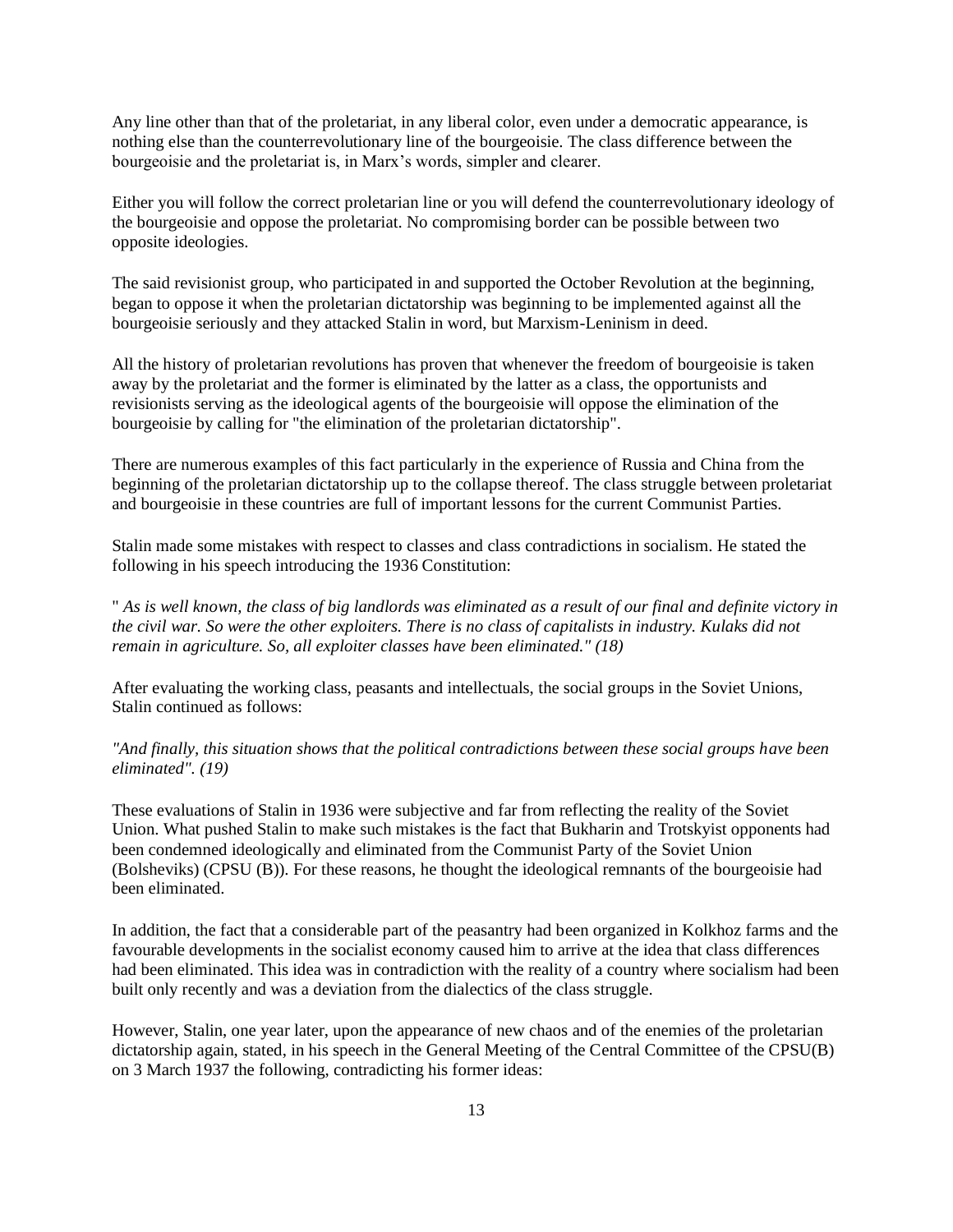*"In our every step forward, we should reject the bankrupt ideology asserting that the class struggle will increasingly die down inevitably and the enemy shall increasingly become complacent."* 

*"We should remember that the remnants of the overthrown classes of the USSR are not alone. They are supported by our enemies outside the borders of the USSR. It is wrong to think that the area of class struggle ends at the borders of the Soviet Union. While one end of the class struggle continues inside the USSR, the other end reaches up to the surrounding bourgeois states." (20)* 

Stalin often made mistakes with respect to the class struggle in the USSR. He would assert that the class struggle had "ended" when the enemies appeared to be suppressed and dominated; and then he would say that the class struggle had not ended, but intensified when the class enemies began to fight.

These approaches are, in fact, the result of separating the class and class struggle from the economic conditions in a socialist country. However, the struggle for socialism, as stated by Lenin and, then, Mao, covers a whole historical period. As long as classes exist in society, the class struggle will continue under different forms.

As soon as the proletariat fails to see this reality, it would not be hard for the bourgeoisie to take back the power.

Again, Stalin, in 1939, in his report presented in the  $18<sup>th</sup>$  Party Congress, evaluated the class contradictions in the capitalist countries, called them "antagonistic contradictions causing instability" and repeated that there were no class contradictions in the Soviet Union.

*"...Soviet-based society which has gotten rid of exploitation does not know these contradictions; it is free from class contradictions and represents a friendly work division between workers, peasants and intellectuals." (21)* 

However, as comrade Mao Zedong underlined, the Marxist-Leninist dialectical materialist approach necessitates that the class struggle in socialism will continue until the classes die out, that the law of the unity and struggle of opposites, the basic law of dialectics, is valid also in socialist society, that the class differences and class contradictions will continue after the production tools are seized from bourgeoisie and transformed on a socialist basis.

The fact that Stalin does not think like Mao is revealed in his article "Dialectical and Historical Materialism" (which was written in 1938, while Mao wrote his article "On Contradictions" in 1937). Stalin did not mention if the non-antagonistic contradictions transform into antagonistic contradictions and about the subject of the identity of contradictions.

He, in Mao's words, increased the laws of dialectics to four and interpreted the unity and struggle of contradictions incorrectly. This approach caused Stalin to make many mistakes. Of course, every thing should be evaluated in its own conditions.

While evaluating comrade Stalin, we must also remember the fact that he led the first proletarian dictatorship in the world, that there was no such experience in the past, that severe attacks from inside and outside were carried out against the USSR, the first socialist state, and that the USSR was the main target of the 2<sup>nd</sup> World War, etc.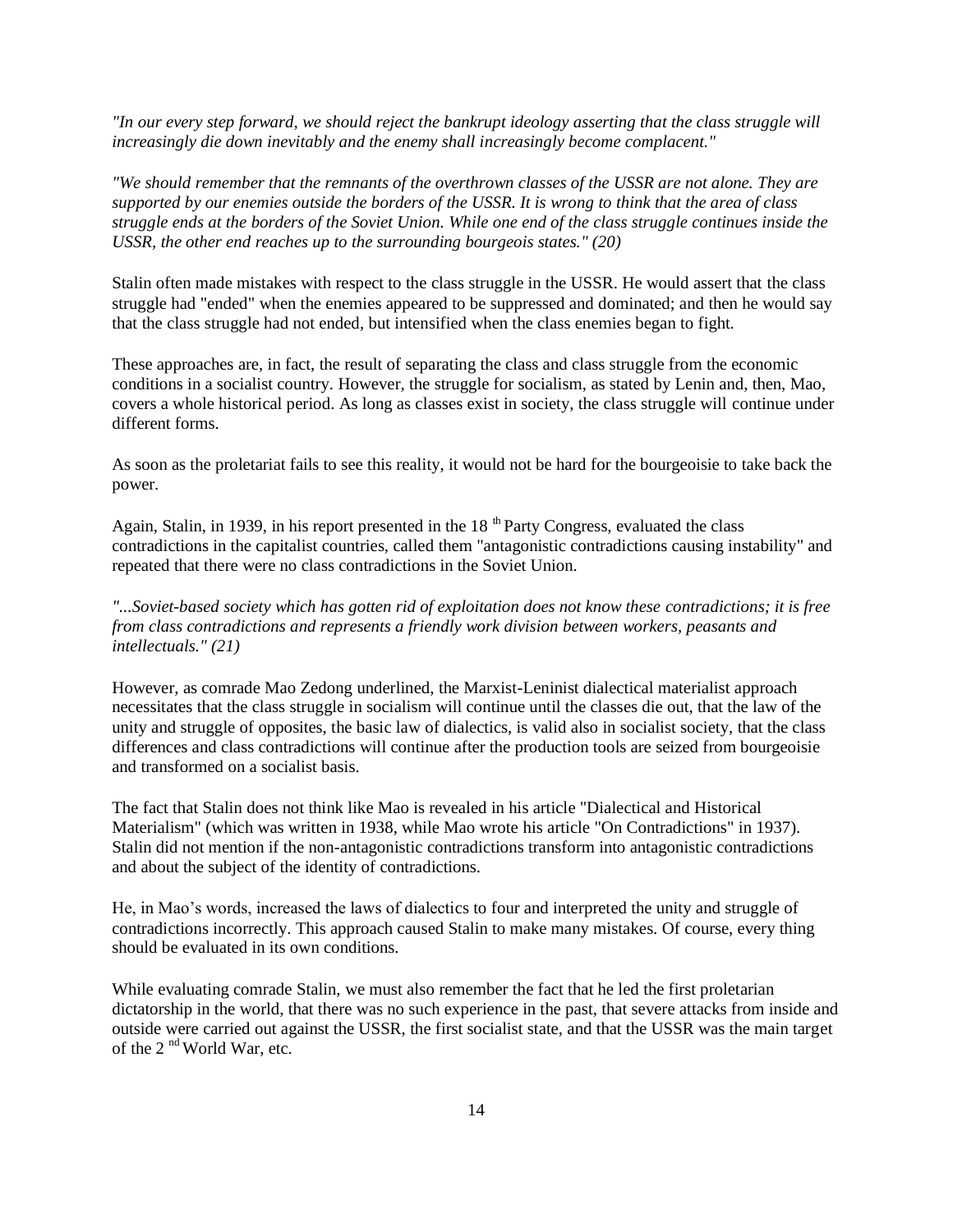In spite of the foregoing mistakes of comrade Stalin, he will always remain a great teacher of the international proletariat, never betrayed Marxism-Leninism and faithfully followed the Marxist-Leninist line. Thus, he has become one the five teachers of the international proletariat so far.

## **DIALECTICS OF CLASS STRUGGLE IN SOCIALISM AND SOCIALIST POLITICAL-ECONOMY AND MAO**

#### *a) Political-economic reasons of class struggle in socialism:*

We should seek Mao's approach to the class struggle in his approach to dialectical historical materialism. What made him one of the five masters of the international proletariat and caused him to further develop Marxism-Leninism is the fact that he was determined, in his philosophical article "On Contradictions" he wrote in the period of civil war, in 1937, to condemn the dogmatic ideas, that "unity is relative and struggle is absolute" and that he applied this principle in the period of the proletarian dictatorship and all aspects of his life.

Mao emphasized that there were two kinds of contradictions in the proletarian dictatorship, one of which was non-antagonistic and the other antagonistic, that either one could transform into the other, that the contradictions among the people were non-antagonistic and that between the proletariat and the bourgeoisie are antagonistic.

However, if the contradictions among the people are not handled correctly, they can transform into antagonistic ones.

For example, there is an important difference between the national bourgeoisie in a country dependent on imperialism and that in a capitalist country. In China or a similar country, the national bourgeoisie can act parallel to the proletariat.

The contradiction between the proletariat and the national bourgeoisie, if handled correctly, can transform into a non-antagonistic contradiction. Of course, if the latter is not handled correctly, it can transform into the contrary. Also in socialist societies, if the contradictions among the popular classes are not considered correctly, they can transform into antagonistic contradictions.

However, contradictions between the classes in socialist society are not eliminated contrary to what Stalin said. As Mao Zedong stated, these contradictions will exist until classes are eliminated, that is to say until the advent of classless society.

For example, comrade Stalin ignored the contradiction between administrators and those administered, a distinct feature of socialist society, and he did not speak about this contradiction. However, this contradiction responsible for creating and maintaining the bureaucratic bourgeoisie is very important in socialist society and can transform into an antagonistic contradiction if it is not recognized and handled correctly.

*"The socialist system has been established basically in our country. We have gained victory in the transformation of the property of production tools. However, we are far from gaining victory in the political and ideological fronts. The matter of who will win the ideological struggle between the proletariat and the bourgeoisie has not been settled yet. We will still have to conduct a life-long struggle against the ideology of the bourgeoisie and petty bourgeoisie." (22)*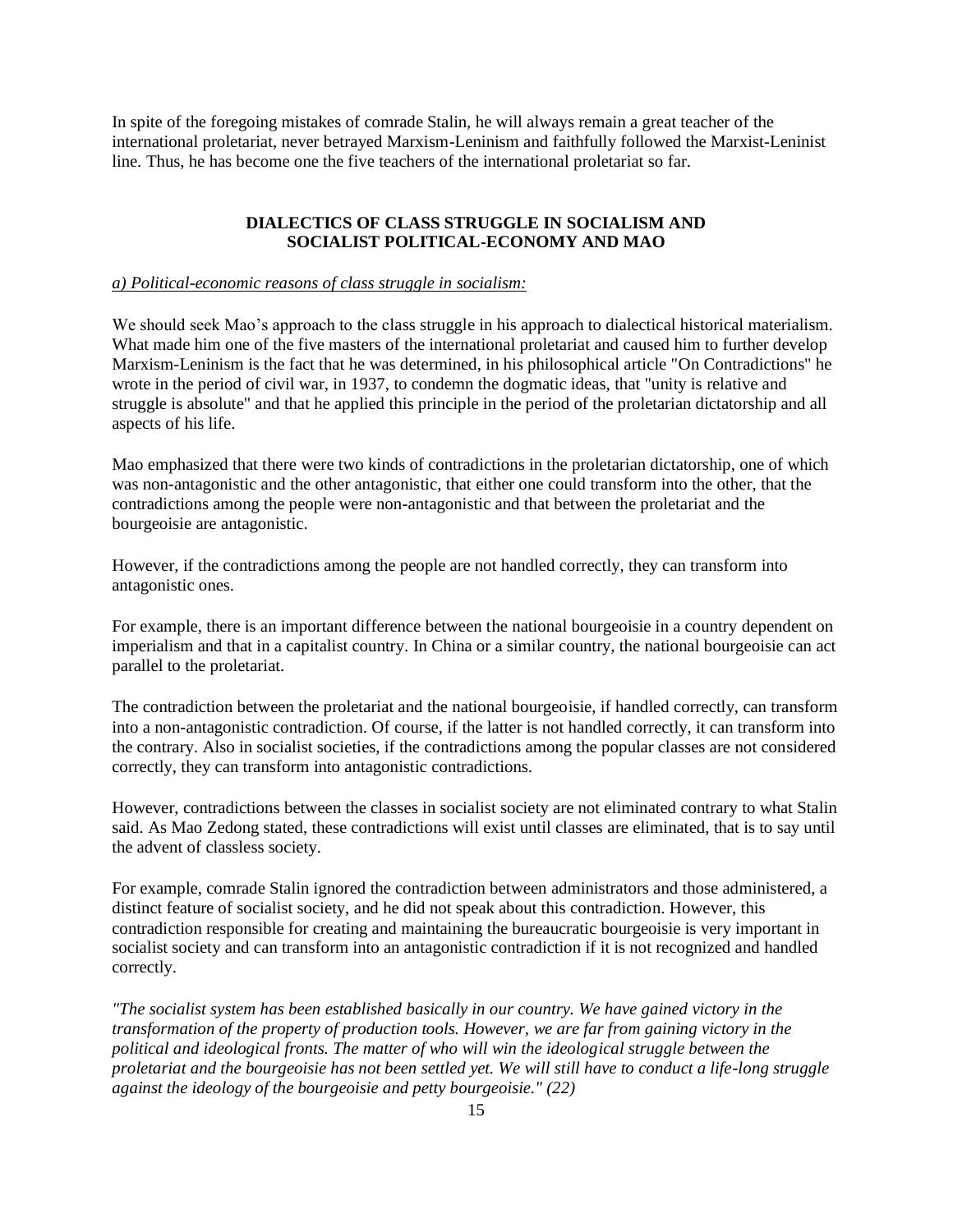Mao stated that the class contradictions in socialist society continues in the same form as those in capitalist society, that the defeated bourgeoisie would do its best to overthrow the revolution and that class struggle would be conducted very severely in socialist society as follows:

*"The class struggle between the proletariat and the bourgeoisie, the class struggle between the different political powers and the class struggle between the proletariat and the bourgeoisie in the ideological level will continue and even intensify from time to time." (23)* 

The historical experiences in the socialist countries has proven that the class struggle between the bourgeoisie and the proletariat in the socialist countries continues from beginning to end. This shows that class struggle does not stop in socialist society. As comrade Mao Zedong stated, it appears severely.

The problem does not end by removing the private ownership from the production tools. What is important is to eliminate the separation of people into social classes.

For this purpose, what is to be done is to establish the socialist economy in all fields, to solve the contradiction between cities and countryside, to eliminate separation between intellectuals and proletariat, to eliminate the small-sized production which exist in every single area of socialist economy, to substitute the bourgeois cultural structure existing in the society and inherited from the past for socialist culture, to eliminate the separation between administrators and those administered and to eliminate work division between the members of socialist society.

The transformation of the proletarian dictatorship into the bourgeois dictatorship is not caused by an external contradiction, i.e. the attack of the imperialist bourgeoisie, but by the internal contradictions.

In the USSR, the opponents of socialism and the ideologues of the bourgeois front, namely Trotsky, Bukharin, Rikhov etc. are not imported forces. Again, the modern revisionist Khruschev who established the bourgeois dictatorship in place of the proletarian dictatorship in the USSR, was not an agent sent by an imperialist state, but a bourgeois created by the contradiction in the USSR.

The external conditions only assisted the formation of the internal conditions, but were neither the determining nor the main factor for this fact. Therefore, Mao stated the following:

*"The proletariat tries to change the world in accordance with its point of view; the bourgeoisie does the same. Therefore, the matter of which of them, socialism or capitalism, will gain victory is not certain yet." (24)* 

As long as this conclusion of Mao is ignored, the establishment of socialism will continuously be prevented, the proletariat will put its guard down against the bourgeoisie, and a great loss to the science of Marxism-Leninism, people and proletariat will take place. What the bourgeoisie wants is for the proletariat to lose trust in itself and in its own science, Marxism-Leninism.

Those who do not understand that the war between the proletariat and the bourgeoisie takes a long time and that it entails defeats are those who have not learned lessons from the class struggles in the past. This is what Mao wants to say. If the proletarian dictatorship loosens its grip even for a while or alliances and enemies are not correctly recognized, the defeat of the proletariat will be inevitable.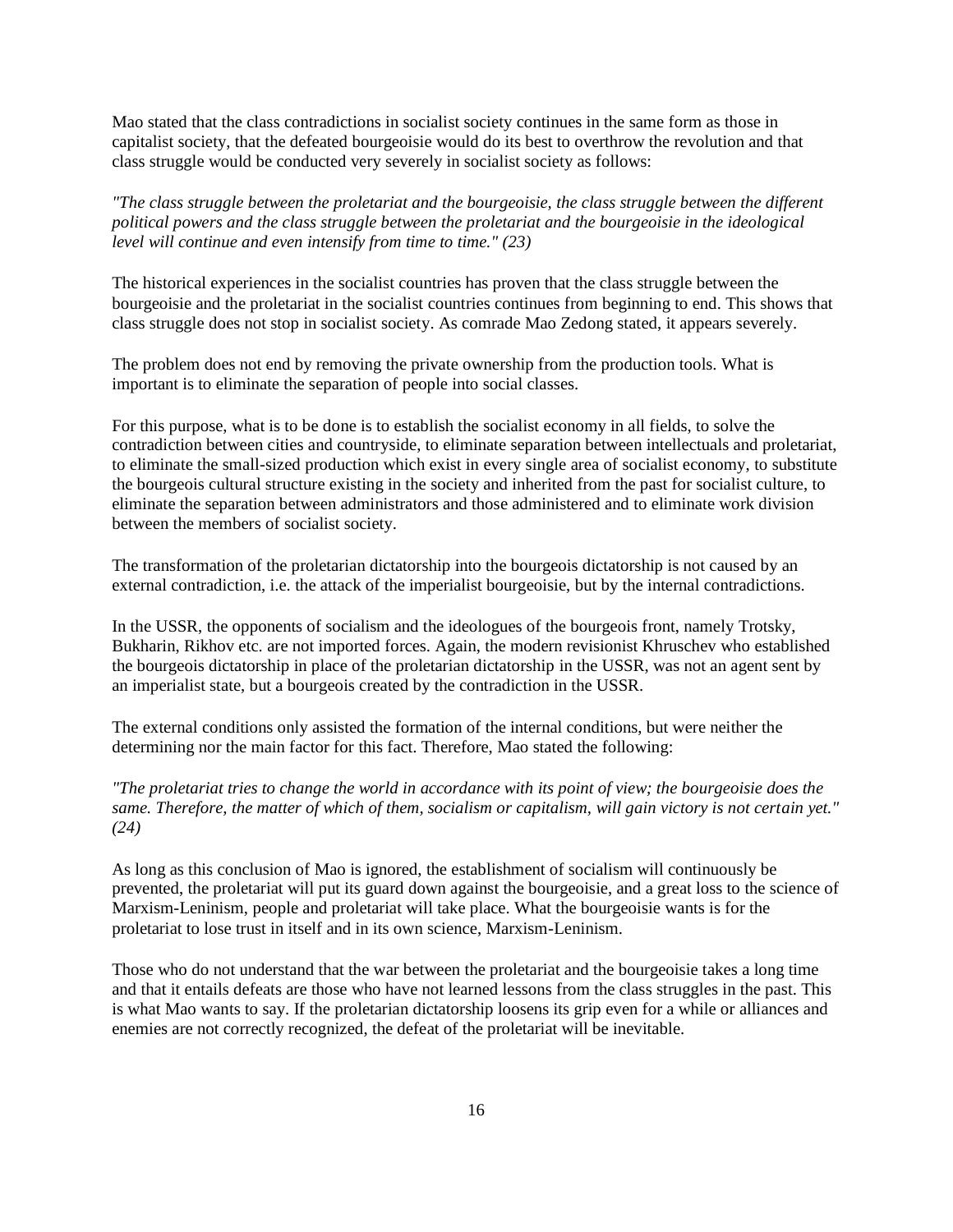Enver Hoxa calling Mao Zedong a "peasant revolutionary of petty bourgeois origin" did not recognize these ideas of Mao. On the pretext of defending Stalin he condemned Mao's ideas with his anti-Marxist-Leninist ideas borrowed from Khruschev.

Enver Hoxa did not accept dialectical materialism. Today, those opportunists who follow his dogmaticrevisionist ideas introduce his anti-Marxist-Leninist ideas, a mixture of Trotskyism and modern revisionism, as "Marxist-Leninist" and confuse the mind of the proletariat.

The revisionist Enver Hoxa was so involved in metaphysics that he contended that the contradictions in socialist society originate from the imperialist bourgeoisie outside the socialist society. Therefore, he tagged different ideas that appeared in Albania as the "agents" of imperialism and attempted to disguise the contradictions in socialist society.

He never recognized that the class struggle did not end when the proletariat seized the power and that, on the contrary, the class struggle continued in different forms in the proletarian dictatorship. Therefore, he supported the counter-revolutionary ideas of Khruschev's modern revisionism and so betrayed Marxism-Leninism.

Mao, in his articles "On Practice" and "On Contradiction" of 1937, a considerable contribution to Marxism-Leninism, applied the "unity and struggle of opposites", the basic law of dialectical materialism, to socialism and emphasized that the struggle between socialism and capitalism took a long time, that the winner of this struggle was not certain, that these two contradictions can transform into each other, and history has confirmed his ideas, which advanced Marxist-Leninist theory in the field of philosophy.

*"Socialist society covers a long period. In the historical period of socialism, there are still classes, class contradictions and class struggle, the struggle between the capitalist path and the socialist path and the danger to regress. We should comprehend the life-long and complex nature of this struggle. We should increase our awareness.* 

*We should continue socialist training. We should handle the class contradictions and class struggle correctly, differentiate between the contradictions between us and enemy and those among the people. Otherwise, such a socialist country will transform into its contrary and return to capitalism." (25)* 

Mao clearly describes the contradictions in socialist society and the basic contradiction causing the others as follows*:* 

*"The basic contradictions in the socialist society are those between the productive forces and those between the superstructure and the economic foundation. However, these are totally different from the contradictions between the production relations and productive forces and the superstructure and the economic foundation in the old society; each has different nature." (26)* 

What is the reason for the fact that the basic contradiction is between the productive forces and that between the superstructure and the economic foundation in socialist society? Those who do not recognize the scientific theory of Marxism-Leninism contend that as soon as the proletariat seizes the power, all production relations transform into a socialist nature.

What the proletarian dictatorship does at the beginning is to eliminate the private ownership of the means of production. The first and basic change starts here. However, the change in the production relations is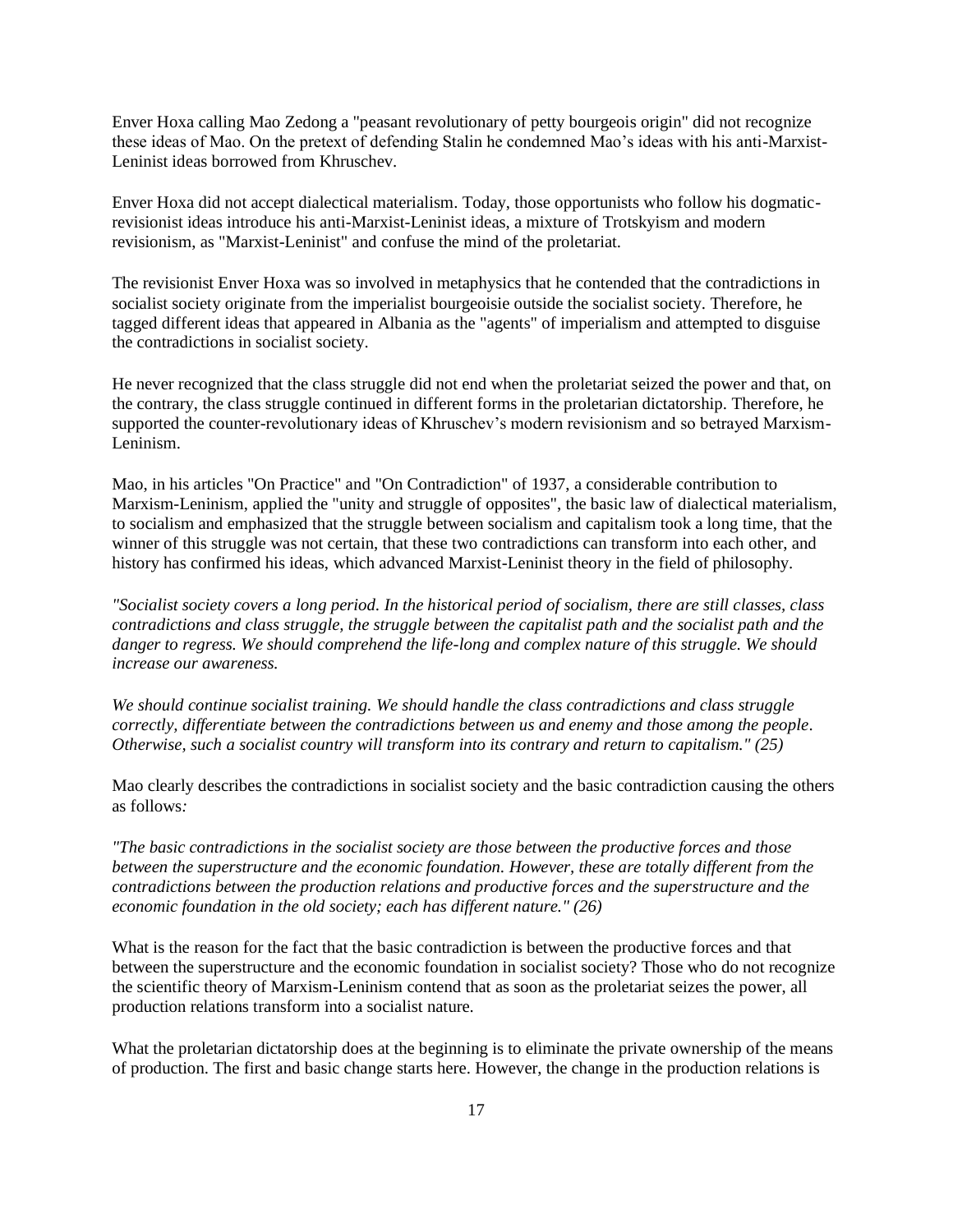not sufficient to eliminate class contradictions in socialist societies, which can be achieved only at the last stage of the socialist society.

The purpose of the proletarian dictatorship is to eliminate the capitalist production relations and make the production relations socialist-based step by step in line with the development of the socialist economy. This can be achieved through struggle for socialist transformation of the production relations.

The development of the production relations is not sufficient to develop the socialist production relations. To forget the class struggle and to attempt to develop production forces only will inevitably bring about the development of the capitalist production relations and thus submit to its power.

Have the conditions creating classes in socialist society been eliminated? Of course not!

*Firstly,* although the bourgeoisie and all reactionary classes are defeated in socialist society, the fact that they have administrative abilities gained in the past, that there is still bourgeois right under the proletarian dictatorship and that these reactionary classes have various connections with the imperialist bourgeoisie make these reactionary classes and bourgeoisie strong in spite of their defeat.

On the other hand, the defeated bourgeoisie, due to its administrative habits from the past, pretends to be in favour of the proletarian state and penetrate into the Party and state posts stealthily. They do their best to subvert the proletarian dictatorship and poison the Marxist-Leninist ideology.

Let us make an explanation here. It was normal that Lenin often mentioned the external dangers against socialism following the October Revolution. To say that the external danger is primary, however, is to disguise the fact that the bureaucratic bourgeoisie is existent in each part of socialist production relations and that socialism is a class society.

*Secondly,* the existence of the peasantry causes petty bourgeois ideas to be supported by society. Collectivization of agriculture give a collective spirit to peasants and brings the peasantry closer to the working class. However, collective property is not social property, but the property of those peasants in that collective. This kind of collectivism still contains the petty bourgeois features and make the basis for the differences between peasants and keeps the desire for private property alive.

*Thirdly*, the existence of the petty bourgeoisie will continue until all properties are owned by the whole of society, and these bourgeois ideas shall reflect on the Party and all the levels of state. Therefore, the contradiction between socialist property and collective property will continue for a long time in socialism.

*Fourthly,* the existence of the social classes and the fact that the bourgeois right resulting from that has not been eliminated yet.

*Fifthly,* the fact that the capitalist production relations are still existent in every single part of socialist production. This will continue until all social classes in the socialist society will be the same, that is to say no classes will remain. The root cause of the existence of the bureaucratic bourgeoisie in socialist society is the existence of bourgeois production relations in every aspect of socialist production relations.

*Sixthly*, the continuation of the contradiction between administrators and those administered arising from the socialist state causes administrators to detach from the masses, generates the bourgeois and the bureaucrat.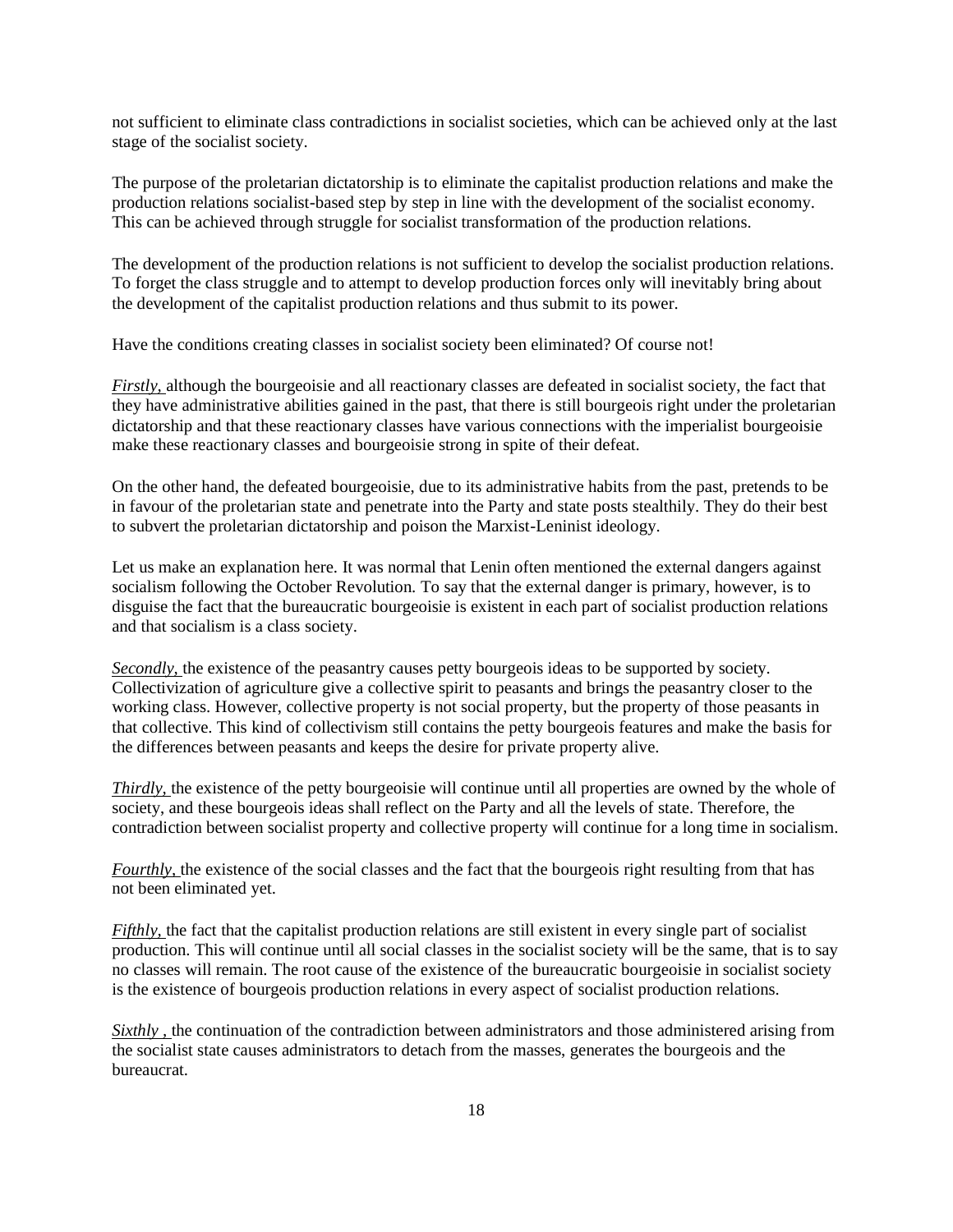*Seventhly,* unless these contradictions are solved, those hoping for the return to capitalism and defending its ideology will always be existent.

Therefore, the struggle between socialism and capitalism will take a long time. The reason is that this final class war will contain complex struggles until the contradiction between capitalism and socialism is solved in favour of the proletariat.

#### *b) Dual nature of socialist property:*

The foundations of Mao on the political-economy of socialism were laid down in the Yenan period. Ideas purporting that socialism can be established by merely developing the productive forces are nothing other than those of the bourgeois desiring to revive capitalism.

"When the productive forces develop, classes will be eliminated and, in this way, it will be possible to pass on to classless society!"

Here is the pure modern revisionist approach. Here is the approach which destroys the proletarian dictatorship from its foundations, ignoring the ideological struggle, reinforcing capitalist production relations (state capitalism led by a handful of bureaucrats) instead of eliminating them, asserting that what is important is to develop the productive forces no matter who develops it.

Mao instructed "add policy where ever order exists" in the period of the Great Proletarian Cultural Revolution (GPCR), and this slogan played a major role in the period of the GPCR and in factories, until 1976, to transform the relations between the administrators and those administered into a socialist form. These words of Mao are not ordinary words.

It teaches us that the determining factor is ideology and that people should not be subject to the administrators, but they should administer themselves. Unless the masses comprehend socialist culture, it is impossible to transform the production relations on a socialist basis.

The bourgeois production relations can easily prevail in case of a lack in socialist policy. The factory administrators can easily become bourgeois capitalist administrators.

Engels, in his statement contending that the ownership of the means of production by the state is only a formal means to solve the contradiction between the social nature of the productive forces and the private nature of ownership, wanted to say that the interests of individuals shall not integrate with the interests of society that easily in the first stage of communism, socialism, and this can be achieved only at the last periods of socialist society.

Socialist state property, in fact, reflects a certain part of the bourgeois right (in respect of the fact that state is a class state). This proves that the bourgeois gaps in the production relations have not been filled. These gaps in the production relations bring about the creation of the new bourgeoisie.

Another point of the matter is the fact that state is class state, that the "socialist state property" does not mean the social property, that it does not mean that socialist state property has gained such a nature, but tend in this way. Based on this reality, Mao stated;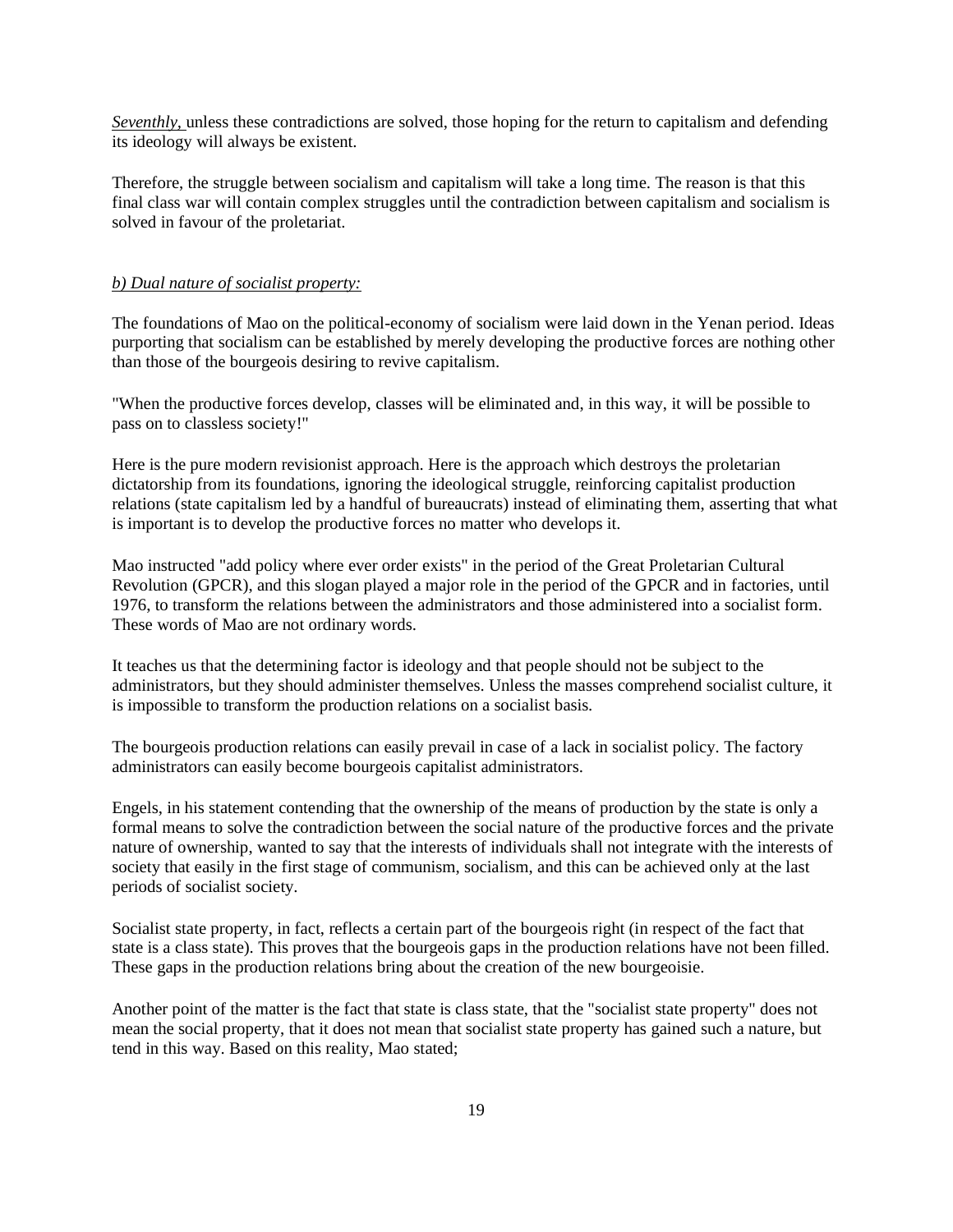*"the basic contradiction in socialist society is still between the production relations and productive forces and the superstructure and substructure."* 

The state is a product of class societies. The socialist state is also a result of a class society which the working class had to apply coercively and absolutely to reinforce its own dictatorship as a means to dominate the bourgeoisie and to advance socialism to communism.

The bourgeois division of labour is still existent in socialist society. The existence of socialist society is a result of these factors. In the event that classes in socialist society are finally eliminated and the classes comprising society transform into the association of integrated producers, *"freely cooperating labourers"*  in Marx' words, then the basic contradiction fed by the class privileges of socialist society are eliminated and the state withers away.

Mao stated his ideas more systematically about the political-economy of socialism, socialist industry and socialist transformation in his speech called "On the Ten Great Relationships" in the enlarged meeting of the Chinese Communist Party Central Committee Political Bureau.

Here he may be said to be drawing up the general economic and political framework of the proletarian dictatorship. These essential ideas of Mao may be considered to have been drawn from the concrete and developed experience of the USSR.

Mao, in dealing with the development of socialist industry, states the following:

*"Everybody accepts that heavy industry is an essential sector to which priority must be given. We did not make any principal mistake when considering relations between heavy industry and light industry and between industry and agriculture. We did not repeat the mistakes of some socialist countries overestimating the heavy industry and neglecting light industry and agriculture."* 

*"We attached a little bit more importance to light industry and agriculture...Does it mean that the heavy industry sector is no longer the leading one? No, the heavy industry sector is still the leading one...What shall occur when we attach more importance to agriculture and light industry?* 

*The result will be faster and more development of the heavy industry and production tools. The development of the heavy industry entails the accumulation of capital. Where shall this accumulation be gained from? However, light industry and agriculture can render more and faster accumulation." (27)* 

Before Mao wrote the article "On the Ten Great Relationships", serious discussions were held within the Chinese Communist Party on the economy. China applied the experience of Russia literally to China at the beginning. Then Mao opposed and criticized them. In the Chinese Communist Party 8th Congress, held immediately after the revolution in 1950, the following was put forward:

*"The essence of the contradiction (in socialist society) is the contradiction between the advanced social system and the underdeveloped social productive forces",* which contradicted the reality of class struggles in socialism.

Liu Shao-chi stated the following in the Congress*:*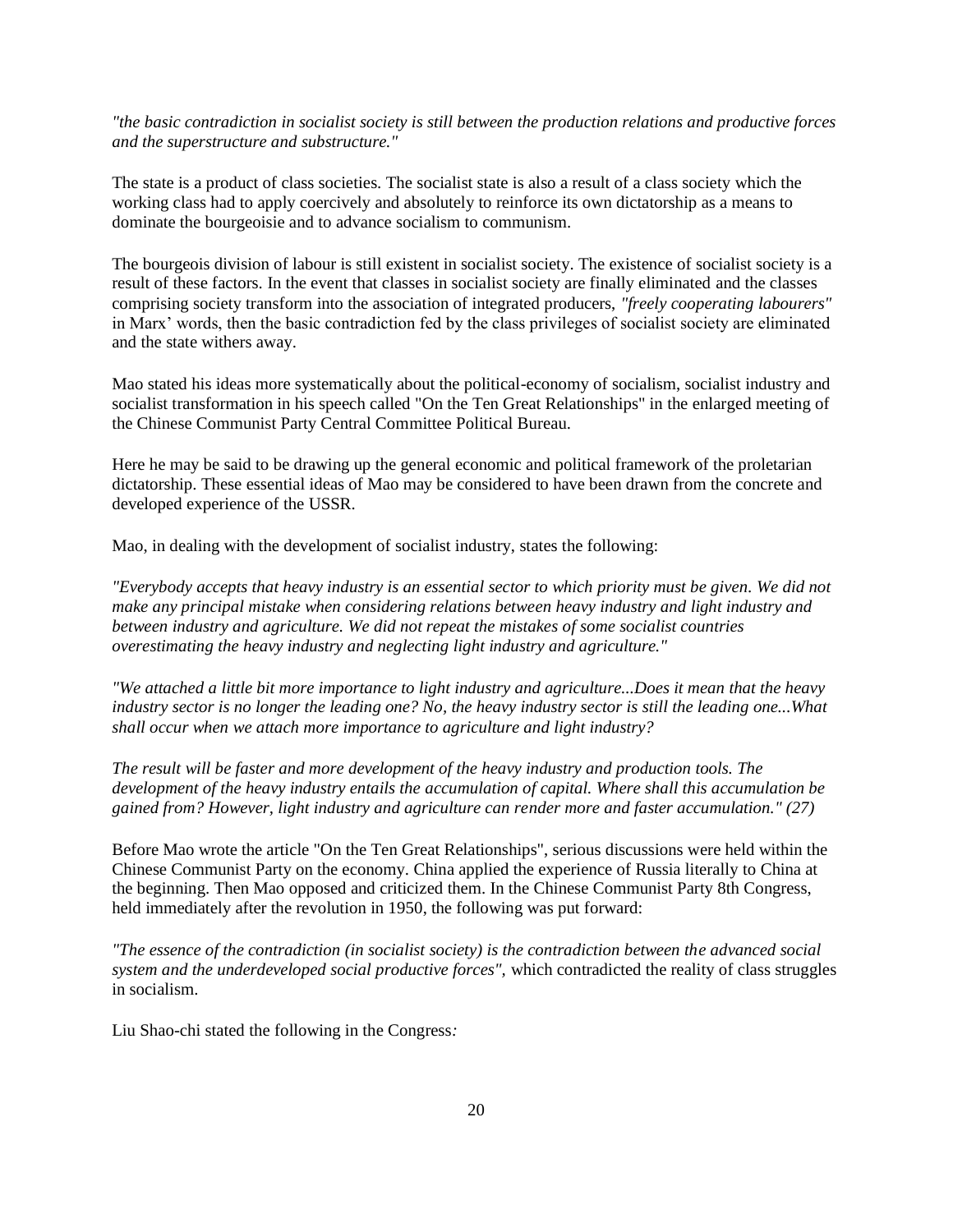*"However, now the revolutionary storm and oppression period have been ended, and new relations have been established; the target of our struggle has changed, which has become to protect the successful development of the social productive forces. Therefore, the struggle ways shall be changed accordingly." (28)* 

Liu Shao-chi did not change such ideas and he further systematized these bourgeois ideas and became the main opponent of GPCR as the main representative of the bourgeoisie.

As is known, the development and transformation of technology depends on capital accumulation in capitalist production. And development in the productive forces, in fact developments in technique, are realised under the domination of capital, which brings about the defeat of worker against machinery, becoming part of the machine and leading to alienation from his own labour.

It must be the contrary in socialist production. The worker must not be dominated by machinery, but he must dominate it. The worker cannot be a gear of the machinery. The volume of production depends on the amount of the capital investment in capitalist production, while in socialist production even though capital is necessary, the quantity of investment does not determine the volume of production.

What determines the volume of production and the technical development is the collective production and their domination on their products. Because China had passed on to socialism since 1957, the socialist economy had been further developed, the cooperatives had been transformed into people's communes, the restrictions on the national bourgeoisie had been increased and the state communes had been developed, the representatives of the bourgeoisie, supported by the reactionary forces, opposed the new policy of the Chinese Communist Party.

Mao knew that he would face strong resistance as a result of the principle of "unity of opposites", the basic theory of dialectics. The reason was that bourgeoisie inside and outside the Party would not accept new transformation and would attempt to prevent China from socialist transformation.

Everything contains its opposite. Each forward action faces backward action. The "Leftist" line contains the rightist line, correct faces wrong. It would not be easy for China to pass from the people's democratic dictatorship. On the other hand, there were many people trying to apply the experience of the USSR to the special conditions of China dogmatically.

Therefore, Mao wrote the "On the Ten Great Relationships", describing the political-economy of socialism and the contradictions of socialist transformation and solutions thereof. He condemned the ideas denying class struggle in socialism.

He also condemned the approaches underestimating agriculture and light industry and transferring their accumulations to the heavy industry directly. The reason was that the latter approach was destroying the basic alliance of workers and peasants.

After "On the Ten Great Relationships", Mao wrote his article "On the Correct Handling of Contradictions Among the People". This scientific article is a turning point in the establishment of socialism under the proletarian dictatorship, the continuation of class struggles, and correctly handling the class contradictions in socialist society with respect to the advancement of Marxist-Leninist theory of knowledge.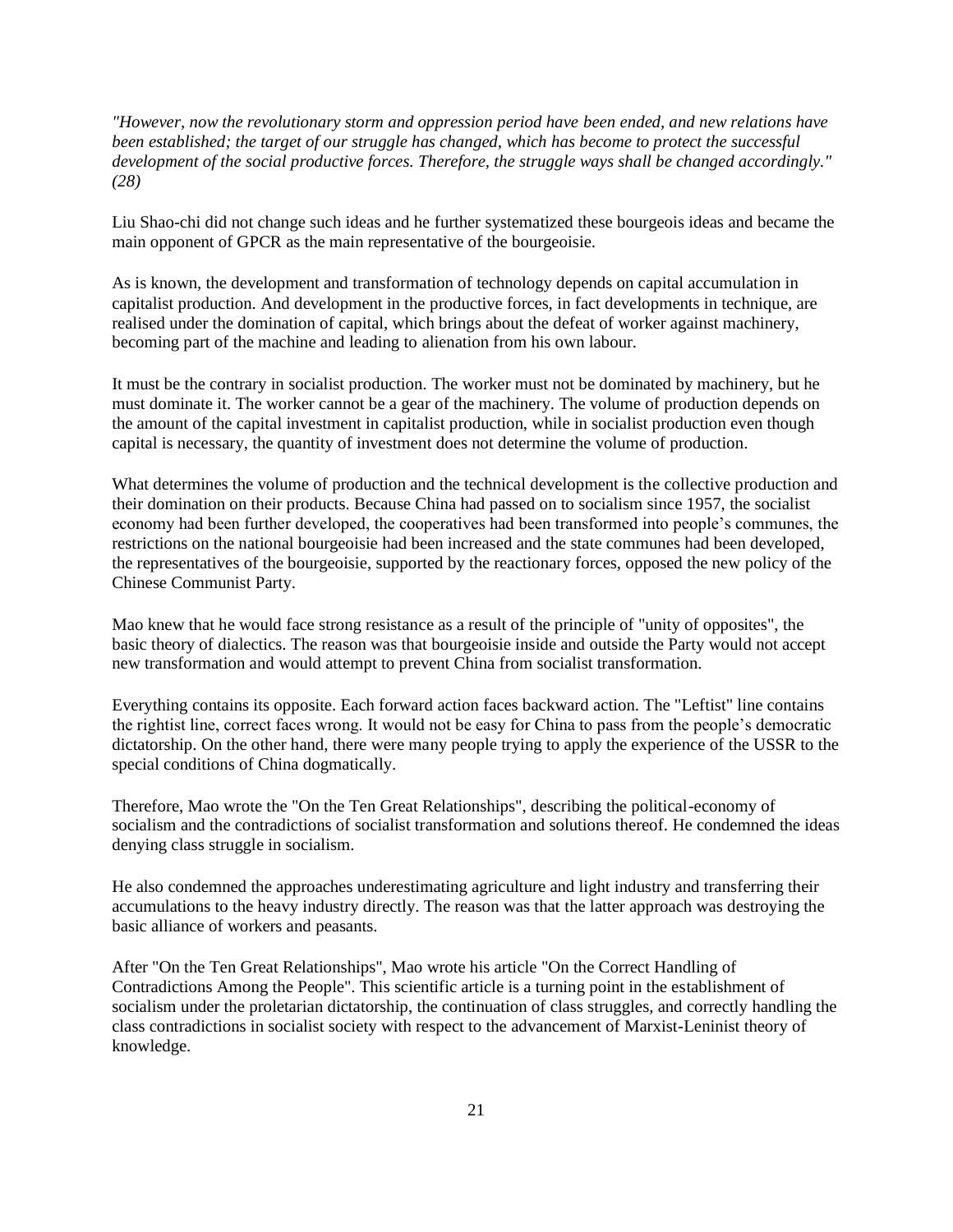Even though this approach of Mao has been existent since 1933 and applied throughout the Chinese revolutionary war, it appeared in 1957 as an essential contribution to Marxist-Leninist theory. Mao emphasized that Marxist philosophy could not be considered separate from the class struggle.

He took his ideas by filtering through practice and taught the Party this. He taught "to consider nothing from only one side." The articles such as "On the Ten Great Relationships" and "On the Correct Handling of Contradictions Among the People" arose from the need caused by practice and applied to practice again. In his article "On the Correct Handling of Contradictions Among the People", Mao wrote the following:

*"The contradictions between us and the enemy are antagonistic contradictions. Within the ranks of the people, the contradictions among the working people are non-antagonistic while those between the exploited and the exploiting classes have both an antagonistic and non-antagonistic aspect.* 

*There have always have been contradictions among the people, but they are different in content in each period of the revolution and in the period of building socialism. In the conditions prevailing in China today, the contradictions among the people comprise the contradictions within the working class, the contradictions within the peasantry, the contradictions within the intelligentsia;* 

*The contradictions between the working class and the peasantry, the contradictions between the workers and peasants on the one hand and the intellectuals on the other,, the contradictions between the working class and the other sections of the working people on the one hand and the national bourgeoisie on the other, the contradictions within the national bourgeoisie, and so on." (29)* 

After listing the contradictions among the people and the contradictions between the people and the national bourgeoisie, Mao lists the contradictions between the government and the people:

*"Nevertheless there are still certain contradictions between this government and the people. These include the contradictions between the interests of the state and the interests of the collective on the one hand and the interests of the individual on the other, between democracy and centralism, between the leadership and the led, the contradictions resulting from the bureaucratic working style of some of the state personnel in their relations with the masses.* 

*All these are contradictions among the people. Generally speaking, the fundamental identity of the people's interests underlies the contradictions among the people." (30)* 

Mao determines the solution of these contradictions as follows:

*"This democratic method to solve the contradictions among people was epitomized in the formula of "unity-criticism-unity". To elaborate, that means starting from the desire for unity, resolving contradictions through criticism or struggle, and arriving at a new unity on a new basis. In our experience, this is the correct method of resolving contradictions among the people." (31)* 

Socialism is the transitory society to communism. For this reason, it carries the features of both societies, capitalist and communist. As long as the production relations peculiar to the communist society develops, those peculiar to capitalist society will diminish.

When the production relations peculiar to the communist society dominates society, then those peculiar to capitalist society and its law are eliminated irrevocably. This is a reality that while passing from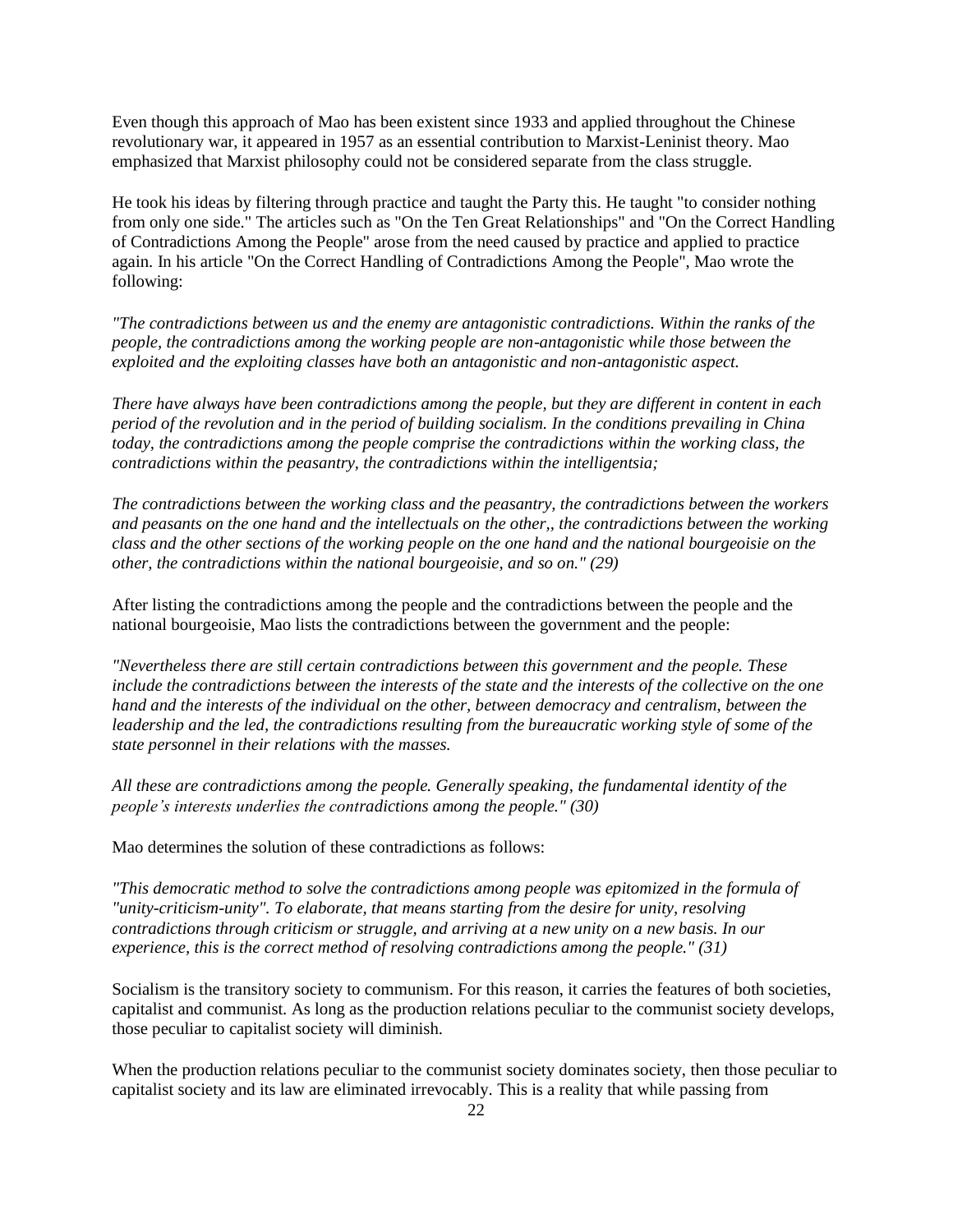capitalism to communism, the dominant production relations are not socialist production relations, but capitalist ones. Marx says the following on this basis:

#### *"Socialist state is a bourgeois state without the bourgeoisie."*

Marx explains the reality of socialist society correctly. Mao further developing the understanding of the reality of the socialist society, explained what Marx meant with these words and emphasized that the struggle between socialism and capitalism has not yet ended and the winner is not yet certain.

This is one of the most important points that is often not recognized or refused to be recognized.

Those who do not know Marxist political-economy are bound to distort the political-economy of socialism. Therefore, they can put forward such nonsense as that the bourgeoisie penetrates socialism from the outside. Unless the internal conditions allow it, no country can be defeated through penetration of a few agents from outside. The imperialists occupied many countries with their armies and could not stay there for long. The most recent example thereof is Vietnam even though there were many local collaborationists there.

The reality of socialism, as Mao stated, lies in the contradictory reality between the production relations and productive forces, and the superstructure and substructure. This idea of Mao reveals that the transitory society, socialism, still reflects the features of capitalism.

The greatness of Mao, his contribution to Marxism-Leninism and the universality of Maoism result from this approach. Lenin could not analyze these in detail in that period just as it was impossible for Marx and Engels to make the analysis of imperialism. Marx describes the production relations as follows:

## *"Production relations contains the property form of the production tools, the distribution of income and the relations of people during production."*

What determines the nature of a society is firstly the nature of the property of the means of production. However, as Marx stated, this is not sufficient. The nature of the relations of people during production and the distribution of income also determine the nature of the society.

In capitalist society, the contradictions, in the words of Marx, are simplified, in other words, the fact that accumulation of the surplus value of worker is seized by capitalist due to the private property of the means of production causes a different system of relations, an exploiting relation, by a few capitalists.

In socialist society, although private property is eliminated, there is a more complex and different relations than the system of relations between the classes of capitalist society.

#### What are these relations?

In socialism, even though private property in the means of production is transformed into collective and social property, the fact that the distribution is based on labour, that the wage system has different levels and that the law of value is existent are based on the bourgeois right.

In addition, the fact that the contradictions between urban and countryside, blue and white collar are not solved yet, that the production of commodity is still existent, that the latter will continue for a long time in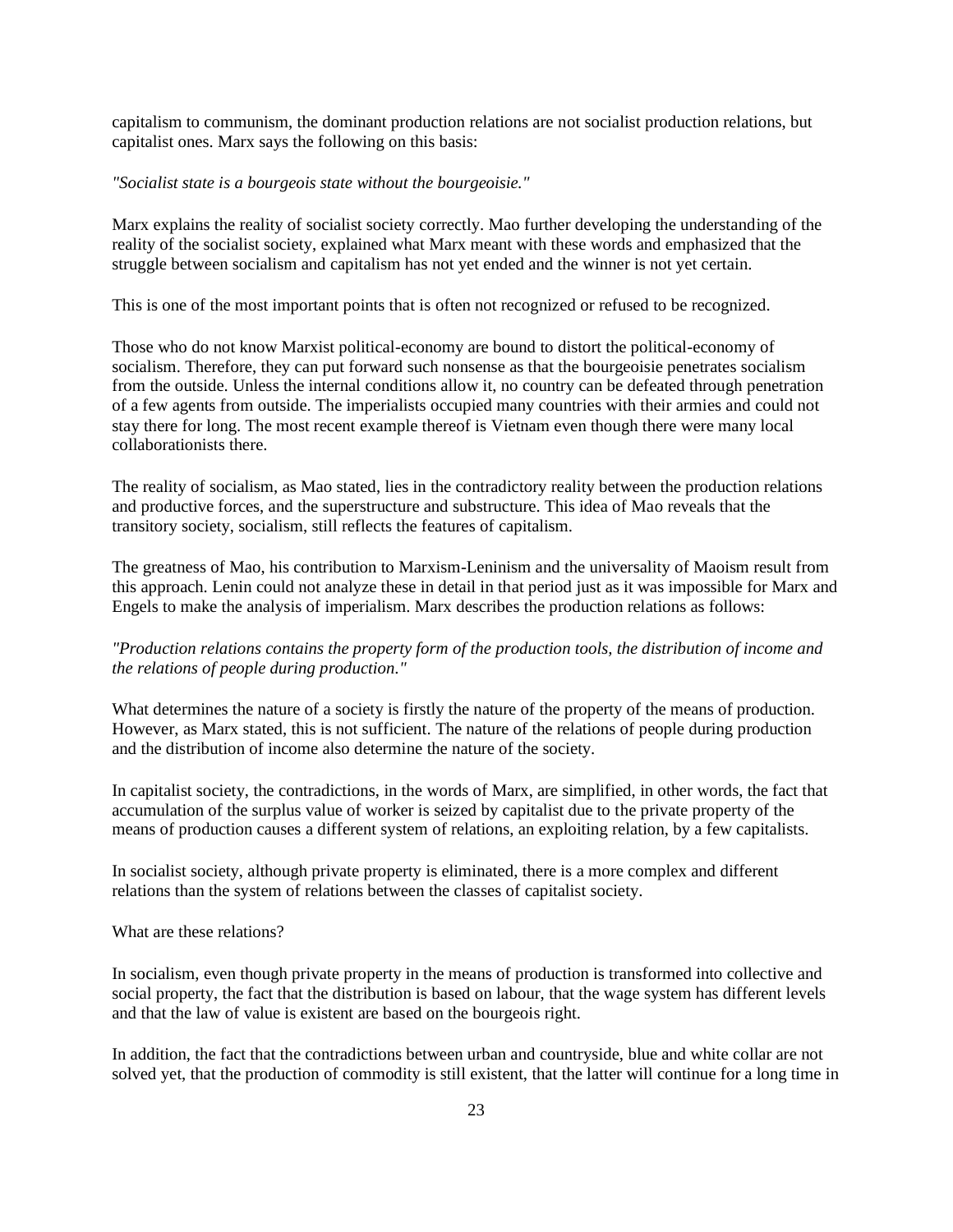the transitory stage to communism and that the bourgeoisie has sources for itself which reflect ideologically in communist Party spontaneously reveal the severity of class struggle in socialist society and why this struggle focuses on the communist Party.

This reality also reveals why the proletarian dictatorship must exist. While saying that *"we must never lose the proletarian dictatorship*<sup>"</sup>, Mao points out the importance of political leadership in socialism and the obligation that the proletariat must conduct all transformations through class struggle until the transition from socialism to communism is completed.

Transformations do not happen spontaneously or as a result of the development of the productive forces only, but through class struggle.

Mao expounded that the class struggle should not be diminished during the period of socialism and the masses must be involved in this struggle directly and he pointed out that the masses must control the administration and production completely because he understood that the transformation of the means of production does not mean the transformation of the production relations into the socialist form. He emphasized that this fact creates the bourgeoisie all the time.

Further, underlining the dual nature of social and state property of the socialist state property, Mao contended that the capitalist-roaders can seize power due to such dual nature. In this connection, as soon as revisionism seizes power, it can transform socialist property into private property.

The transformation of this dual nature to completely social property can only be achieved through class struggle, which is the most important lesson Mao derived from the GPCR. Saying that "the development of the productive forces comes first, Mao stated the following on 12 March 1957, against the bourgeois approaches denying the class struggle *:* 

*"To achieve its ultimate consolidation, it is necessary not only to bring about the socialist industrialization of the country but also to carry on constant and arduous socialist revolutionary struggles and socialist education on the political and ideological fronts.* 

*Moreover, various complementary international conditions are required. In China the struggle to consolidate the socialist system, the struggle to decide whether socialism or capitalism will prevail, will take a long historical period." (32)* 

We may say that capitalism is at its death's door, but it is still existent in the period of proletarian dictatorship. Given that socialism is the stage where the struggle between the defeated but still existent capitalism and still very weak communism is going on, it can be seen that such transformation can be achieved only through class struggle of the proletariat, i.e. ideological struggle against the bourgeoisie in every single field.

The only domination left for the bourgeoisie is ideological. When this is abolished or eliminated, capitalism will inevitably become the dominated in society and a change in the state and the class dominating the state will occur.

The proletariat can realize the transition from socialism to communism only by solving the contradictions existent in the socialist society correctly, analysing the relations between them correctly, avoiding from transforming the non-antagonistic contradictions into antagonistic contradictions and handling all the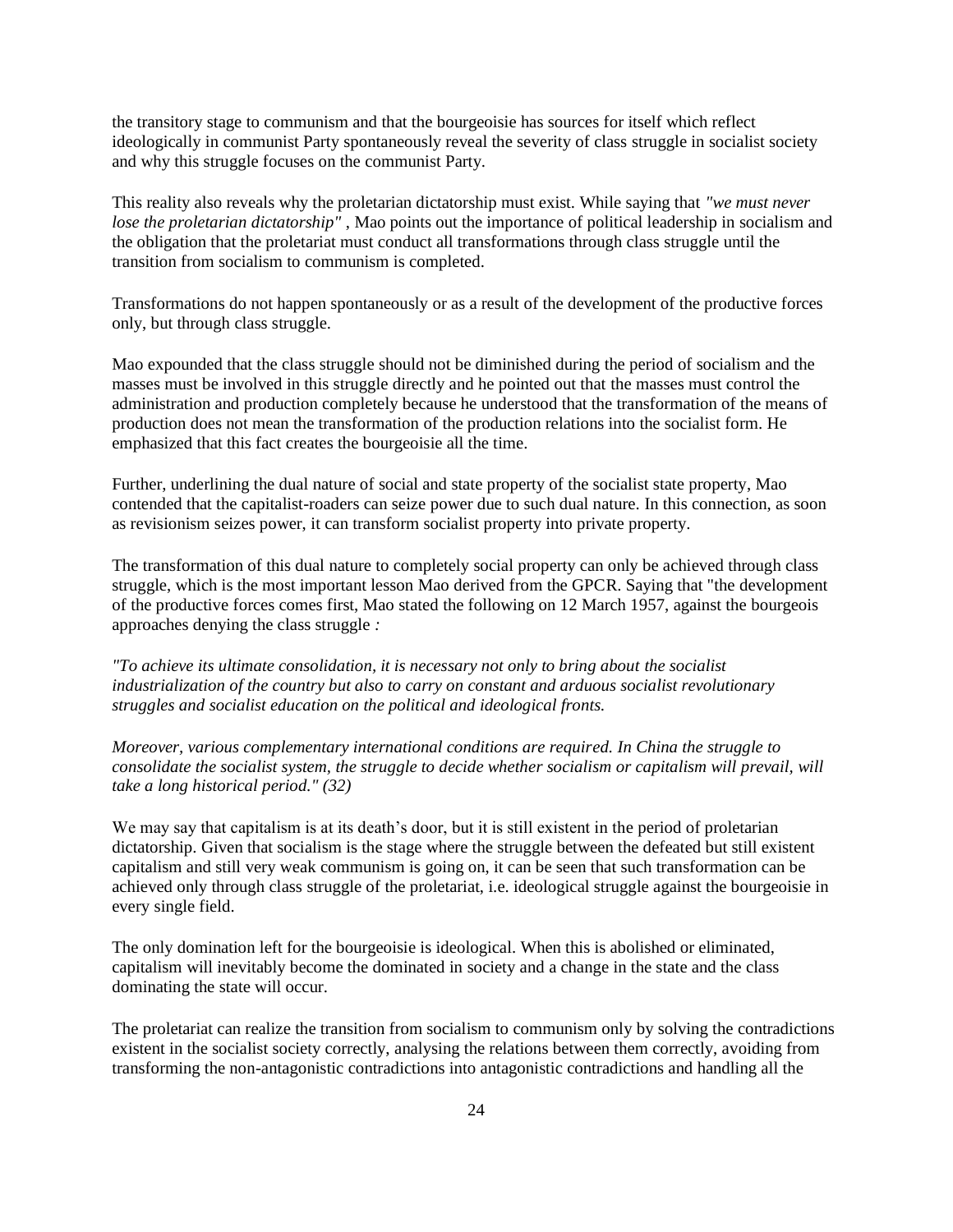stages of development along the line of class struggle. While speaking to the masses during GPCR Mao said the following *:* 

*"You are performing revolution, do you know where the bourgeoisie is?"* 

He answered himself underlining an important point for the proletarian class:

#### *"It is inside the communist Party!"*

It is only normal that the representatives of the capitalist path, the "New Bourgeoisie" are found inside the communist Party in the period of proletarian dictatorship, and in this connection, the highest point of class struggle is in the communist Party and that the bourgeoisie will target the communist Party as the most direct means to power.

The reason is that superstructure is the determiner in socialism. The proletariat does not change the substructure first and then seize the power from the bourgeoisie. Political power is seized first and then the changes in the substructure are initiated. No other way is possible.

The fact that the new bourgeoisie attempts to seize the domination in communist Party first is because of the fact that the proletariat is the most important means to power in socialist society. Further, the enemies of the proletarian dictatorship are not allowed to appear as the "representatives of the bourgeoisie" directly, but they struggle against the proletariat on the pretext of struggling for the proletariat.

## *"The dialectics of history is such that the theoretical victory of Marxism pushed the enemies of Marxism to disguise in Marxist clothes."* (Lenin)

Such conclusion of Lenin is highly valid for the bourgeoisie disguised in communist clothes since the appearance of Marxism, particularly in the socialist countries. Mao spoke to the masses during GPCR as follows:

## *"Resistance against our revolution comes from the persons in authority who have penetrated into our Party and taken the capitalist road."*

Who are these "persons in authority"?

Based on the experiences of China and USSR, these are cadres who have led the revolution, struggled at the forefront of the Party and in the administrative levels against the bourgeoisie. They were the holders of strong authority such as Trotsky, Bukharin, Rikhov, Zinoviev, etc.

However, they were the representatives of the bourgeoisie inside the communist Party. In the following periods, Khruschev and his circle of friends became the holders of the important posts inside the Communist Party of the Soviet Union (B).

Of course, what fed them are the bourgeoisie gaps inside the socialist economy. However, the cadres previously struggling against the bourgeoisie severely could eventually give in to the bourgeoisie during the period. Therefore, the origin of the new bourgeoisie is inside communist Party.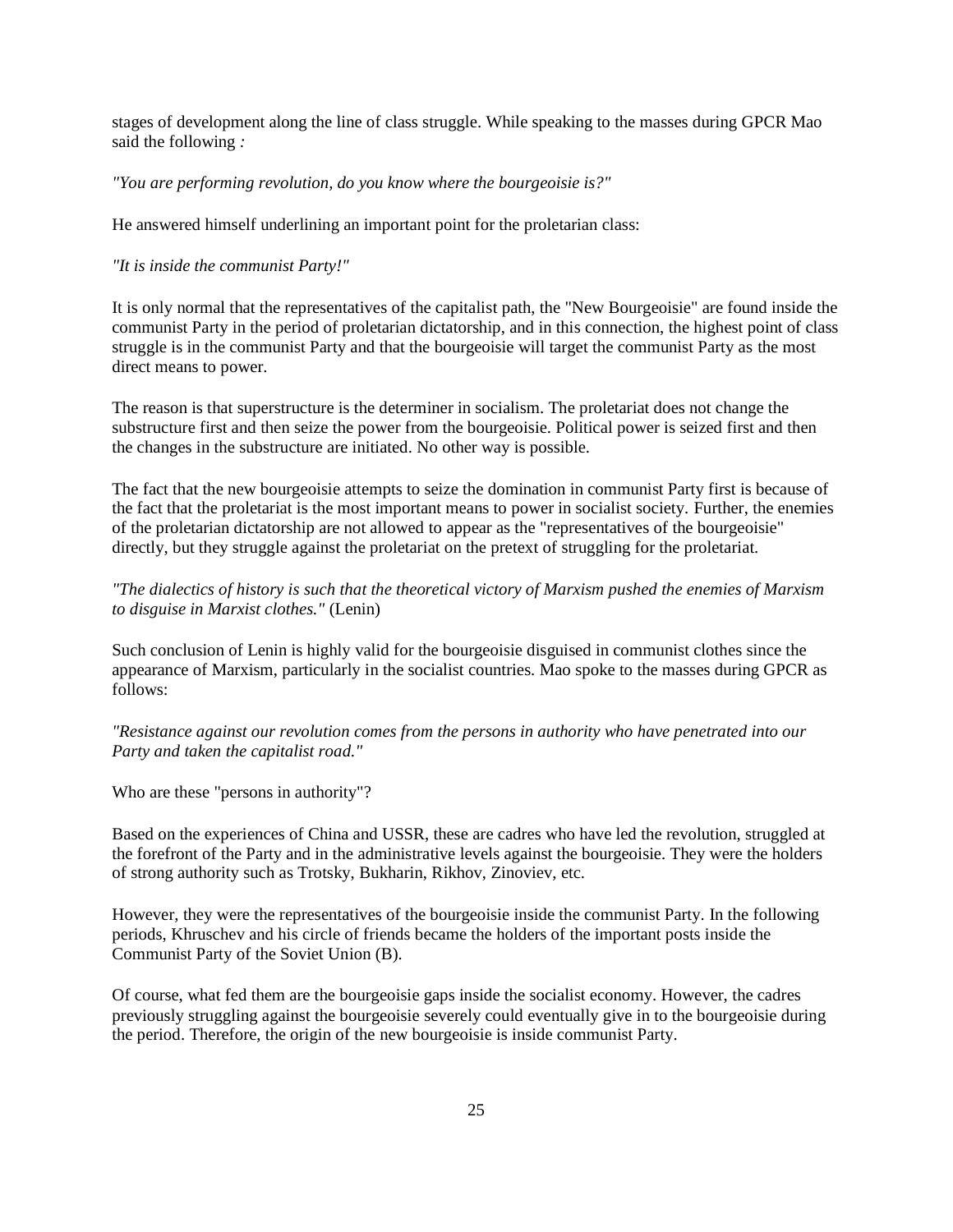This is what Mao meant when he said that the struggle between two lines inside the communist Party is the result of the class struggle between the bourgeoisie and the proletariat.

We must conduct the class struggle resolutely without yielding any concessions especially inside the Party if we want to achieve success in the establishment of socialism and to prevent retrogressions to capitalism. This is one of Mao's greatest contributions to Marxism-Leninism.

## **NEW REVOLUTIONS UNDER THE PROLETARIAN DICTATORSHIP AND THE GREAT PROLETARIAN CULTURAL REVOLUTION**

Mao always based himself on the principle that "revolution is made by the masses" and he had boundless trust in the masses. He said,

#### *"You should be the student of the masses first and before you can be their teacher* ".

He put forward the proposition that one had to be like a fish in the water in relation to the masses, emphasized that we must not be afraid of the actions and criticism of masses because the masses are the best teachers, and he developed the Marxist-Leninist mass line further, and expounded more enlightening and progressive ideas about how communist parties can gain the support of the masses and organise them. He based himself on the principle of,

## *"unite with the advanced masses, gain the intermediate masses and neutralise the backward masses* ."

He never gave any concession from this principle during the Chinese revolutionary war. He explained that what we should be afraid of is the motionless masses, not the active masses. Stability delays the creation of the new, whereas motion always creates new opposites and causes masses to adopt new and more advanced political targets.

Lenin said, *"masses learn from their own experience better* " and Mao said *"one action is much better than a thousand advice* " to emphasize the importance of the practical experience and ceaseless motion of the masses.

Who makes history is not a few elite, but large masses of people. In class societies, all exploiters including the bourgeoisie have contended that it was a few elite and, of course, the exploiter classes that made history to deny the role of the masses in history.

Marxists have opposed this view from the very beginning. The ideologies of two classes have clashed on this matter.

The bourgeoisie have striven to pacify the masses and cause them to submit to the exploiter classes, whereas communists have always tried to mobilize the masses to dominate everything, to stand up and to seize power from the bourgeoisie.

The reason is that unless the proletariat stands up and seizes power from the bourgeoisie, humanity will never arrive at the classless society free from exploitation. The sooner the proletariat seizes power from the bourgeoisie, rallies the classes with an interest in the revolution around itself and prepares a society free from class and exploitation, the sooner will humanity stop experiencing bitterness and pain.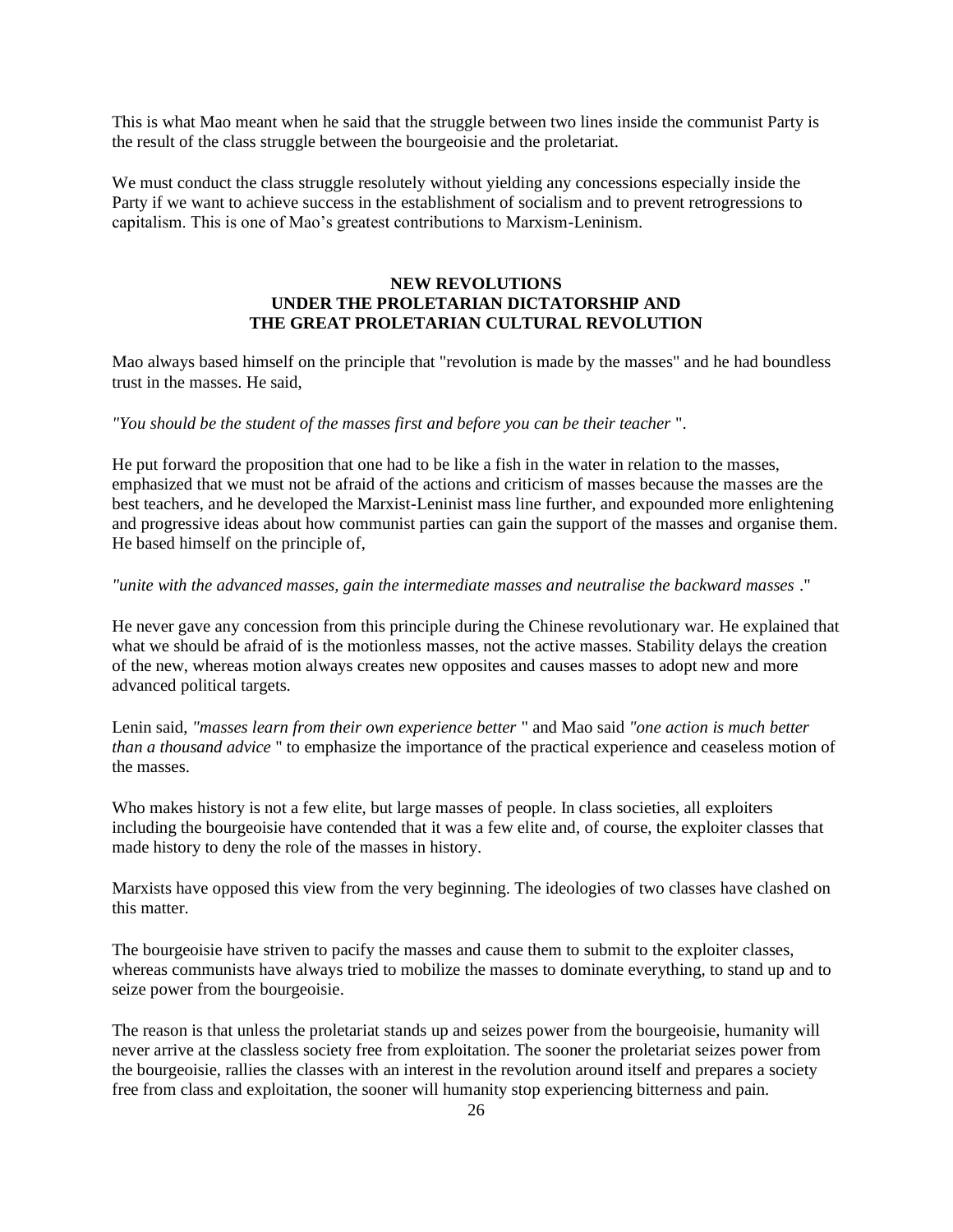Of course, the role of the proletarian vanguard is essential to activate the masses. When the proletarian Party follows a correct line and the masses are aroused by means of a correct political and administrating art, the masses be militantly mobilised and their unity solidly maintained.

Throughout his life, Mao advised the Chinese Communist Party and its militants to mobilise masses firstly and continuously develop the Marxist-Leninist line in this respect. The Chinese Revolution, Great Leap Forward, "Let a Hundred Flowers Bloom…", "Socialist Education Movement" and finally GPCR were the results of this approach.

*"What the Marxist-Leninist art of administration means is to know how the masses are mobilised, to cause not only our administrative cadres, but also the broad masses to understand and adopt the policies of the Party. We can determine if we make mistakes in our activities in this way."* (Mao)

Proletariat must adopt socialism and, above all, seize all posts of the socialist state to protect and develop its socialist power. However, this is not enough, they should increase their class consciousness and production consciousness and control science. Unless the proletariat can achieve these, retrogressions are inevitable.

Of course, proletariat cannot be expected to achieve all these in a short time, to increase its class consciousness, to close all gaps in society in such a way as to prevent the bourgeois remnants to penetrate, to control science, which will be the result of many revolutions. Mao meant the same with his words of ,

## *"a few GPCR will not be sufficient, we need to conduct cultural revolutions more often".*

The Marxist-Leninist contributions of Mao on the class struggle in socialism and establishment of socialism have become part of Marxist-Leninist scientific theory of the proletariat today. If we can easily talk about retrogressions in socialism and are happy with the great theoretical treasury in the hands of the international proletariat, we should know that we owe it to the fact that Mao had advanced the science of Marxism-Leninism further.

Mao could be said to be the Marxism of class and class struggles in socialism. However, this description is not sufficient to define the contributions of Mao.

Apart from his contributions to develop materialist philosophy, he also described the dialectics of the proletariat of semi-colonial countries against the bourgeoisie. "New Democratic Revolution", "People's War" and "New Democracy" are the advanced theories of Mao on this field.

For the establishment of socialism under the proletarian dictatorship, we have, "The Great Leap Forward", "Let a Hundred Flowers Bloom, Let a Hundred Schools of Thought Contend", "Movement of Socialist Training" and finally "The Great Proletarian Cultural Revolution" that shook the world like the 1917 October Revolution and ushered in a new period for the international proletariat after the appearance of the false communism of Khruschev.

The scientific theory showing how socialism would be established under the proletarian dictatorship, the complexity of the struggle against the bourgeoisie and the fact that the most important point in this struggle is to mobilize the masses, that the winner of the struggle between the proletariat and the bourgeoisie is not yet certain, and therefore the proletariat must never let go of the class struggle and its struggle against bourgeoisie comprise the stage of Maoism in Marxism-Leninism.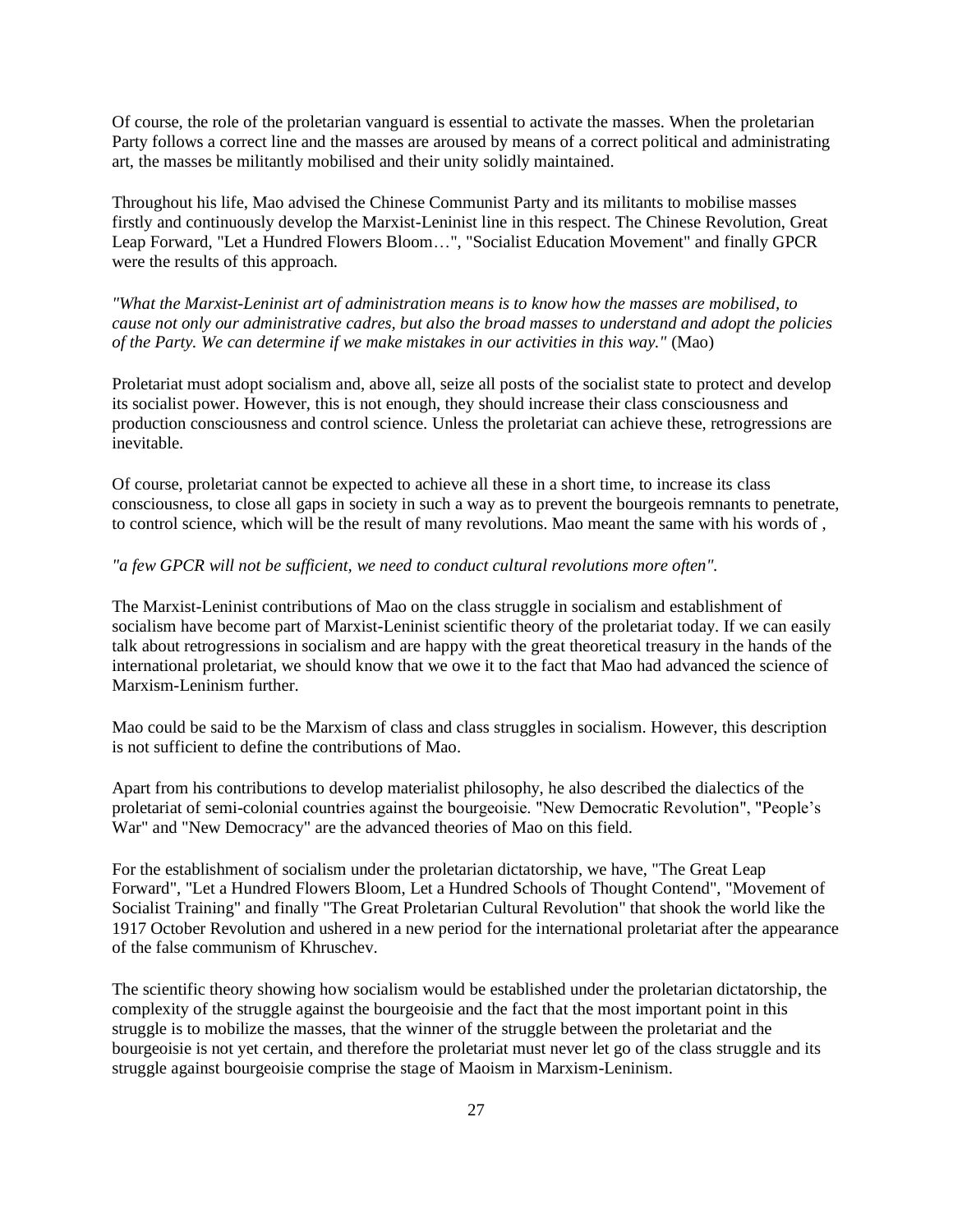As long as the international proletariat ignores these contributions of Mao, it cannot defend and will in fact deviate from Marxism-Leninism.

The reason is that Marxism has three legs in the current period, which cannot be separated from each other. They express the three bases of the advancement of the science of Marxism. Lenin advanced the theories of Marx, and Mao advanced the theories of Lenin.

Of course, the science of Marxism shall not stop here and it will continue to advance. Marxism-Leninism are parts of science and society. In the words of Mao,

*"Marxist philosophy says that what is important is not only to comprehend reality but also to change it* ."

Who are opposed to these contributions of Mao?

They are the Khruschevite modern revisionists and their successors. And then the revisionist Enver Hoxa.

Why?

The reason was they began to apply the bourgeois ideology instead of Marxism-Leninism, denied the class struggle and materialist dialectics. Even though both of them look to defend the same line, the ideological source feeding them is the composition of the different appearances of the bourgeoisie ideology.

"The Great Leap Forward" is one of the best examples showing how to mobilise masses to build the socialist economy. In the years of the Great Leap Forward (GLF), they, particularly the imperialist bourgeoisie and the modern revisionist Khruschev, attacked Mao on the pretext that Mao was "crazy", that he "did not understand" economics, that the peasants could not develop industry, etc.

Inside the country, the capitalist roaders ran amuck. They also attacked Mao on the pretext that Mao was "crazy" and the peasants were "ignorant". They exerted great effort to prevent GLF from gaining success. But as a result of the GLF, three out of four factories in 1970 had their foundations laid in the period of the GLF.

Here, the most important point is this great mass movement including mobilisation of masses, causing them to participate in the establishment of socialism, to seize the administration of production from a few technicians and bureaucrats and to apply the proletarian discipline to every field brought about great cultural, political and ideological results. This was an indispensable success for the Chinese proletariat.

In the USSR, the masses were also mobilised from the very beginning. Subbotniks are some of the most important ones. However, when subbotniks are compared to GLF, we can say that GLF was more advanced and gained greater successes. Lenin stated the following about subbotniks:

*"Of course, it is only a beginning. However, it is a beginning having great importance. This is the beginning of the revolution which is more concrete, more rooted and determined because it is a victory against our own conservative, undisciplined features and our own petty bourgeois selfishness.*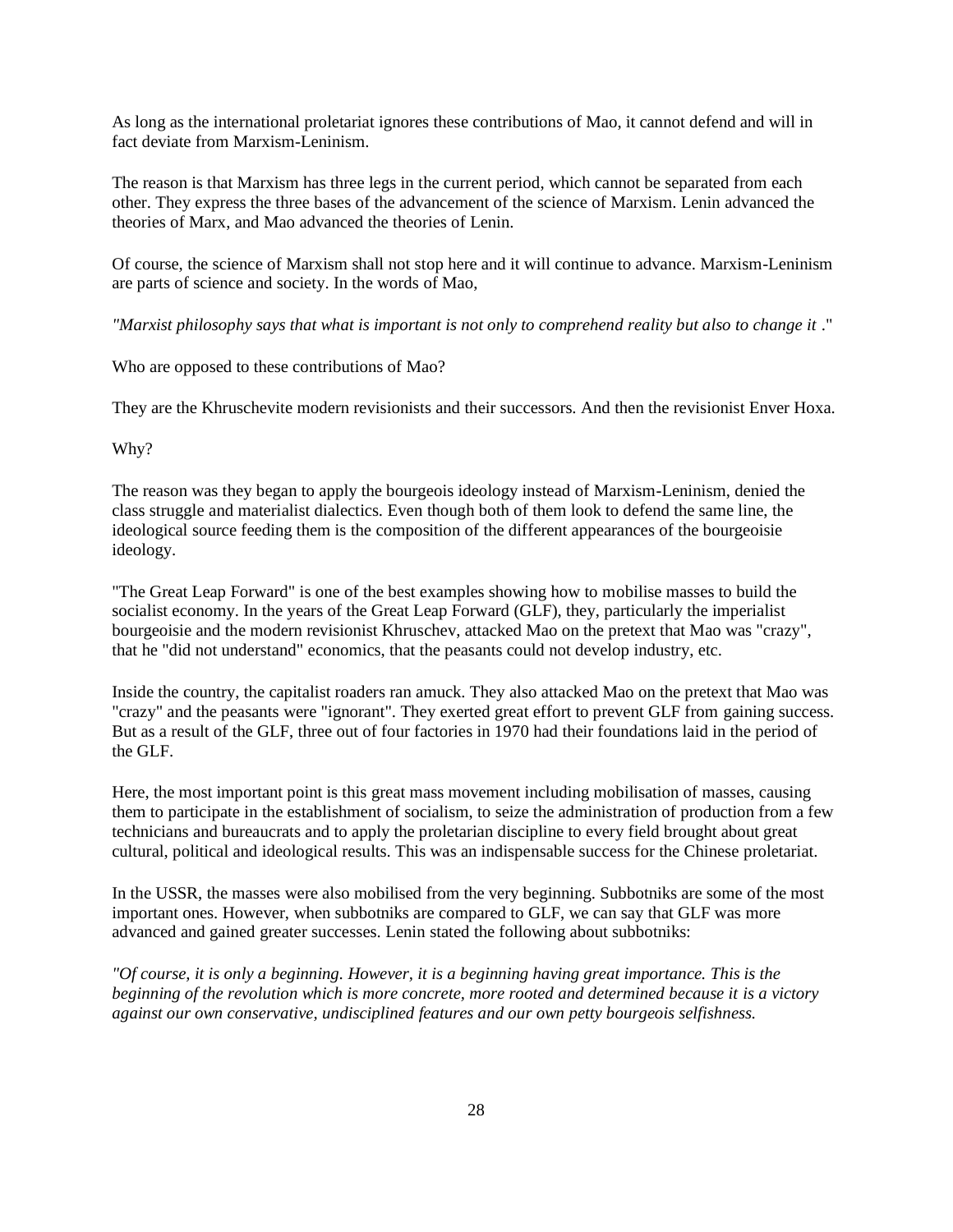*It is a victory gained against workers and peasants inherited from capitalism. The new social discipline shall be created only when this victory is reinforced. Only then a regression to capitalism shall be impossible and communism shall be undefeatable." (33)* 

Mao was a great Marxist-Leninist who recognized that Marxism-Leninism is a guide to action. He was a Marxist master who believed that all bourgeois remnants should be removed and thrown to the dustbin of history, that this struggle must be conducted by the masses so that the masses can win this war.

Here are what he stated in "Let a Hundred Flowers...":

*"In the light of the specific conditions of China, in recognition of the continued existence of various kinds of contradictions in socialist society and in response to the country's urgent need to speed up its economic and cultural development." (34)* 

The "One Hundred Flowers" campaign of Mao was attacked not only from inside, but also from outside. They were the bourgeois who were afraid of the participation of the masses in struggle. Then, the modern revisionist Enver Hoxa participated in this bourgeois chorus.

*"Neither we are speaking nonsense words such as "one hundred flowers" or "one hundred movements" nor we are swinging from one end to the other while evaluating the successes of the progressive art and culture of the world." (35)* 

On the other hand, Mao, even in the period of civil war, he advised that the masses must be fish in the water and emphasized the mass line of communist parties.

"Let a Hundred Flowers..." was one of the methods he advanced to solve the contradictions among the people. In a class society, the proletariat cannot apply the dictatorship that it applies to the bourgeoisie to classes supporting it. It proposes methods by applying correct policies on non-antagonistic contradictions and is keen to avoid transforming them to antagonistic contradictions.

Mao's ideas about the methods to resolve the contradictions among the people, derived from the experience of China and USSR, are immortal with respect to their contribution to the science of Marxism-Leninism.

*"What should our policy be towards non-Marxist ideas? As far as unmistakable counter-revolutionaries and saboteurs of the socialist cause are concerned, the matter is easy, we simply deprive them of their freedom of speech. But incorrect ideas among the people are quite a different matter. Will it do to ban such ideas and deny them any opportunity for expression? Certainly not.* 

*It is not only futile but very harmful to use crude methods in dealing with ideological questions about man's mental world. You may ban the expression of wrong ideas, but the ideas will still be there. On the other hand, if correct ideas are pampered in hothouses and never exposed to the elements and immunized against disease, they will not win out against erroneous ones. Therefore, it is only by employing the method of discussion, criticism and reasoning that we can really foster correct ideas and overcome wrong ones, and that we can really settle issues." (36)* 

These immortal contributions of Mao reached their summit through the GPCR. The GPCR was based on the fact that the bourgeoisie was not outside, but inside, that it was supported by various political,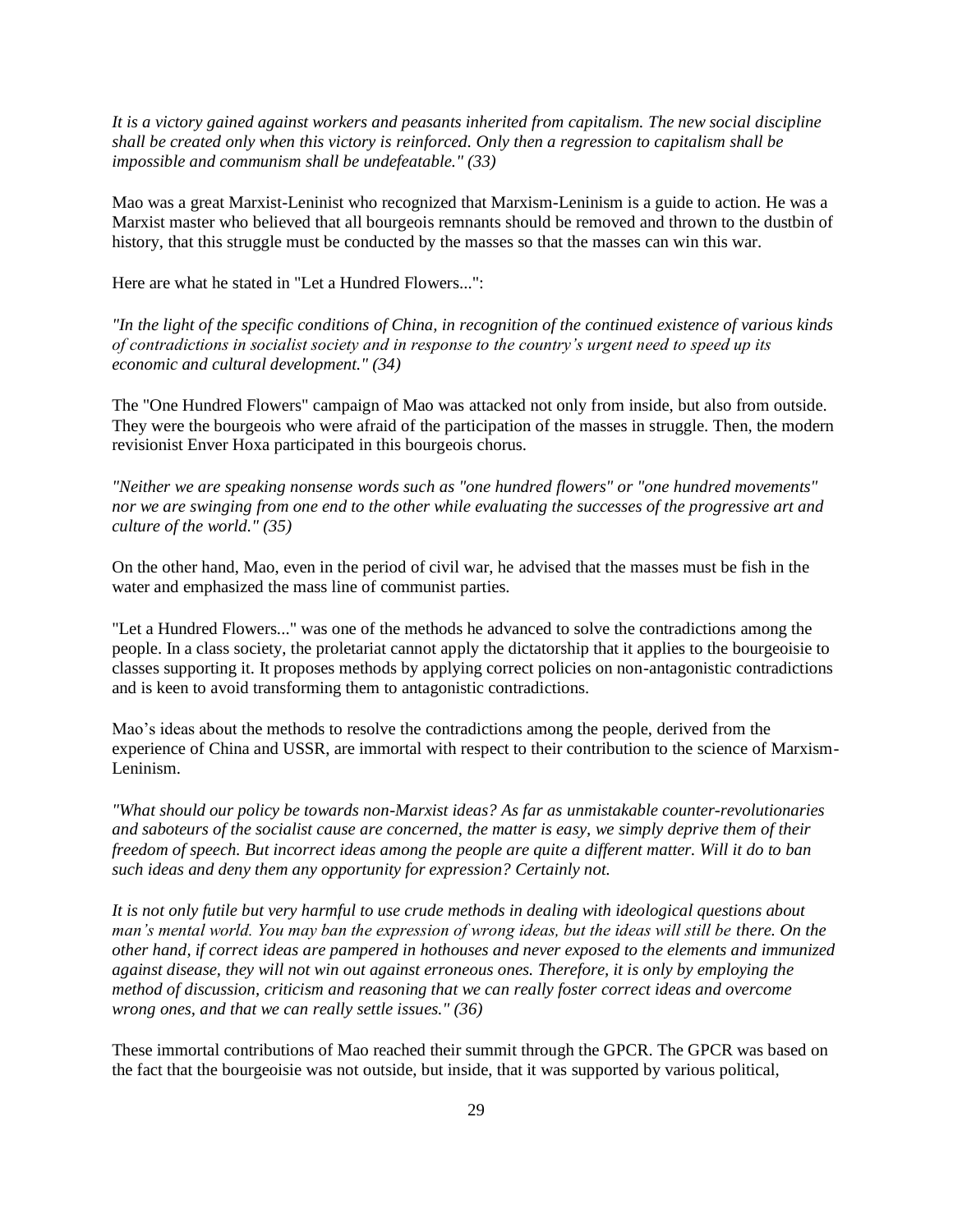cultural, etc. connections, and that the proletariat therefore should attack to eliminate the bourgeoisie inside its own Party.

In saying "bombard the bourgeois headquarters", Mao was targeting the capitalist roaders who were positioned in the center of the Party.

Mao Zedong is one of the teachers of the proletariat, who comprehended the effects of consciousness on matter. He is a leader advising that the masses must be armed with correct the political line, the consciousness must transform the masses to seize more and more parts of the social administration, to increase the directive and administrative capabilities, to activate and develop their political initiative, that the highest administrative committee of the communist Party must be controlled by the masses and that mass must attack politically and ideologically if they insisted on the bourgeoisie line.

## *"The GPCR induced one to solve the problem of point of view at the deepest level of consciousness." (37)*

Mao could have brought the capitalist roaders of the Chinese Communist Party before the courts as Stalin had done with Bukharin and his circle. However, he argued that that method was not correct, that the masses must participate in this struggle and that the masses must be in the center of class struggle to increase their socialist consciousness.

You cannot struggle on behalf of the masses. The bourgeoisie does this. Who is afraid of the masses is the bourgeoisie. The socialist transformation of the masses can be achieved only in the class struggle. The remnants of capitalism cannot be eliminated by means of obligatory laws.

The socialist transformation cannot be achieved by means of laws only. The deeply-rooted transformations can be achieved only in the class struggle. This is the Marxist-Leninist approach of Mao. GPCR was launched on this basis, and Mao did not think that one revolution would be sufficient. He spoke to the members of Central Committee in the 9th CC General Meeting on 28th April 1969 as follows *:* 

*"If we will mention about victory, we must ensure combining the broad masses with the proletarian vanguard to gain victory. The socialist revolution should continue. There are many things in this revolution that are incomplete and need to be continued. For example, struggle-criticism-transformation. We may need to conduct another revolution after a few years." (38)* 

Mao continued this struggle until his death. In the middle of 1970, while he was struggling against Lin Biao and condemning his empirical approach, he based himself on the ideological struggle. The revisionists in the Party were exposed ideologically first and then they were discharged. The reason was that Mao did not find sufficient merely discharging the capitalist roaders physically to solve the problem.

The correct method is to condemn the wrong ideas and let the correct ideas prevail. This is one of the most important features of Maoism.

There were some inside Chinese Communist Party who opposed the GPCR on the pretext of "Great chaos can occur in China and we cannot control it". In fact they supported the attacks of Khruschev and the imperialists. However, Mao resisted all opponents by saying,

*"if we want to make revolution, it is obligatory for the masses to participate in revolution".*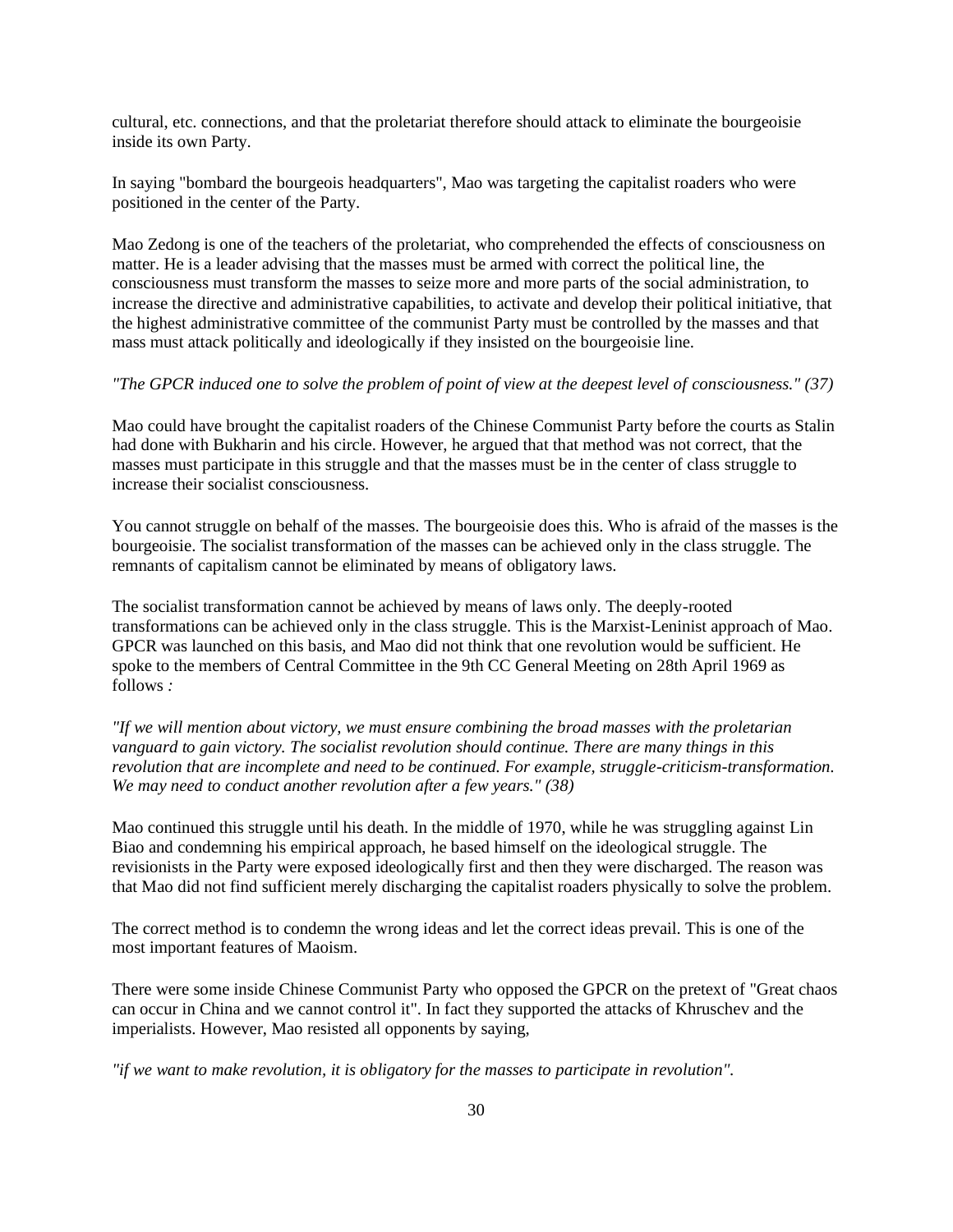He used the following method to reveal the revisionist ideas:

*"If the problem involves line or principle, I am very strict and I do not lose sight of the situation. I do not give any concessions in important principles and matters. I used three methods after the Lusan Conference. The first one was to throw stone, the second to mix sand to the soil and third to destroy the city-walls from below." (39)* 

Mao asserted that politics must control everything, that no other thing must prevail over it, that the masses should not be kept away from politics and priority must be attached on politics while conducting production.

He also defended the correctness of the statement that the ideological and political line determines everything, that if the communist Party has a correct line, it will gain the support of the masses and seize political power, and that he therefore emphasized the importance of the Marxist-Leninist ideology. Based on these ideas, he stated that the GPCR must be supported and conducted because a socialist transformation can be achieved only through a correct line.

*"We believe in the masses. We should be the students of masses to be the teachers thereof."* 

The GPCR was a giant event that shook the world. Will we be able to pass beyond the socialism? Do we dare it? This transition causes the elimination of classes eventually and of the three great differences.

*"To oppose is to resist against, and destroy, especially the bourgeois authorities. We cannot establish socialism without this destruction, and we cannot achieve struggle firstly, criticism secondly and transformation thirdly." (40)* 

The successes and theories of the GPCR realized in the ideological and political leadership of the proletariat opened a new stage in the science of Marxism-Leninism of the international proletariat and became the theory of continuing revolution with the ceaseless repetition of unity-criticism-struggle. This is Maoism.

In this context, limiting Marxist science to only Marxism-Leninism is to interrupt the development of proletarian science. What best captures the current stage of dialectical materialism is the term Marxism-Leninism-Maoism.

Who are opposed to Marxism-Leninism:

*Firstly*, the imperialist bourgeoisie.

*Secondly,* the current supporters of the revisionist Enver Hoxa, who are the current representatives of modern revisionism.

*Thirdly,* Trotskyists and every kind of opportunists.

The October Revolution laid the foundation of the new type of communist parties. The GPCR brought about the creation of new communist parties of the Marxist-Leninist type instead of those destroyed and revised by the modern revisionists.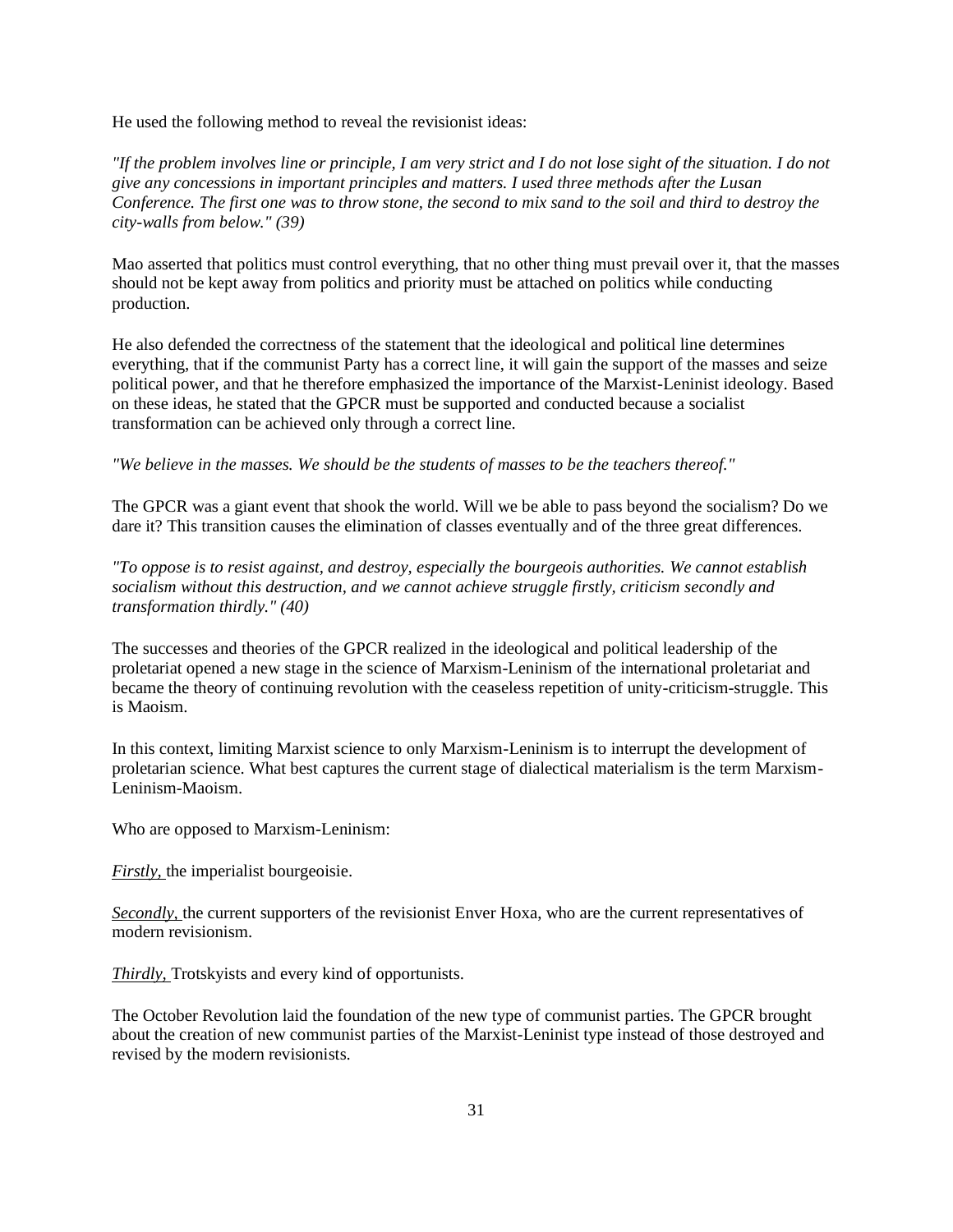The real representatives of the proletariat have been created by the GPCR today. Communist parties created on the Marxist-Leninist basis struggled against imperialism and social imperialism and revealed the truth of the modern revisionism and the fact that it was a bourgeois ideology.

The struggle against the modern revisionism was launched by Mao since 1956 and the anti-Marxist-Leninist truth of the modern revisionism was exposed. It was not allowed to attack Marxist-Leninist in the personality of Stalin. Mao did not give any concession, even though he sometimes struggled alone, from the principles of Marxist-Leninist. And history has vindicated Mao.

Today's communist parties are the result of the ideological struggle conducted by Mao against every kind of revisionism and opportunism. Our Party, Communist Party of Turkey / Marxist-Leninist (TKP/ML), determined this in its Declaration of Foundation from its period of foundation.

It declared that Marxism-Leninism cannot be defended without recognising the contributions of Mao to Marxism-Leninism.

## **DIALECTICAL MATERIALIST PHILOSOPHY AND MAO'S CONTRIBUTION THERETO**

#### *"Freedom means to understand and transform necessity."* (Mao)

The transforming motor of the history of societies is of course the class struggle between the oppressors and the oppressed. In the pre-capitalist societies, the class struggles conducted by the oppressed classes against the oppressor classes without the correct philosophical comprehension was a result of current conditions then. Upon the appearance of capitalism, two modern classes also appeared.

However, the modern bourgeoisie ruling capitalist society could not succeed in creating a philosophical point of view free from the former oppressor class and adopted the idealist philosophy of the exploiting classes originating from the medieval darkness.

The reason was that the philosophy of the bourgeoisie was established on the basis of private property. Therefore, it could not adopt a philosophy opposed to private property. The view of the classes are determined by the share they take from social production *.* 

*"The existence of human being is not determined by his consciousness, but by their social existence."*  (Marx)

The working class appearing in the scene of history after the appearance of the bourgeoisie could not yet become a class for itself and have its own views immediately after its appearance. These could only happen in the period when capitalism developed and the bourgeoisie began to be reactionary.

The view of the working class was created through the criticism of the philosophical approaches put forward previously, through intense struggles against them--the French utopian socialism, the English political-economy and German philosophy.

And so the scientific dialectical historical materialist philosophy of the working class condemning the idealist approaches of bourgeoisie and all former reactionary classes and launching a new period in the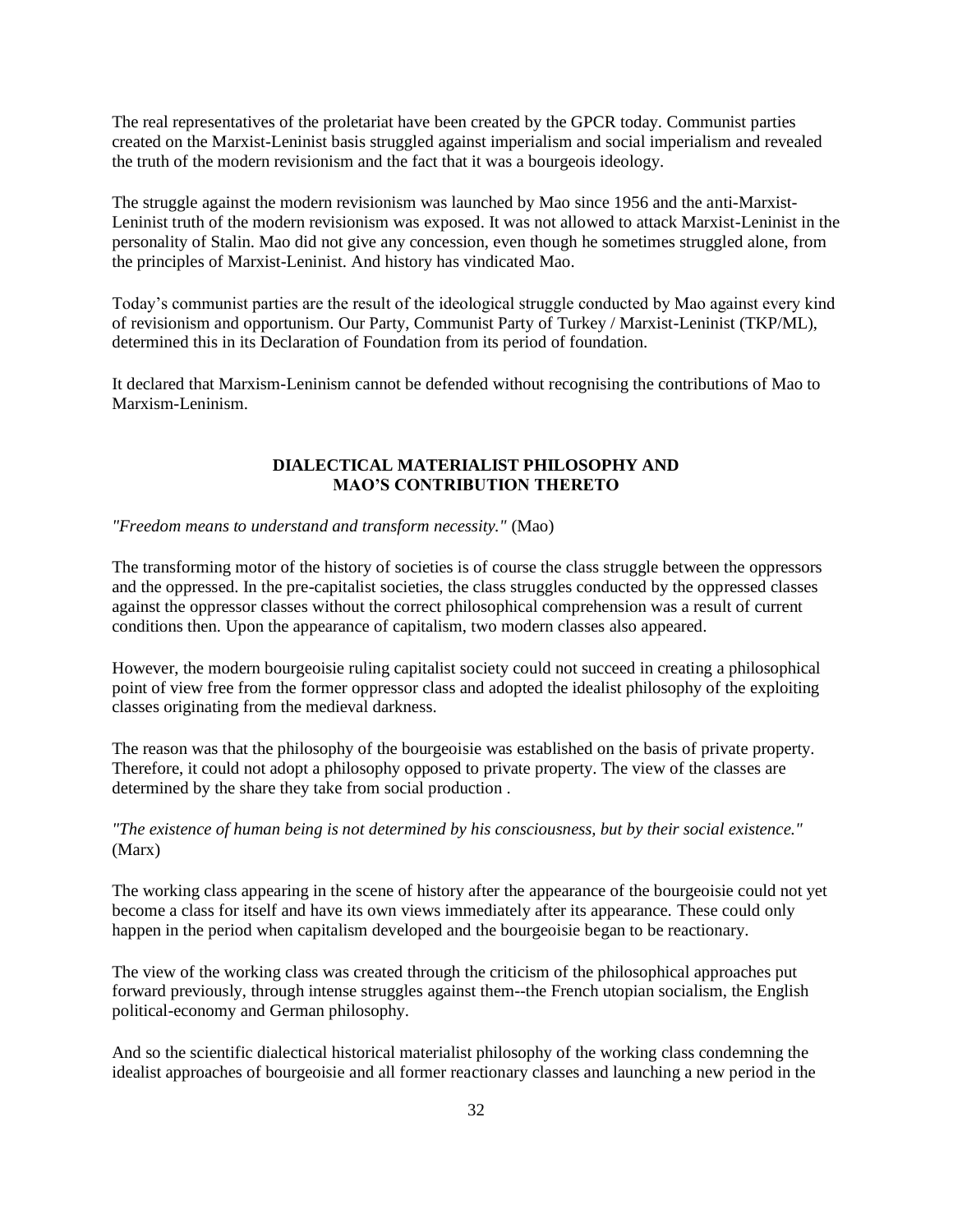history of societies was created. For this, the working class is eternally indebted to Marx and Engels, the immortal teachers of the proletariat.

When to the bourgeois philosophers stated that, "the only duty of the philosophy is to interpret the world",

Engels responded saying *"the duty of dialectical and historical materialism is to change the world"*.

It was the declaration of the end of the idealist philosophy. The more the struggle between the proletariat and the bourgeoisie intensified, the more Marxist philosophy developed, and the more the bourgeoisie became aggressive.

The hostility of the bourgeoisie against Marxist philosophy is in fact favourable for working class because it proves that the working class has adopted its own science and has begun to shake the throne of the bourgeoisie.

After Marx and Engels, Lenin who developed the dialectical materialism by struggling against the opportunists who pretended to be "Marxist" but actually attempting to revise Marxist philosophy, stated the following in the "Summary of the Hegel's Logic":

#### *"In short, dialectics can be defined to be the unity of opposites. This reveals the essence of the dialectics."*

After Lenin, all bourgeois movements attempted to revise dialectical materialist philosophy, to empty it of its meaning and to disguise its class character. The reason was that the most crucial feature of the dialectical materialist philosophy for the bourgeoisie was its class character, that is to say it was the scientific theory of the struggle to change the world under the leadership of the working class.

All opportunist and revisionist movements attempted to transform it into a form acceptable to the bourgeoisie. Mao answered them in his articles "On Practice", "On Contradictions", "On the Correct Handling of Contradictions Among the People", "Where Do Correct Ideas Come From?". He developed the materialist philosophy further and revealed that it was not a dogma, but a practical guide to action in the struggle of the working class.

*"The Marxist philosophy of dialectical materialism has two outstanding characteristics. One is its class nature: it openly avows that dialectical materialism is in the service of the proletariat. The other is its practicality: it emphasizes the dependence of theory on practice, emphasizes that theory is based on practice and in turn serves to practice." (41)* 

After describing the basic laws of dialectical materialism clearly, Mao stated their struggle and relations with each other in his article "On Contradiction". Mao explains the law of contradictions as follows:

*"The law of contradiction in things, that is, the law of the unity of opposites is the basic law of nature and of society and therefore also the basic law of thought. It stands opposed to the metaphysical world outlook. It represents a great revolution in the history of human knowledge.* 

*According to dialectical materialism, contradiction is present in all processes of objectively existing things and of subjective thought and permeates all these processes from beginning to end; this is the universality and absoluteness of contradiction.*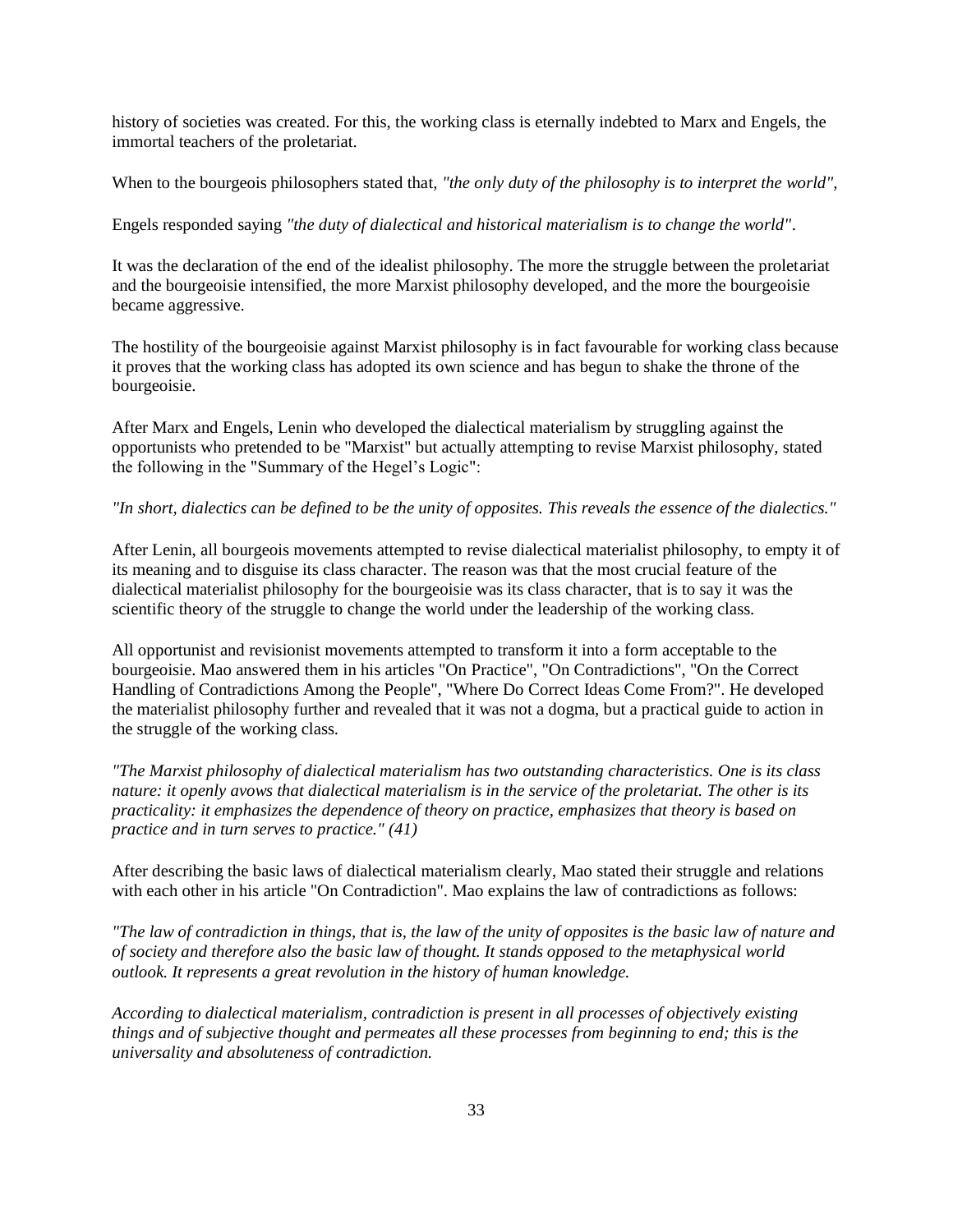*Each contradiction and each of its aspects have their respective characteristics; this is the particularity and relativity of contradiction... But the struggle of opposites is ceaseless, it goes on both when the opposites are coexisting and when they are transforming themselves into each other, and becomes especially conspicuous when they are transforming themselves into one another; this again is the universality and absoluteness of contradiction." (42)* 

Mao composed the synthesis and analysis of the Marxist masters who had developed dialectical historical materialism previously. He illumined the path of the class struggle of proletariat by analysing in depth what the unity and struggle of opposites are and the class contradictions.

Mao analysed the primary and secondary contradictions and the basic contradictions creating them, put forward how the communist Party must handle the contradictions during the class struggle, concluded that opportunism is the result of metaphysical philosophy and condemned such kind of approaches.

He concluded that the two-line struggle inside the communist Party is not subjective, but objective and to deny such reality is to deny dialectical materialism, and so revealed the origin of the approaches considering communist parties to be monolithic and condemned them.

The approaches denying the two-line struggle inside communist parties are in fact the metaphysical approaches denying the division of one into two, the sameness and absoluteness of opposites. The ideas of the bourgeoisie and the proletariat are always one inside another.

In other words, there is sharp struggle between the bourgeoisie and the proletariat also inside the communist Party. Denying this causes fatalism or wrong policies in proletarian ideology. Ideas supported by Khruschev, Enver Hoxa and Trotsky are rooted in this. Bourgeois philosophy denies the division of one into two. What opportunism defends is the same in deed.

Mao explains the struggle and contradictions inside the Communist Party as follows:

*"Opposition and struggle occur inside the Party all the time. This is a reflection of the contradictions between the old and the new inside the Party. If the contradictions inside the Party and the ideological struggles conducted to solve them were not existent, the life of the Party would end." (43)* 

Like everything else, there is also contradiction inside the Party, and the Party is a fruit of the contradictory unity. The contradictions inside the Party is nothing else than the reflection of the contradiction between the social classes. If the contradictions inside the Party are not handled correctly, it is impossible to maintain the contradictory unity of the Party.

The struggle inside the Party is an ideological struggle. Those opportunists who do not understand, or do not want to understand, the two-line struggle inside the Party and consider the Party as homogenous either resort to denying the struggle inside the Party or suppressing the different ideas by using force.

However, this does not eliminate the contradiction inside Party but can only prevent these contradictions temporarily or cause bigger opposition and lead to the destruction of Party unity. This is what Mao meant when he said the following:

*"The philosophy of the Communist Party is that of struggle; Marxism can develop only through struggle. This is not true only for today and the past, but also for the future."*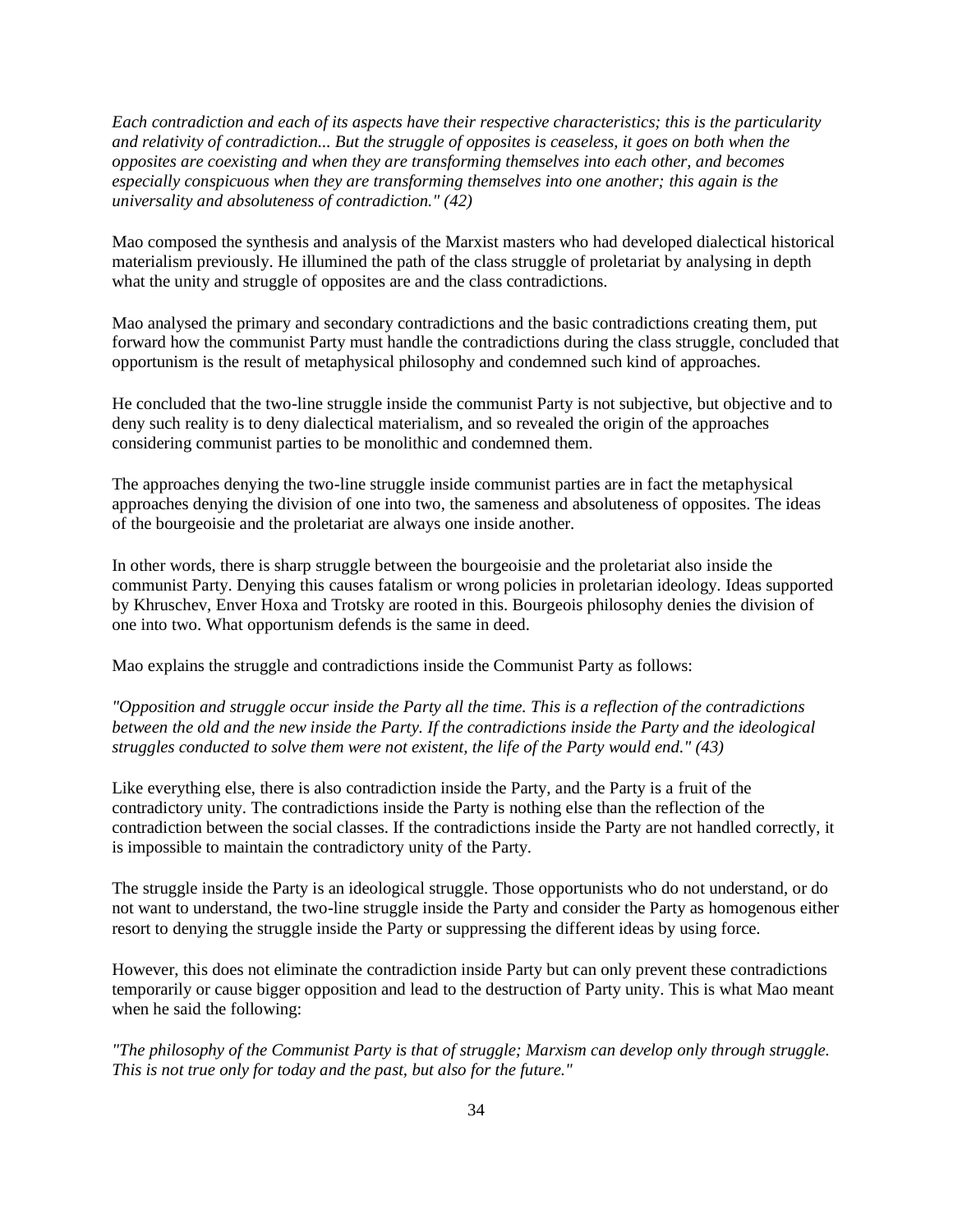After analysing the origin of the basic contradiction which causes a period and does not change during that period, Mao determined that all problems of societies, i.e. economic, social, political problems, etc. were caused by this basic contradiction and that unless this contradiction is solved, no new historical stage can come to pass.

He emphasized that there were main contradictions caused by the basic contradiction, that one of these main contradictions became primary during this period, that the solution of the other contradictions depended on the solution of this primary contradiction, that the primary contradiction could change during the period according to the prevailing conditions, that a contradiction seeming to be secondary could become the primary contradiction.

He contended that communist parties must evaluate each condition and each moment correctly and determine which contradiction is more important during revolutions. In short, he pointed out that recognition of the primary contradiction was very important to analyse the class. If the primary contradiction is not recognized and handled correctly, the other contradictions cannot be solved correctly.

Mao, while examining the contradictions inside things and societies, considers the contradictions as antagonistic and non-antagonistic contradictions. Analysing the dialectical connection between these two contradictions correctly, Mao emphasized that it was important to consider and comprehend them correctly for the success of the proletarian revolution and the class struggle during the period of socialism, and for preventing the retrogression from socialism to capitalism.

Mao concluded that if the contradictions were not handled correctly, the non-antagonistic contradictions could transform into antagonistic contradictions.

He pointed out that if the said were handled incorrectly, the proletariat could lose its friends during the period of revolution, in other words the popular classes can lose. What opportunists understand from the non-antagonistic contradiction is that there is no contradiction or there are contradictions not colliding with each other.

Mao, in his article called "Critique of Soviet Economy," says that a contradiction is antagonistic as a result of its nature. There are two opposite (antagonistic) poles comprising a contradiction. It is impossible to have continuous harmony of two opposite poles. They negate, collide with, each other. If this feature of contradiction is not recognized, the class struggle in socialism and the fact that this struggle sometimes can become more severe will be denied.

The GPCR in China is an example of the fact that class struggle in socialism is conducted very severely and of the fact that the contradictions in socialism can transform into antagonistic contradictions.

The fact that Mao, while considering the contradictions in society, mentioned about the antagonistic and non-antagonistic contradictions and that he stated that the contradictions among the people would be "non-antagonistic" if they were handled correctly do not mean that he put forward that the contradictions between the proletariat and the peasantry have been eliminated.

He means that, compared to the contradiction between the enemy and the people, this contradiction is non-antagonistic and secondary. However, there is an antagonistic dimension of the contradiction between the proletariat and the peasantry.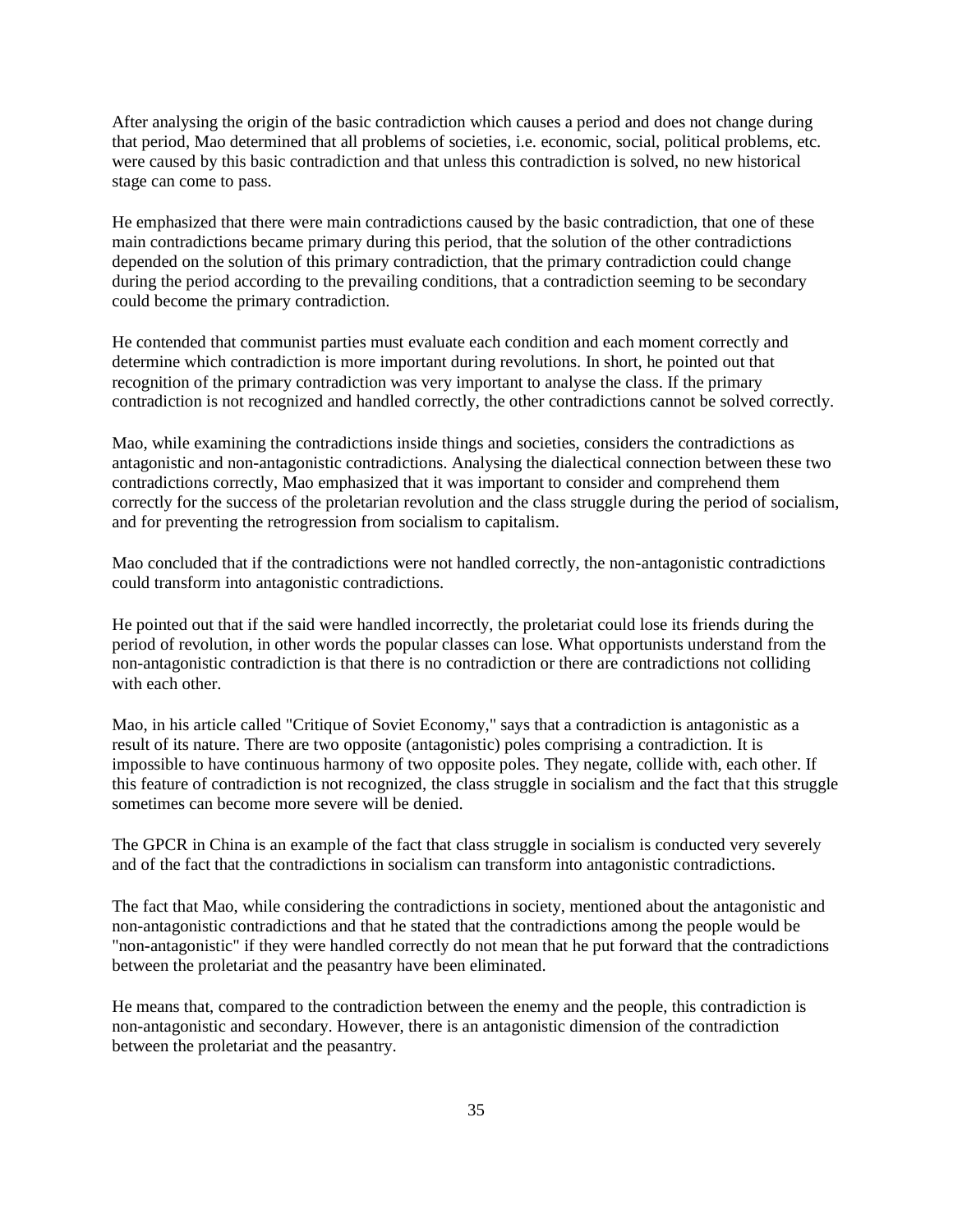The solution of this contradiction is to transform the peasants if the proletariat can handle this contradiction correctly and avoid any big collision with them. Again, there is the same contradiction between the proletariat and the left wing of the national bourgeoisie which may take the position on the side of the front of the democratic revolution and proletariat in the semi-colonial countries. If it can be handled correctly, this contradiction can be transformed by avoiding severe collisions.

However, the contradiction between the proletariat and the bourgeoisie is antagonistic and can be resolved only through a social revolution. The contradictions between imperialism and the oppressed peoples are antagonistic contradictions and can be solved only by the destruction of imperialism.

Mao asserted that the main reason of the antagonistic and non-antagonistic contradictions were the dimension and role of that contradiction in the current social developments. He says that the antagonistic contradiction is one form of the struggle of opposites, but not the only form.

## *"Contradiction is universal and absolute, exists in the development of everything and continues its existence from the beginning to the end."*

Mao did not only analyze the contradictions inside matter, but also analyzed the contradictions inside societies. His theoretical legacy enlightened the class struggle in socialism and widened the philosophical and theoretical horizon of the proletariat.

Mao posited the identity of matter and consciousness and developed further the materialist approach to the transformation of matter. Saying *"consciousness transforms into matter, matter transforms into consciousness",* Mao explained the effect of consciousness on matter and the role of consciousness to transform societies more clearly.

Mao, repeating that knowledge is composed of the struggle for production, scientific experiment and class struggle, stated *"theory originates from practice and returns back to practice, this action repeats in endless spirals* " and so made the dialectical connection between theory and practice clearer.

In conclusion, Mao condemned the approaches that put dialectical historical materialism into moulds and explained that dialectics was the unity and struggle of opposites and emphasized that the basic law of dialectics was the unity of opposites, and that the action, transformation, motion and interaction in matter result from this law.

Unless Mao's contributions to dialectical historical materialism is comprehended and recognized, Marxist-Leninist philosophy cannot be comprehended. One of the most important reasons for adding Maoism to Marxism-Leninism is the fact that Mao deepened dialectical historical materialism.

Unless Mao's contributions to Marxism-Leninism is recognized, neither can victory in the struggle against imperialism and the reactionary classes in the semi-colonies can be achieved, nor the proletarian revolutions gain success. Mao's contributions to Marxism-Leninism serve as a weapon of the international proletariat in the struggle against imperialism and fascism and its most important theoretical, military, political and ideological treasure as well as its guide to seize power from the bourgeoisie.

By his words *"power grows out of the barrel of a gun* ", Mao described the manner and path of the real liberation of the masses and made clearer the revolutionary struggle of the proletariat and the oppressed peoples against all anti-Marxist-Leninist movements which attempt to reduce Marxism to a bourgeoisliberal theory, and thus prevent the proletarian science from becoming indeterminate and muddled.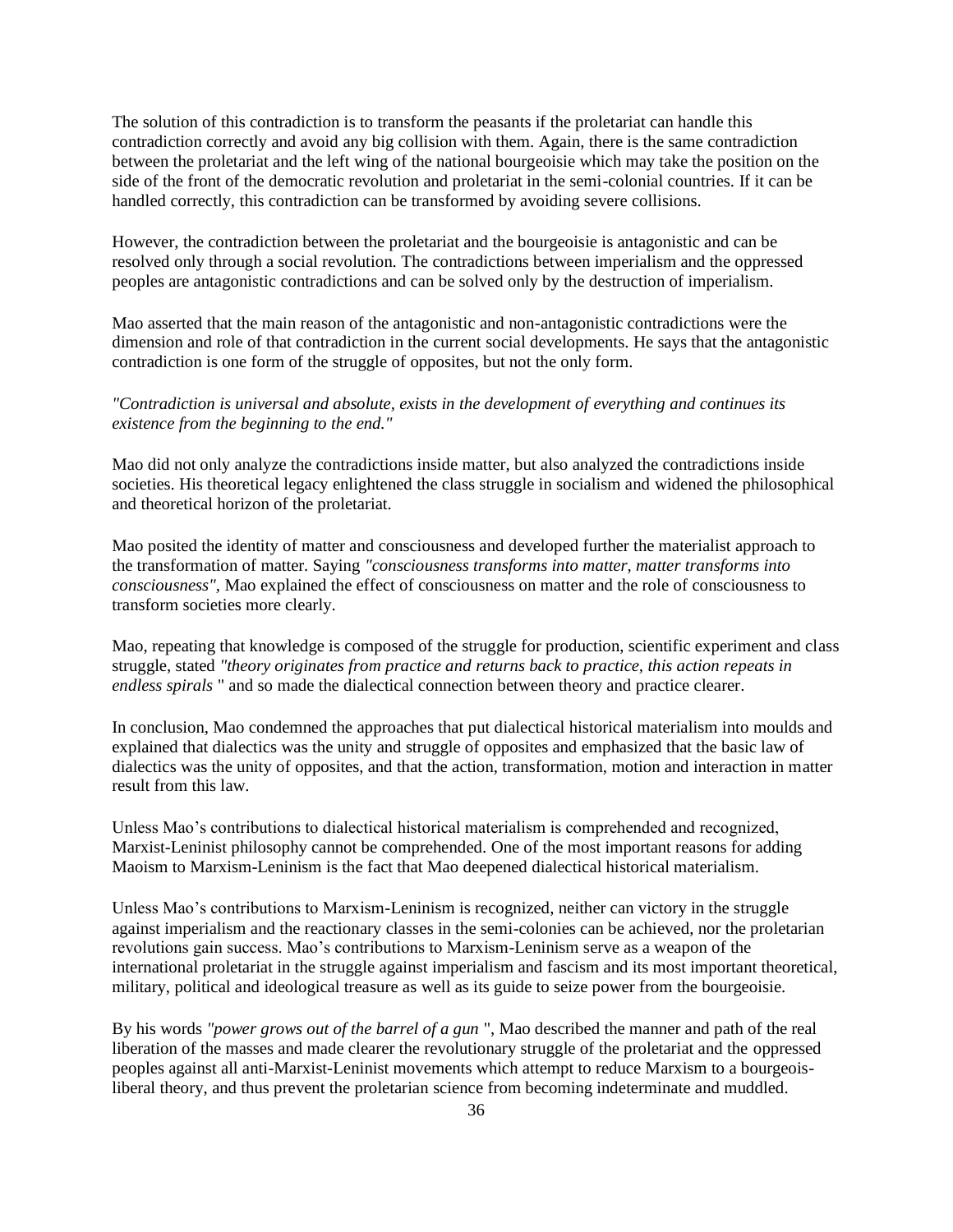Unless Mao's contributions are recognized, the class struggles under proletarian dictatorship will be interrupted, the proletariat cannot protect its class-consciousness against the capitalist-roaders, and the control of masses over the production and administration cannot be achieved.

The reason is that Mao revealed the contradictions of socialist society and indicated the solutions of these contradictions. This is the most important contribution of Mao, which takes proletarian science to a qualitative development.

Unless Mao's contributions are recognized, no clearer struggle can be conducted against metaphysical approaches. The real bourgeois faces under false communist mask cannot be identified.

Unless Mao's contributions are recognized, the fact that Marxism-Leninism is a science, not a dogma, but a guide to action cannot be recognized. No struggle can be conducted against the revisionist supporters of Khruschev, Enver Hoxa and Trotsky.

Due to all these reasons, the communists representing the international proletariat must defend Mao, not timidly, but courageously. They must recognize that Maoism is an integral component and complement of Marxism-Leninism.

They must show to friends and enemies alike that the science of the proletariat is Marxism-Leninism-Maoism. They must never give concession.

We are repeating once more:

Marxism-Leninism-Maoism is capable of everything.

Summer 1998

#### **SOURCES:**

- 1. Lenin, Selected Works, V.12, p.68, Inter Publication
- 2. SE, V.2, p.36 7, Aydınlık Publication
- 3. the same book, p.375
- 4. the same book, p.375
- 5. the same book, p.386
- 6. the same book, p.388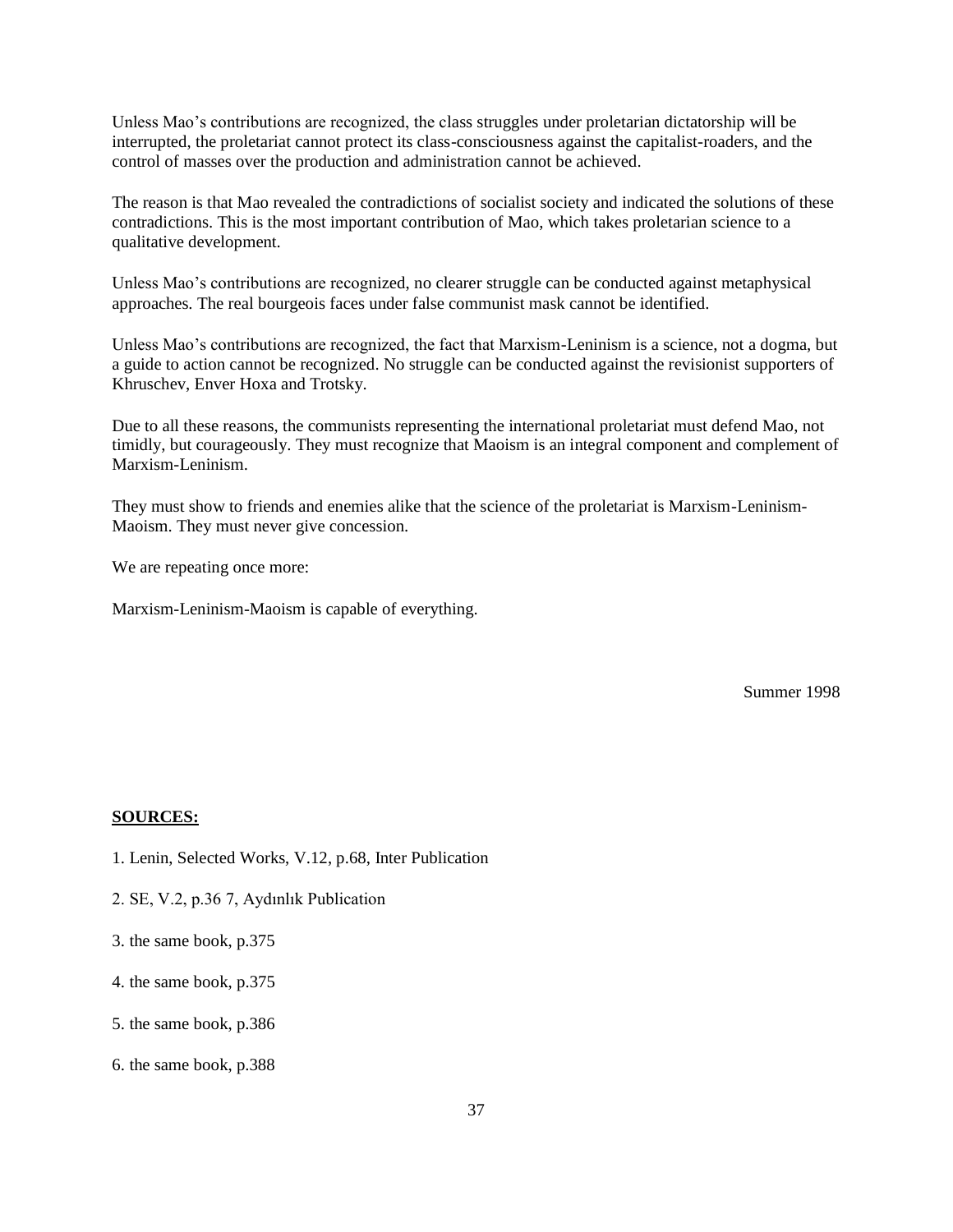- 7. the same book, p.406
- 8. the same book, p.411, "On New Democracy"
- 9 .Mao, SE. 1, p.249-250, Aydınlık Publication
- 10. Marx, Criticism of Gotha and Erfurt Programme, p.29, Sol Publication
- 11. Lenin, "Proleter Devrim and Fickle Kautsky", SE, V.7, p.151 Inter Publication.
- 12. Lenin, V.29
- 13. Lenin, V.29
- 14. Lenin, "Left"-wing Communism, An Infantile Disorder, p.11-12, Sol Publication
- 15. Lenin, Works V.29, "8th Congress of the Russia Communist Party (B). March 1919
- 16. Lenin, V.33, "Conditions to Enrol in the Party"
- 17. Lenin, V.33, "Letter to Inessa Armand. 19 February 1917
- 18. Stalin, Problems of Leninism, p.623, Sol Publication
- 19. Stalin, the same book, p.625
- 20. Stalin, Works 14, p.153, 3 Mart 1937, Inter Publication
- 21. Stalin, Problems of Leninism, p.713
- 22. Mao, SW V.5 p.498
- 23. Mao, the same book, p.468-469
- 24. Mao, the same book, p.469
- 25. PR, 18,15-1969
- 26. Mao, SW, V.5, p.451
- 27. Mao, the same book, p.323 "On Main Relations"
- 28. Mao, Criticism of Ten Main Relations, p.16-17, Birikim Publication
- 29. Mao, SW, V.5, p.442-443
- 30. Mao, the same book, p.443